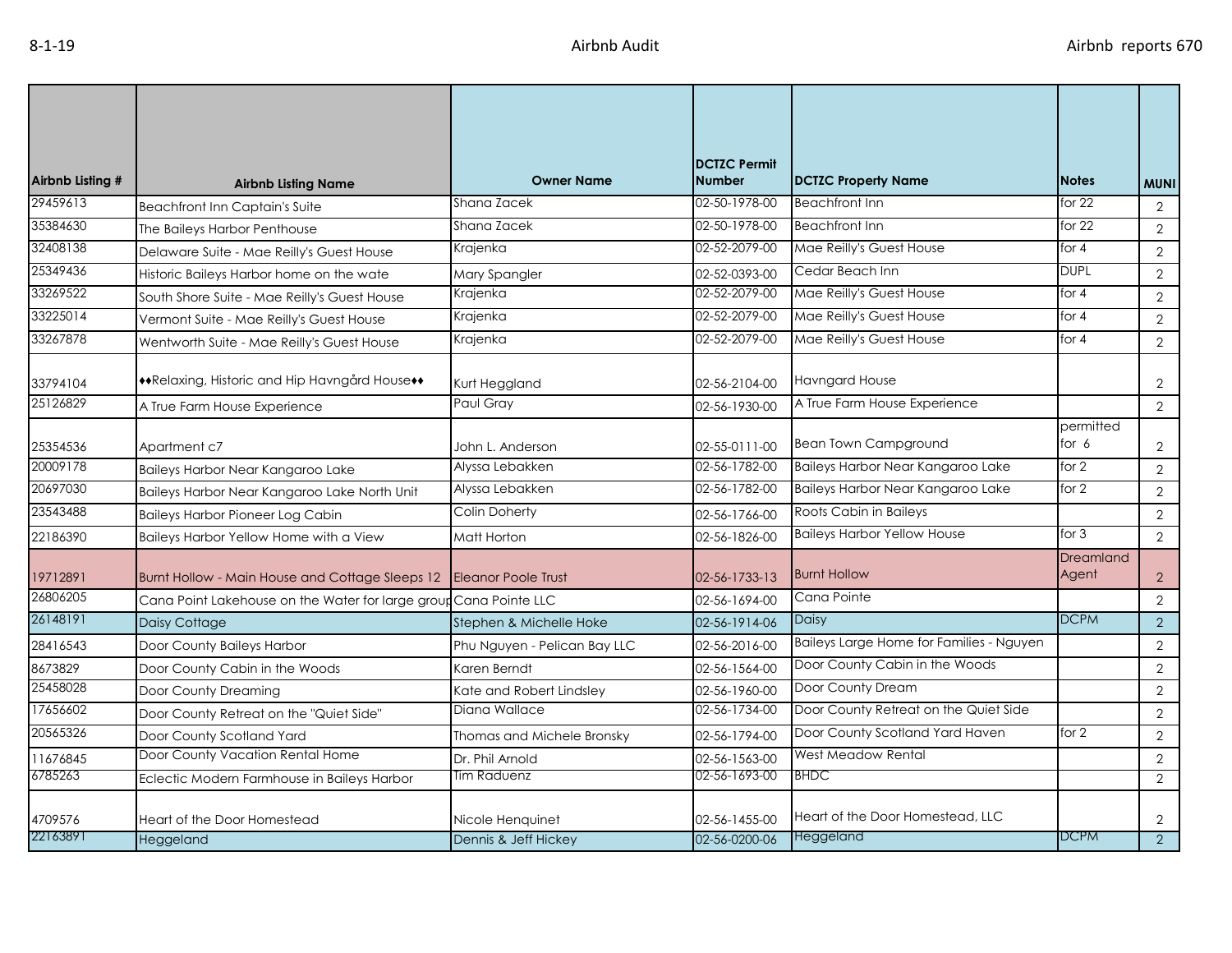| 36067247 | Heyback Beach House near Cana Island          | John P & Mary S Heybach            | 02-56-0311-02 | <b>Heybach House</b>                                          | lundquist            | 2 <sup>1</sup> |
|----------|-----------------------------------------------|------------------------------------|---------------|---------------------------------------------------------------|----------------------|----------------|
| 1254037  | <b>Islandview Lake House</b>                  | Michael Servais                    | 02-56-1893-00 | Islandview Lake House                                         |                      | $\overline{2}$ |
| 22163915 | Kangaroo Lake Retreat                         | <b>Will Anderson</b>               | 02-56-1543-06 | Kangaroo Lake Retreat                                         | <b>DCPM</b>          | $\overline{2}$ |
| ZZ1639ZU | Kangaroo Lake Road Cottage                    | <b>Jeff Wiswell</b>                | 02-56-1696-06 | Kangaroo Lake House wisweii                                   | DCPM                 | $\overline{2}$ |
| 26148863 | Lagom Lodge                                   | Stephen & Michelle Hoke            | 02-56-1915-06 | Lagom                                                         | <b>DCPM</b>          | $\overline{2}$ |
| 23877408 | Lakeview Cottage in Downtown Baileys Harbor   | Christopher & Pamela Schmitz       | 02-56-1876-00 | <b>Baileys Harbor Beach House - Schmitz</b>                   |                      | $\overline{2}$ |
| 23750440 | Lighthouse Cove                               | Maureen McGrath                    | 02-56-1614-02 | <b>Best of Times</b>                                          |                      | $\overline{2}$ |
| 7069697  | Loft • Central • Comfy • Private              | Sarah and Brian Bonovich           | 02-56-1644-00 | Wooded Lane Guest House                                       |                      | $\overline{2}$ |
| 28380457 | Meadowland of Baileys Harbor                  | James Weikel                       | 32-56-2004-00 | Meadowland of Baileys Harbor                                  |                      | $\overline{2}$ |
| 23205775 | NEW! Baileys Harbor Studio on Lake Michigan!  | James Dillenburg                   | 02-56-1257-00 | <b>Shalom Stone</b>                                           |                      | $\overline{2}$ |
| 22163978 | <b>Our Place</b>                              | <b>Family Style Contractor LLC</b> | 02-56-0339-06 | Our Place on Kangaroo Lake                                    | <b>DCPM</b>          | $\overline{2}$ |
| 19471677 | <b>Raspberry Fields</b>                       | Stewart Dawson                     | 02-56-1741-00 | Dawson Farm - Ahrens Road                                     |                      | $\mathbf{2}$   |
| 22163997 | Rocky Bottom Lodge                            | Natalie & Terry McAllister         | 02-56-0885-06 | Rocky Bottom Lodge                                            | <b>DCPM</b>          | $\overline{2}$ |
| 22164003 | <b>Schook Shack</b>                           | Cole Family LLC                    | 02-56-1607-06 | Schook Shack                                                  | <b>DCPM</b>          | $\overline{2}$ |
| 23698728 | Seculded Waterfront on North Bay              | Eva McKee                          | 02-56-1850-06 | Seculded Waterfront on Northbay                               | <b>DCPM</b>          | $\overline{2}$ |
| 34908317 | Shakespeare apartment with a view.            | Matt Horton                        | 02-56-1826-00 | Baileys Harbor Yellow Hse-South Ln<br>Cottage-Shakespeare Apt |                      | $\overline{2}$ |
| 25236810 | Sleeper Bunk House                            | John L. Anderson                   | 02-55-0111-00 | <b>Bean Town Campground</b>                                   | permitted<br>for 6   | $\overline{2}$ |
| 24420171 | South Lane Cottage #1                         | Matt Horton                        | 02-56-1826-00 | <b>Baileys Harbor Yellow House</b>                            | permitted<br>for $3$ | $\overline{2}$ |
| 24420991 | South Lane Cottage #2                         | Matt Horton                        | 02-56-1826-00 | <b>Baileys Harbor Yellow House</b>                            | permitted<br>for $3$ | $\overline{2}$ |
| 28100002 | The Stone House                               | Emil & Mary Baukert                | 02-56-1974-06 | Stone House - 8112 STH 57                                     | <b>DCPM</b>          | $\overline{2}$ |
| 25236630 | Tiny Cabin @ Beantown Campground              | John L. Anderson                   | 02-55-0111-00 | <b>Bean Town Campground</b>                                   | permitted<br>for 6   | $\overline{2}$ |
| 8126599  | Tranquil, Sunny 3 Bedroo,/2.5 Bath Condo      | Karen Berndt                       | 02-56-1564-00 | Door County Cabin in the Woods- Tranquil<br>Condo             | permitted<br>for 2   | $\overline{2}$ |
| 36553230 | Waterfront Pine Tree Cottage on Kangaroo Lake | <b>Walter Fuchs</b>                | 02-56-1495-02 | Pine Tree by the Lake                                         | lundquist            | $\overline{2}$ |
| 32437206 | Waterfront Views in Moonlight Bay             | David & Ashley Paplham             | 02-56-2090-00 | Sitting on the Dock of Moonlight Bay                          |                      | $\mathbf{2}$   |
| 22164047 | Wildwood Beach Home                           | Laura Thometz                      | 02-56-1640-06 | Wildwood Beach Home                                           | <b>DCPM</b>          | $\overline{2}$ |
|          |                                               |                                    |               |                                                               |                      |                |
| 3831684  | New-Private-Secluded Home                     | <b>Patrick Donley</b>              | 06-56-1521-00 | Donely - 6058 CTH OO                                          |                      | 6              |
| 26397865 | 2 Bedroom, 1 Bath Condo overlooking lake      | Jon Pesek                          | 08-53-1856-00 | Landmark Resort Pesek                                         |                      | 8              |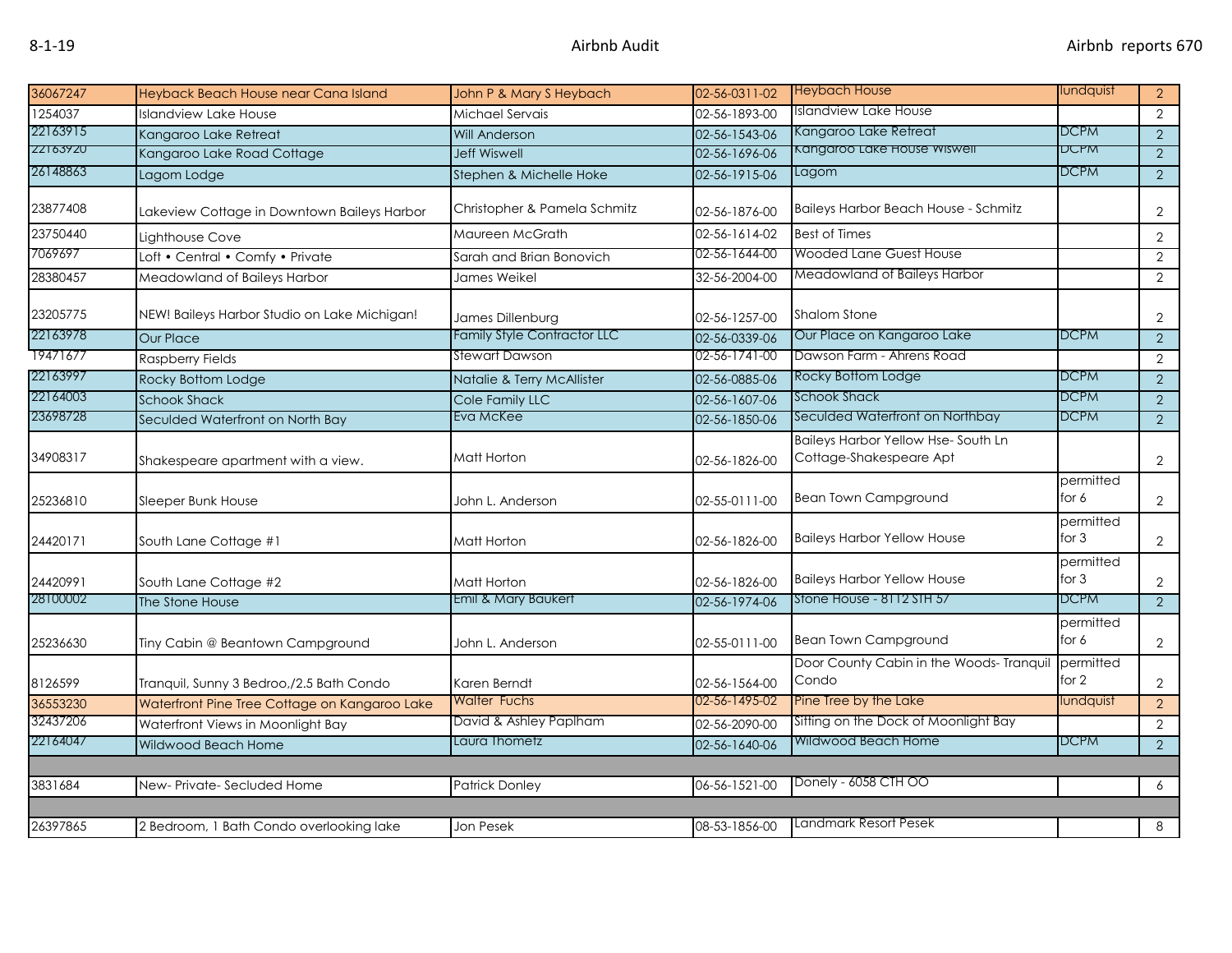|          | Bay and Breeze Door County 1 bedroom Water                                                            |                                       |               | - Landmark Resort - Units 1225 -1220                    | permitted                   |                |
|----------|-------------------------------------------------------------------------------------------------------|---------------------------------------|---------------|---------------------------------------------------------|-----------------------------|----------------|
| 33076453 | view                                                                                                  | Christopher and Sara Spencer          | 08-53-1686-00 | Spencer                                                 | for $2$                     | 8              |
| 27426270 | Bay View at the Landmark Resort                                                                       | Dean Hellwig                          | 08-53-1984-00 | Hellwig                                                 |                             | 8              |
| 28553484 | <b>Bayview Escape</b>                                                                                 | Lorie Scarborough - Swanky Properties | 08-53-2007-00 | Landmark Resort - Zanky Properties LLC                  |                             | 8              |
|          |                                                                                                       |                                       |               | Landmark Resort- Beautiful Water View                   |                             |                |
| 15951113 | <b>Beautiful Waterview Condo</b>                                                                      | Kathlyn Geracie                       | 08-53-1689-00 | Condo                                                   |                             | 8              |
| 21595419 | Big discount off Landmark Rates on beautiful<br>condo                                                 | Jewelette Neary                       | 08-53-1817-00 | Landmark Resort-Neary                                   | permitted<br>for $2$        | 8              |
| 22011733 | Big discount on Landmark Resort rates on 1BR<br>condo                                                 | Jewelette Neary                       | 08-53-1817-00 | Landmark Resort-Neary                                   | permitted<br>for $2$        | 8              |
| 7989119  | <b>Breathtaking Water View Condo</b>                                                                  | Michael and Leigh Dicks               | 08-53-1554-00 | Landmark Resort - Dicks Rental                          |                             | 8              |
| 36355412 | Door County Getaway @Landmark Resort                                                                  | Michal & Monika Anna Chiu             | 08-53-2031-00 | Landmark Resort #2230-Peaceful one bed<br>bath - Chiu   |                             | 8              |
| 34258383 | Door County Happy Place                                                                               | Michal & Monika Anna Chiu             | 08-53-2031-00 | Landmark Resort #2230-Peaceful one bed<br>bath - Chiu   |                             | 8              |
| 27784412 | Egg Harbor Sunset Bluff Condo                                                                         | David Polich and Kristine Kappel      | 08-53-1997-00 | Egg Harbor Sunset Bluff Condo                           |                             | 8              |
| 19082486 | Gorgeous Waterview overlooking the bay of green Matthew A Pidgeon                                     |                                       | 08-53-1754-00 | Landmark Resort - Pidgeon - Unit 205                    |                             | 8              |
| 35933705 | Landmark Resort - 1 Bedroom                                                                           |                                       |               |                                                         | <b>VACAY</b><br><b>HOME</b> | 8 <sup>1</sup> |
| 16751564 | Leaf House Door County                                                                                | Sean and Cami Wright                  | 08-53-1699-00 | Landmark Resort Unit 2317 - Leaf House<br>Door County   |                             | 8              |
| 28494097 | Light & Bright Bay View Retreat                                                                       | Nicholas David Barber                 | 08-53-1990-00 | Landmark Resort - Nomad Ventures LLC -<br>#110          | permitted<br>for $3$        | 8              |
| 33578702 | NEW! Landmark Resort Condo w/ Spectacular View Good Faith Financial LLC - Tony Broullire08-53-1970-00 |                                       |               | Landmark Resort - Good Faith Financial -<br>Unit 2324   |                             | 8              |
| 33971518 | Newly Updated Bay View Escape                                                                         | Nicholas David Barber                 | 08-53-1990-00 | Landmark Resort - Nomad Ventures LLC -<br>#110          | permitted<br>for $3$        | 8              |
| 13479701 | Our Piece of the Door                                                                                 | Roby Onan                             | 08-53-1652-00 | Landmark Resort - Our Piece of the Door -<br>Onan #3224 |                             | 8              |
| 33274756 | Pelican Cove at the Landmark Resort                                                                   | Christopher and Sara Spencer          | 08-53-1686-00 | - Landmark Resort - Units 1225 -1220<br>Spencer         | permitted<br>for $2$        | 8              |
| 3238045  | Quaint Door County Haven                                                                              | Mark Lorenzo                          | 08-53-1832-00 | Landmark Resort Lorenzo                                 |                             | 8              |
| 30348565 | Sand Castle - Rare 2 bed/2 ba condo at The<br><b>Landmark</b>                                         | <b>Will Pflum</b>                     | 08-53-1684-07 | <b>Landmark Resort Pflum</b>                            | SImpleLife                  | 8              |
| 34414390 | Scenic Egg Harbor Get Away                                                                            | Noble Assets Inc.                     | 08-53-2123-00 | Landmark Resort - Noble Assets Inc #1226                |                             | 8              |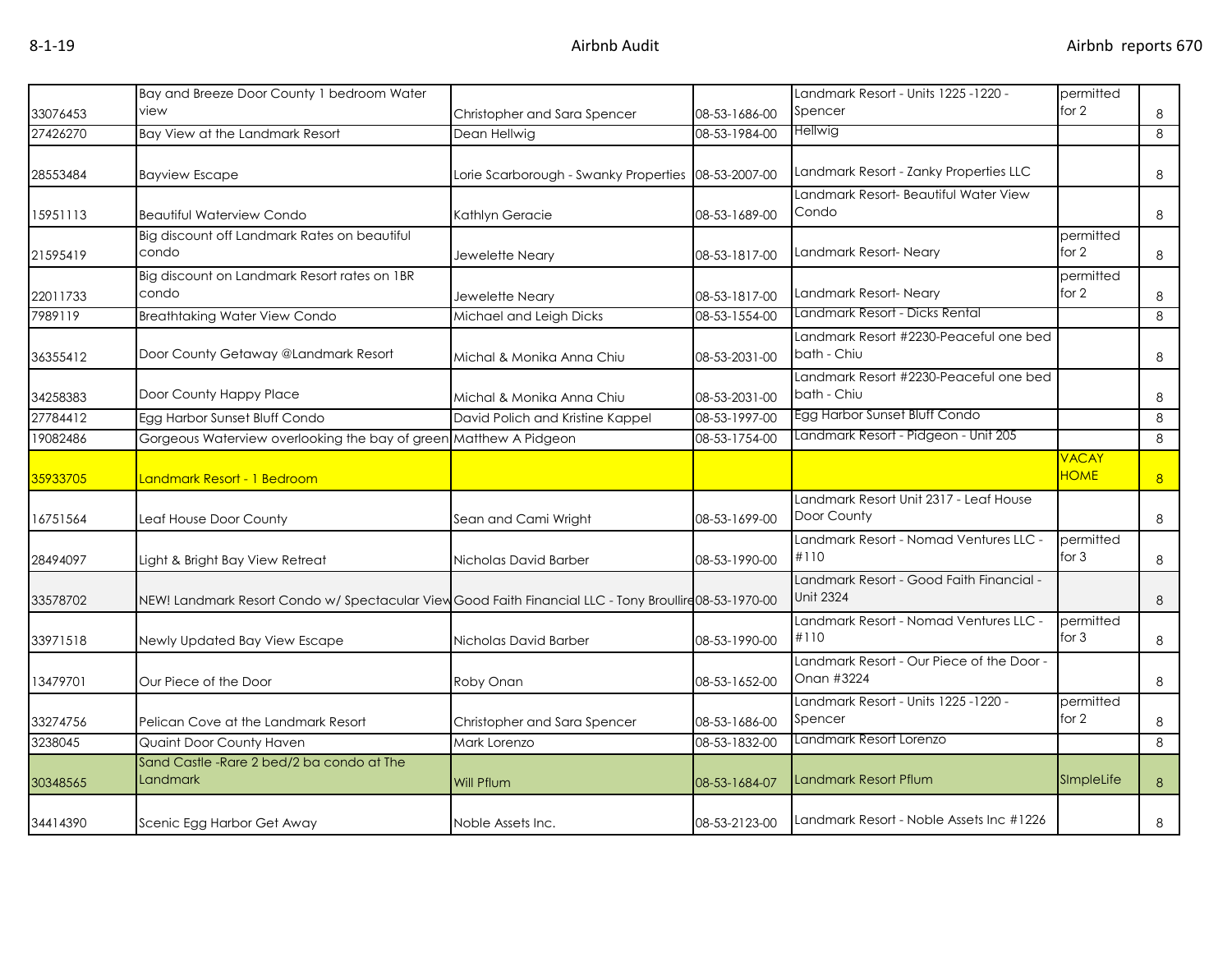| 30348557 | Seas the Bay - time for summer in Egg Harbor!    | <b>Michael White</b>                               | 08-53-1834-07 | <b>Landmark Resort White</b>                                      | SImpleLife                                                                       | 8 |
|----------|--------------------------------------------------|----------------------------------------------------|---------------|-------------------------------------------------------------------|----------------------------------------------------------------------------------|---|
| 18287078 | Serene 1 Bed 1 Bath Condo w/ Woods View          | <b>Brian Wiegland</b>                              | 08-53-1688-00 | Landmark Resort - Door County Getaways-permitted<br>Wiegand       | for 4 units                                                                      | 8 |
| 26631795 | Serene Lake Retreat                              | Natalia Luque                                      | 08-53-1929-00 | Landmark Luque Unit 1232                                          |                                                                                  | 8 |
| 33972329 | Serene Lake View Condo                           | Nicholas David Barber                              | 08-53-1990-00 | Landmark Resort - Nomad Ventures LLC -<br>#110                    | permitted<br>for $3$                                                             | 8 |
| 6677520  | Sunset Bluff Getaway in Egg Harbor               | Michael & Christina Hauge                          | 08-53-0384-00 | Sunset Bluff Condo - Unit 2- Hauge                                |                                                                                  | 8 |
| 4950769  | The Treehouse at Plum Bottom                     | Chad Luberger/ Marlyn & Pamela<br>Moore            | 08-56-1284-00 | The Treehouse at Plum Bottom/The<br>Carriage House at Plum Bottom | permitted<br>for two units<br>owner is<br>hedging<br>bets with<br>three listings | 8 |
|          | *NEW listing* Shimmering Water cottage on the    |                                                    |               |                                                                   |                                                                                  |   |
| 26360966 | Lake                                             | Robert Ray                                         | 08-56-2161-00 | Shimmering Water Cottage                                          |                                                                                  | 8 |
| 35570795 | A Waterfront home   Lieffort Lodge   Door County | James R Lieffort                                   | 08-56-2145-17 | Lieffort Lodge                                                    |                                                                                  | 8 |
| 24133770 | Harbor                                           | Gail Bergman                                       | 08-56-1874-00 | <b>Bluff Cottage</b>                                              | for 4 units                                                                      | 8 |
| 13606442 | Cozy Farmhouse Studio                            | Renee Schwaller and Steve Beaudot                  | 08-56-1649-00 | Farmhouse Studio                                                  |                                                                                  | 8 |
| 34708260 | Door County Retreat, Sunset Views, Egg Harbor    | Mark and Elizabeth Sternig                         | 09-56-2146-00 | Door County Retreat-Sunset Views- Egg<br>Harbor                   |                                                                                  | 8 |
| 26020119 | Door Haven                                       | Ronald & Christine Puszynski                       | 08-56-0099-02 | Door Haven                                                        | lundquist                                                                        | 8 |
| 20123459 | NEW! 2BR Egg Harbor House on 2 Acres!            | Kerri Zergoski                                     | 08-56-1768-00 | Lodge 42                                                          |                                                                                  | 8 |
| 22339046 | <b>Ohlson Chateau</b>                            | David Ohlson - Charles Chilcote                    | 08-56-0729-06 | Ohlson Chateau                                                    | <b>DCPM</b>                                                                      | 8 |
| 25729564 | Pebble Beach House                               | Edgar and Nancy Muenzer TRUST - Victo08-56-1962-00 |               | Pebble Beach House                                                |                                                                                  | 8 |
| 20403760 | Pet friendly Applewood cottage in Egg Harbor     | <b>Sharon Hughes</b>                               | 08-55-0093-00 | Applewood Cottage                                                 |                                                                                  | 8 |
| 16987204 | Relaxing Nostalgic Log Home "Green Apple Lodge"  | Patricia Culliton                                  | 08-56-1715-00 | Green Apple Lodge                                                 |                                                                                  | 8 |
| 15399898 | Relaxing Waterfront Door County Lake House       | Brianne & Barry Tegel                              | 08-56-1707-00 | Door County Lake House Tegel                                      |                                                                                  | 8 |
| 19667912 | <b>Ski Shore Retreat</b>                         | Susan Kwaterski                                    | 08-56-0806-13 | <b>Ski Shore Retreat</b>                                          | Dreamland<br>Agent                                                               | 8 |
| 29054697 | Stones Throw                                     | <b>Jeff Garbers</b>                                | 08-56-1396-07 | Stone's Throw                                                     |                                                                                  | 8 |
| 29054699 | Stony Shore Cabin                                | <b>Jeff Garbers</b>                                | 08-56-1395-07 | <b>Stony Shores</b>                                               |                                                                                  | 8 |
| 22164013 | <b>Sunset Sanctuary</b>                          | Daniel & Wanda Kupsco                              | 08-56-1566-06 | <b>Sunset Sanctuary</b>                                           | <b>DCPM</b>                                                                      | 8 |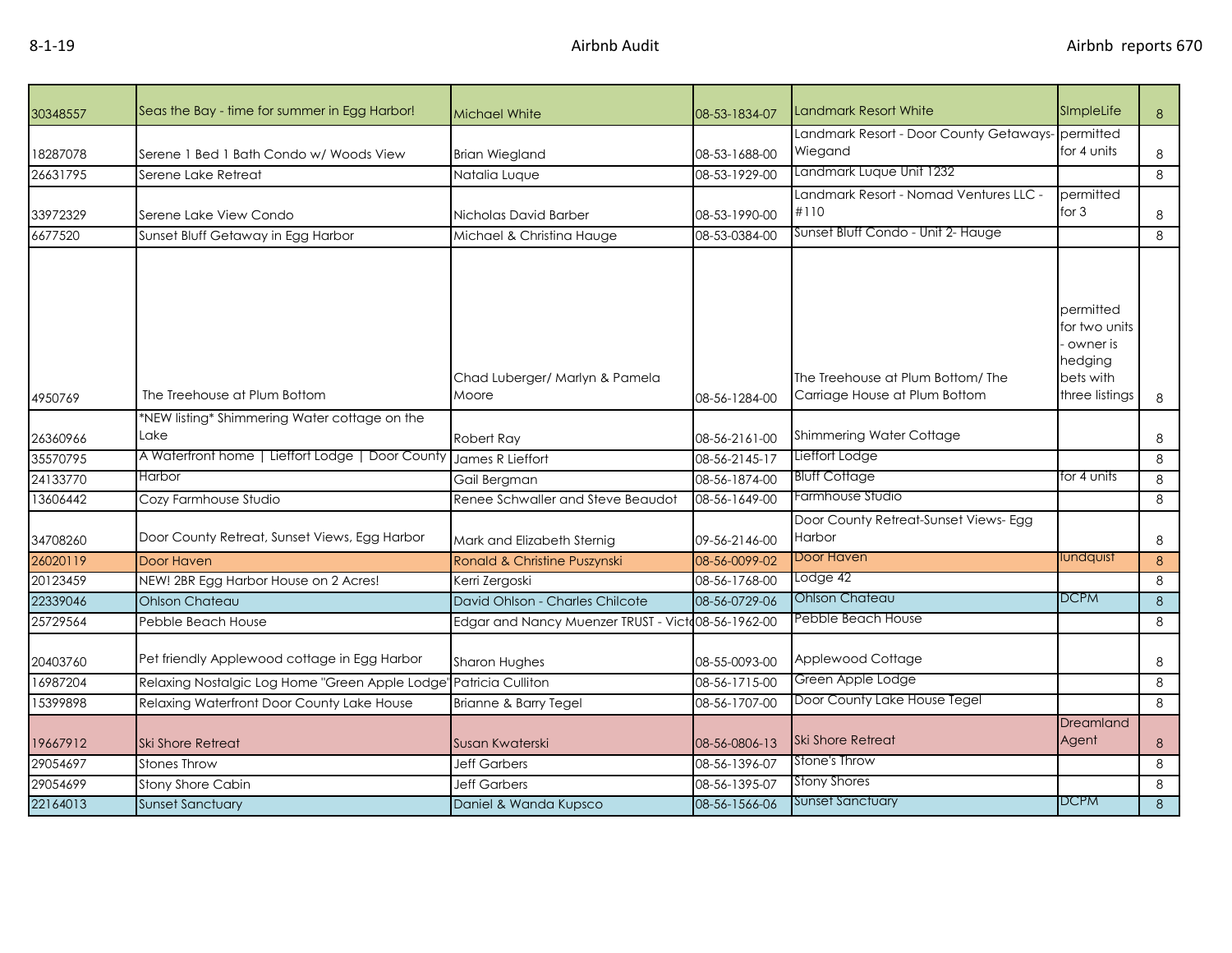| 7340588  | The Cabin at Plum Bottom        | Chad Luberger/ Marlyn & Pamela<br>Moore              | 08-56-1284-00 | The Treehouse at Plum Bottom/ The<br>Carriage House at Plum Bottom | permitted<br>for two units<br>- owner is<br>hedging<br>bets with<br>three listings          | 8 |
|----------|---------------------------------|------------------------------------------------------|---------------|--------------------------------------------------------------------|---------------------------------------------------------------------------------------------|---|
| 28614069 | The Cabin at Shady Grove        | Maureen Gribble                                      | 08-56-1925-00 | Shady Grove Gribble                                                |                                                                                             | 8 |
| 8163799  | The Cottage at Plum Bottom      | Chad Luberger/ Marlyn & Pamela Moo 08-56-1284-00     |               | The Treehouse at Plum Bottom/ The<br>Carriage House at Plum Bottom | <b>I</b> permitted<br>for two units<br>- owner is<br>hedging<br>bets with<br>three listings | 8 |
| 30973479 | White Cliff Landing             | Aymee and David Balison - Balison Join 08-56-2034-06 |               | White Cliff Landing                                                | <b>DCPM</b>                                                                                 | 8 |
| 22164041 | Whitestone at the Water         | Sara Steinhardt & Jon Chapman                        | 08-56-1316-06 | Whitestone at the Water                                            | <b>DCPM</b>                                                                                 | 8 |
| 22083085 | Woodwalk Retreat                | Andrew and Jillaine Seefeldt                         | 08-56-1873-00 | Woodwalk Retreat                                                   |                                                                                             | 8 |
| 19117481 | O.B.P. Baliwick Unit            | Claire & Frank Murphy                                | 08-59-1233-00 | Off the Beaten Path                                                | permitted<br>for 4 units                                                                    | 8 |
| 19119678 | O.B.P. Bunk Unit                | Claire & Frank Murphy                                | 08-59-1233-00 | Off the Beaten Path                                                | permitted<br>for 4 units                                                                    | 8 |
| 19123032 | O.B.P. Kornerstone Unit         | Claire & Frank Murphy                                | 08-59-1233-00 | Off the Beaten Path                                                | permitted<br>for 4 units                                                                    | 8 |
| 19120828 | O.B.P. Wildside Unit            | Claire & Frank Murphy                                | 08-59-1233-00 | Off the Beaten Path                                                | permitted<br>for 4 units                                                                    | 8 |
|          |                                 |                                                      |               |                                                                    |                                                                                             |   |
| 36691575 | Sunset View Apartment           | Sarah Hastings-Sawyer                                | 09-50-0115-00 | Egg Harbor Lodge                                                   | permitted<br>for 25                                                                         | 9 |
| 17121280 | Awesome Sunset Condo            | Christine Crowley                                    | 09-53-0549-00 | Awesome Sunset Condo - Ridgewood<br>Condo 5                        |                                                                                             | 9 |
| 19113075 | Awesome Sunset Condo TOO        | Claire & Frank Murphy                                | 09-53-1445-00 | Awesome Sunset Condo TOO                                           |                                                                                             | 9 |
| 9602336  | Downstown Sunset View Apartment | Kathy Navis                                          | 09-53-1576-00 | <b>Sunset View Apartment</b>                                       | permitted<br>for 4                                                                          | 9 |
| 11512240 | Gorgeous View ~ Walk to Town    | Melanie and Richard Parsons                          | 09-53-1609-00 | Ridgewood Bluff Condo - Parson                                     |                                                                                             | 9 |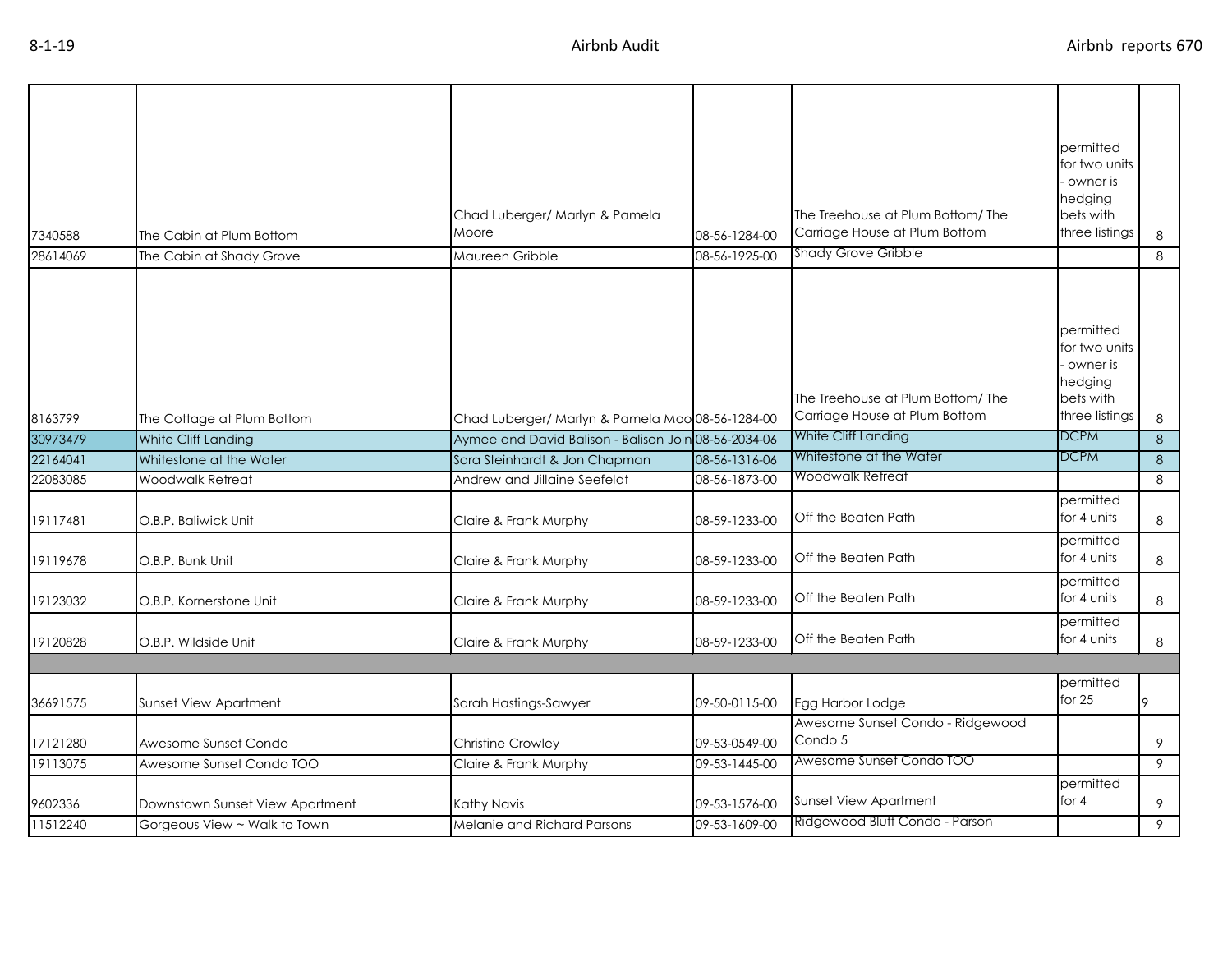| 20770425 | Green Door Inn Unit #5                                                  | Kathy Navis                    | 09-53-1576-01 | Sunset View Apartment         | permitted<br>for $4$                         | 9              |
|----------|-------------------------------------------------------------------------|--------------------------------|---------------|-------------------------------|----------------------------------------------|----------------|
| 20771252 | Green Door Inn Unit #6                                                  | Kathy Navis                    | 09-53-1576-02 | Sunset View Apartment         | permitted<br>for $4$                         | 9              |
| 25688306 | Modern, updated, Door County condo with pool!                           | Michael and Georgina Styke     | 09-53-1959-00 | Anchorage Condo - Style       |                                              | 9              |
| 15922477 | Treehouse Appartment                                                    | Kathy Navis                    | 09-53-1576-00 | <b>Sunset View Apartment</b>  | permitted<br>for $4$                         | 9              |
| 22846687 | <b>Bay Tree Loft</b>                                                    | <b>Jill Sommers</b>            | 09-56-1839-00 | <b>Bay Tree Loft</b>          |                                              | 9              |
| 23769295 | Church Street House                                                     | Kaaren Northrup - SWNKCN LLC   | 09-56-1881-16 | Church Street House           |                                              | 9              |
| 28027474 | Door County Designer Cottage, wooded yard by<br>beach                   | Shawn and Sonny Hennessy       | 09-56-2010-00 | Cottage - Hennessy            |                                              | 9              |
| 13812976 | Egg Harbor Bluffwood House                                              | Claire & Frank Murphy          | 09-56-1232-00 | <b>Blluffwood House</b>       |                                              | 9              |
| 20360386 | Egg Harbor Hideaway                                                     | RME Holdings - Robert Esposito | 09-56-1780-00 | Egg Harbor Hideaway           | permitted<br>for $2$                         | 9              |
| 13589290 | Egg Harbor Log Cabin                                                    | Karen Berndt                   | 09-56-1646-00 | Egg Harbor Log Cabin          |                                              | 9              |
| 22280403 | Lighthouse Place                                                        | Frank & Claire Murphy          | 09-56-1830-00 | Lighthouse Place              |                                              | 9              |
| 27360482 | Modern Craftsman Home and Hideaway                                      | RME Holdings - Robert Esposito | 09-56-1780-00 | Egg Harbor Hideaway           | permitted<br>for $2-$<br>combined<br>listing | 9              |
| 22446412 | Modern Craftsman Home in Egg Harbor                                     | RME Holdings - Robert Esposito | 09-56-1780-00 | Egg Harbor Hideaway           | permitted<br>for 2                           | 9              |
| 22163979 | On the Water Escape                                                     | Jan & Craig Bilgen             | 09-55-0817-06 | On the Water Escape           | <b>DCPM</b>                                  | $\overline{9}$ |
| 20975595 | Point Beach House ~ Waterfront, 4 bedrooms                              | <b>Mary Zeller</b>             | 09-56-1882-00 | Point Beach Home              |                                              | 9              |
| 525258   | Quiaint Cozy A-Frame in Door County                                     | Tim & Kristin Mahoney          | 09-56-1308-00 | <b>Quaint Cozy A-Frame</b>    |                                              | 9              |
| 23697711 | Scenic Home in Egg Harbor                                               | Massoud Maleki                 | 09-56-1086-06 | Scenic Home in Egg Harbor     | <b>DCPM</b>                                  | 9              |
| 22164009 | Sounds of the Bay                                                       | <b>Brian Fecteau</b>           | 09-56-1725-06 | Sounds of the Bay             | <b>DCPM</b>                                  | 9              |
| 31711362 | The Flats on Church Street - #101                                       | Egg Bnb LLC                    | 09-56-2071-00 | Flats on Church Street        | permitted<br>for $4$                         | 9              |
| 32686901 | The Flats on Church Street - #102                                       | Egg Bnb LLC                    | 09-56-2071-00 | Flats on Church Street        | permitted<br>for $4$                         | 9              |
| 32687171 | The Flats on Church Street - #103                                       | Egg Bnb LLC                    | 09-56-2071-00 | <b>Flats on Church Street</b> | permitted<br>for $4$                         | 9              |
| 33310719 | The Flats on Church Street - #104                                       | Egg Bnb LLC                    | 09-56-2071-00 | Flats on Church Street        | permitted<br>for $4$                         | 9              |
| 16542621 | Village Cottage - walkable to waterfront and town A Village Cottage LLC |                                | 09-55-0735-00 | A Village Cottage LLC         | permitted<br>for 2                           | 9              |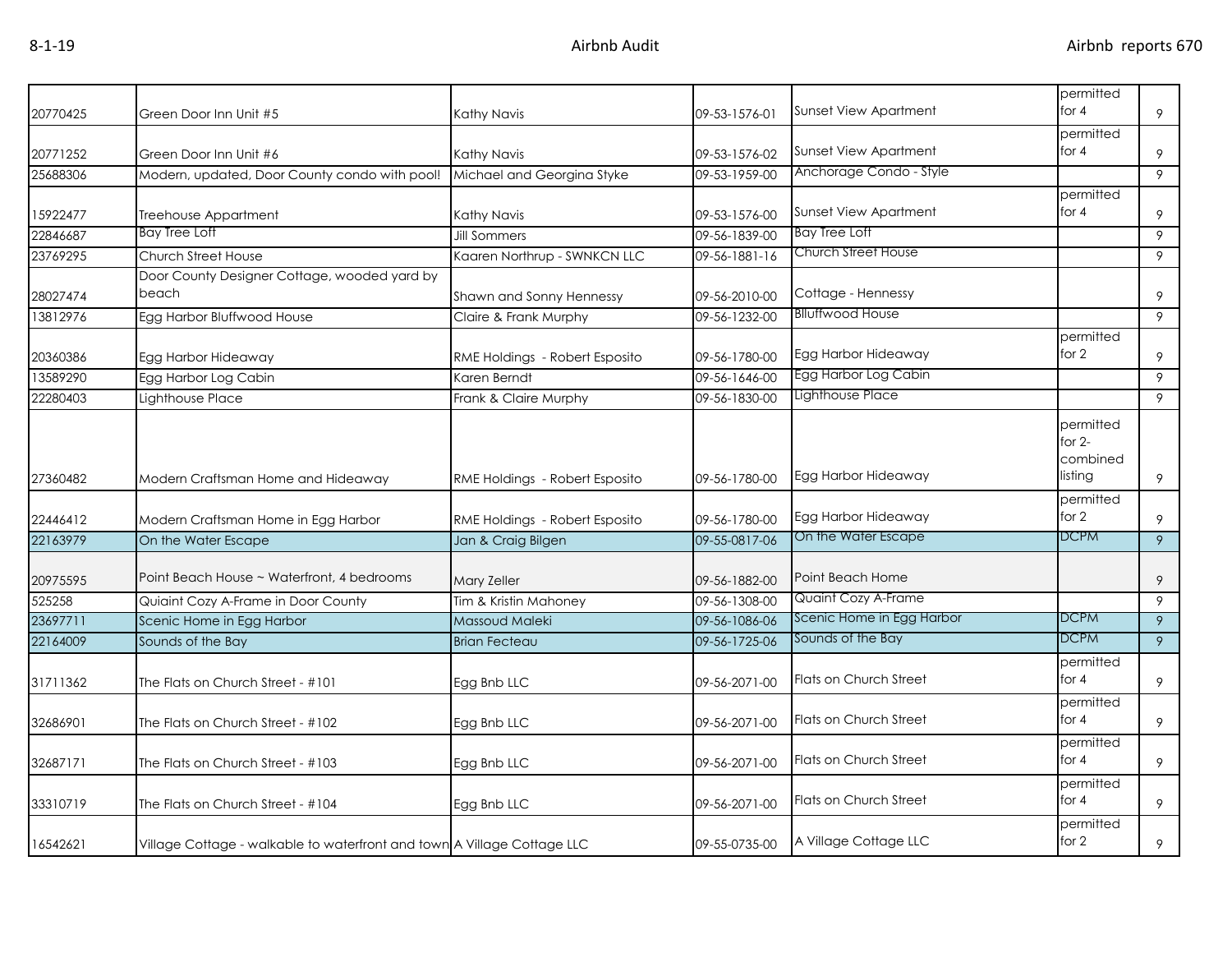| 16911381 |                                                                             | A Village Cottage LLC          | 09-55-0735-00 | A Village Cottage LLC                | permitted<br>for 2   | 9              |
|----------|-----------------------------------------------------------------------------|--------------------------------|---------------|--------------------------------------|----------------------|----------------|
| 22339056 | Village Cottage- close to shops, dining, & water<br>White Cliff Cottage     | Michael & Dawn McCole          | 09-56-0894-06 | White Cliff Cottage                  | <b>DCPM</b>          | $\overline{9}$ |
| 17097048 | Meadow Ridge Door County -                                                  | Peri Jackson                   | 09-59-1717-00 | Meadow Ridge Timeshare Jackson       |                      | 9              |
|          |                                                                             |                                |               |                                      |                      |                |
|          |                                                                             |                                |               |                                      | permitted            |                |
| 31743342 | Waterfront Studio with Private Beach in Ephraim #1                          | Evergreen Beachside, LLC       | 11-50-1479-00 | Evergreen Beachside Vacation Rentals | for $4$              | 11             |
| 32305284 | Waterfront Studio with Private Beach in Ephraim #2 Evergreen Beachside, LLC |                                | 11-50-1479-00 | Evergreen Beachside Vacation Rentals | permitted<br>for 4   | 11             |
| 32304716 | Waterfront Studio with Private Beach in Ephraim #3 Evergreen Beachside, LLC |                                | 11-50-1479-00 | Evergreen Beachside Vacation Rentals | permitted<br>for 4   | 11             |
| 32305079 | Waterfront Studio with Private Beach in Ephraim #4 Evergreen Beachside, LLC |                                | 11-50-1479-00 | Evergreen Beachside Vacation Rentals | permitted<br>for $4$ | 11             |
| 36116048 | Cozy Brook North Cottage @ Ephraim Beach                                    | <b>Robert Carlisle</b>         | 11-51-0430-00 | <b>Ephraim Village Cottages</b>      |                      | 11             |
| 36114162 | Cozy Brook South Cottage @ Ephraim Beach                                    | <b>Robert Carlisle</b>         | 11-51-0430-00 | <b>Ephraim Village Cottages</b>      |                      | 11             |
| 35942416 | Ephraim Beach at Bayview (Lower Unit)                                       | <b>Robert Carlisle</b>         | 11-51-0430-00 | <b>Ephraim Village Cottages</b>      |                      | 11             |
| 35941818 | Ephraim Beach at Bayview (Upper Unit - Water View Robert Carlisle           |                                | 11-51-0430-00 | <b>Ephraim Village Cottages</b>      |                      | 11             |
| 24734764 | Pine Grove Family Suite                                                     | Prime Sites of Door County LLC | 11-51-0059-00 | Pine Grove Resort                    |                      | 11             |
| 35938228 | Shady Rest North - a Short Walk to Ephraim Beach                            | <b>Robert Carlisle</b>         | 11-51-0430-00 | <b>Ephraim Village Cottages</b>      |                      | 11             |
| 35916033 | Shady Rest South - a Short Walk to Ephraim Beach                            | <b>Robert Carlisle</b>         | 11-51-0430-00 | <b>Ephraim Village Cottages</b>      |                      | 11             |
| 35996063 | The Cedars Near Ephraim Beach                                               | <b>Robert Carlisle</b>         | 11-51-0430-00 | Ephraim Village Cottages             |                      | 11             |
| 26845264 | NEW 'The Carriage House' Walk to Peninsula St<br>Park                       | Deborah Eckert                 | 11-55-0680-00 | <b>Park Place Cottages</b>           | permitted<br>for $5$ | 11             |
| 26845266 | NEW! 'Butternut Cottage' in Central Door County!                            | Deborah Eckert                 | 11-55-0680-00 | Park Place Cottages                  | permitted<br>for $5$ | 11             |
| 26845401 | NEW! 'Cherry Cottage' near Peninsula State Park!                            | Deborah Eckert                 | 11-55-0680-00 | <b>Park Place Cottages</b>           | permitted<br>for $5$ | 11             |
| 26845261 | NEW! Cozy Ephraim 'Cedar Cottage' w/Private<br>Deck!                        | Deborah Eckert                 | 11-55-0680-00 | <b>Park Place Cottages</b>           | permitted<br>for $5$ | 11             |
| 26845402 | NEW! Updated Ephraim 'Pine Cottage' w/ Deck!                                | Deborah Eckert                 | 11-55-0680-00 | Park Place Cottages                  | permitted<br>for $5$ | 11             |
| 7746988  | #1 Peninsula Park and Island View                                           | James Lindbloom                | 11-56-1558-00 | Peninsula Park and Island View       | permitted<br>for $2$ | 11             |
| 7833318  | #2 Peninsula Park and Island View                                           | James Lindbloom                | 11-56-1558-00 | Peninsula Park and Island View       | permitted<br>for 2   | 11             |
| 22163846 | <b>Bay View Cottage</b>                                                     | <b>Rick Wegman</b>             | 11-56-1498-06 | <b>Bay View Cottage</b>              | <b>DCPM</b>          | 11             |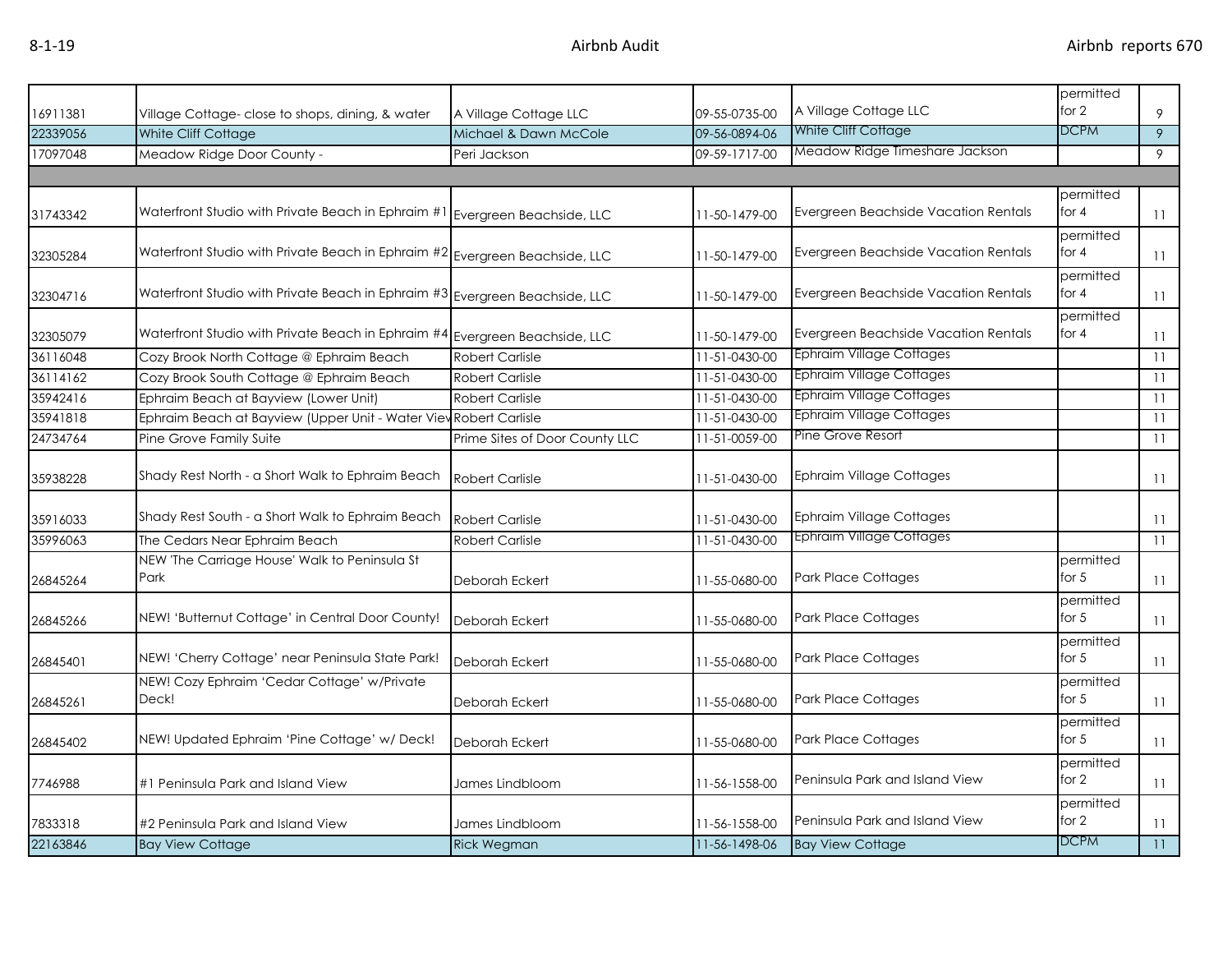| 22163819 | <b>BD Thorp House</b>                                            | <b>BD Thorp</b>                        | 11-56-0809-06 | Thorpe House, The                         | <b>DCPM</b> | $\overline{11}$ |
|----------|------------------------------------------------------------------|----------------------------------------|---------------|-------------------------------------------|-------------|-----------------|
|          | Big & Beautiful Ephraim Vacation House and                       |                                        |               |                                           |             |                 |
| 31168096 | Gardens                                                          | Colin Welford                          | 11-56-2133-00 | <b>Green Gables</b>                       |             | 11              |
| 35809467 | Binkhaven - A Norwegian Fairytale                                | Cathcart Holdings LLC - Elliot Taillon | 11-56-2028-00 | Binkhaven the Rosemailing Cottage         |             | 11              |
| 20916442 | Boutique Home in Door County w/Eagle Harbor Vie Carol S Corbett  |                                        | 11-56-1806-00 | Harbor View Ephraim - Corbett             |             | 11              |
| 22163826 | Cedar Barn                                                       | Jennifer & Bjorn Larson                | 11-56-1635-06 | Cedar Barn Rental                         | <b>DCPM</b> | 11              |
| 22337314 | Cedar Glen                                                       | John & Rachel Rothschild               | 11-55-0758-06 | Cedar Glen                                | <b>DCPM</b> | 11              |
| 22339193 | Coral Hill Cottage                                               | Leslee and Morrie Goldman              | 11-56-1258-06 | Coral Hill Cottage                        | <b>DCPM</b> | $\overline{11}$ |
| 22163862 | Cottage on Townline                                              | Roy Elquist                            | 11-56-1069-06 | Townline                                  | <b>DCPM</b> | 11              |
| 27084618 | Eagle Harbor Cottage Loft                                        | Meredith (Dee) Brestin                 | 11-56-1988-00 | Eagle Harbor Cottage Loft                 |             | 11              |
| 23698434 | <b>Ephraim Boat House</b>                                        | <b>Robert and Nicole Collins</b>       | 11-56-1708-06 | <b>Ephraim Boat House</b>                 | <b>DCPM</b> | 11              |
| 26892652 | Ephraim Home.                                                    | David Vartanian                        | 11-56-1088-00 | Vartanian - 3235 Holand Rd                |             | 11              |
| 34809243 | Great Value Big Families! Luxury in Çof Door!                    | Brian & Amanda Jenkins                 | 11-56-1407-00 | Norra Skoggen                             |             | 11              |
| 22163884 | <b>Harbor House</b>                                              | <b>Windsor McCutcheon</b>              | 11-56-1724-06 | Harbor House on North Shore               | <b>DCPM</b> | 11              |
| 13769377 | <b>Hollis House</b>                                              | Daniel & Lori Schwefel                 | 11-56-1659-00 | <b>Hollis House</b>                       |             | 11              |
| 22163929 | Kulma Cottages 1                                                 | Gregg & Janice Kulma                   | 11-55-0279-06 | Kulma Cottages                            | <b>DCPM</b> | 11              |
| 22163935 | Kulma Cottages 2                                                 | Gregg & Janice Kulma                   | 11-55-0279-06 | Kulma Cottages                            | DCPM        | 11              |
| 22163944 | Kulma Cottages 3                                                 | Gregg & Janice Kulma                   | 11-55-0279-06 | Kulma Cottages                            | DCPM        | 11              |
| 24052610 | Natures Window                                                   | <b>Bill Anderson</b>                   | 11-56-1958-00 | Natures Window                            |             | 11              |
|          |                                                                  |                                        |               |                                           | permitted   |                 |
| 28719025 | NEW! Ephraim Cottage w/Green Bay View - Near B Tony Schmeltz     |                                        | 11-56-1718-00 | Blue Shutter & Mooring Cottage            | for $2$     | 11              |
|          |                                                                  |                                        |               |                                           | permitted   |                 |
| 28719023 | NEW! Lakefront Ephraim Cottage - Walk to Beach!                  | Tony Schmeltz                          | 11-56-1718-00 | <b>Blue Shutter &amp; Mooring Cottage</b> | for 2       | 11              |
| 22163987 | Park's Edge Lakeshore Home                                       | Jacob and Greta Odders                 | 11-56-1818-06 | Parks Edge Lakeshore Beach House          | <b>DCPM</b> | 11              |
|          |                                                                  |                                        |               |                                           | permitted   |                 |
| 15152902 | Peninsula Park and Island View - 3 bedroom house James Lindbloom |                                        | 11-56-1558-00 | Peninsula Park and Island View            | for 2       | 11              |
|          |                                                                  |                                        |               |                                           |             |                 |
| 24993392 | Remodeled Ephraim cottage 500' from the water!                   | 3039 Cedar Street LLC                  | 11-56-1763-02 | Ephraim Cottage - 3039 Cedar Street LLC   |             | 11              |
| 13549163 | <b>Rustic Elegance</b>                                           | Daniel & Laurel Simons                 | 11-56-1656-00 | Elegant Home in Ephraim                   |             | 11              |
|          |                                                                  |                                        |               |                                           |             |                 |
| 22750642 | Sunny Studio in Perfect Location                                 | Laurel Ciohon                          | 11-56-1853-00 | Ephraim Modern Guesthouse - Ciohon        |             | 11              |
| 22164019 | The Beach                                                        | Chris & Kirsten Bungener               | 11-56-0954-06 | The Beach                                 | <b>DCPM</b> | 11              |
|          |                                                                  |                                        |               |                                           |             |                 |
| 23629319 | <b>Fish Creek Retreat</b>                                        |                                        |               | 30+ days only                             |             | 12              |
| 7213011  | <b>Tuckers Retreat</b>                                           |                                        |               | 30+ days only                             |             | 12              |
| 35609837 | Blue Jay Cottage. Fish Creek access! Downtown                    | Carol Vande Walle                      | 12-50-0387-00 | Peninsula Park View                       |             | 12              |
| 35224872 | Chestnut Cottage at Peninsula Park-View                          | Carol Vande Walle                      | 12-50-0387-00 | Peninsula Park View                       |             | 12              |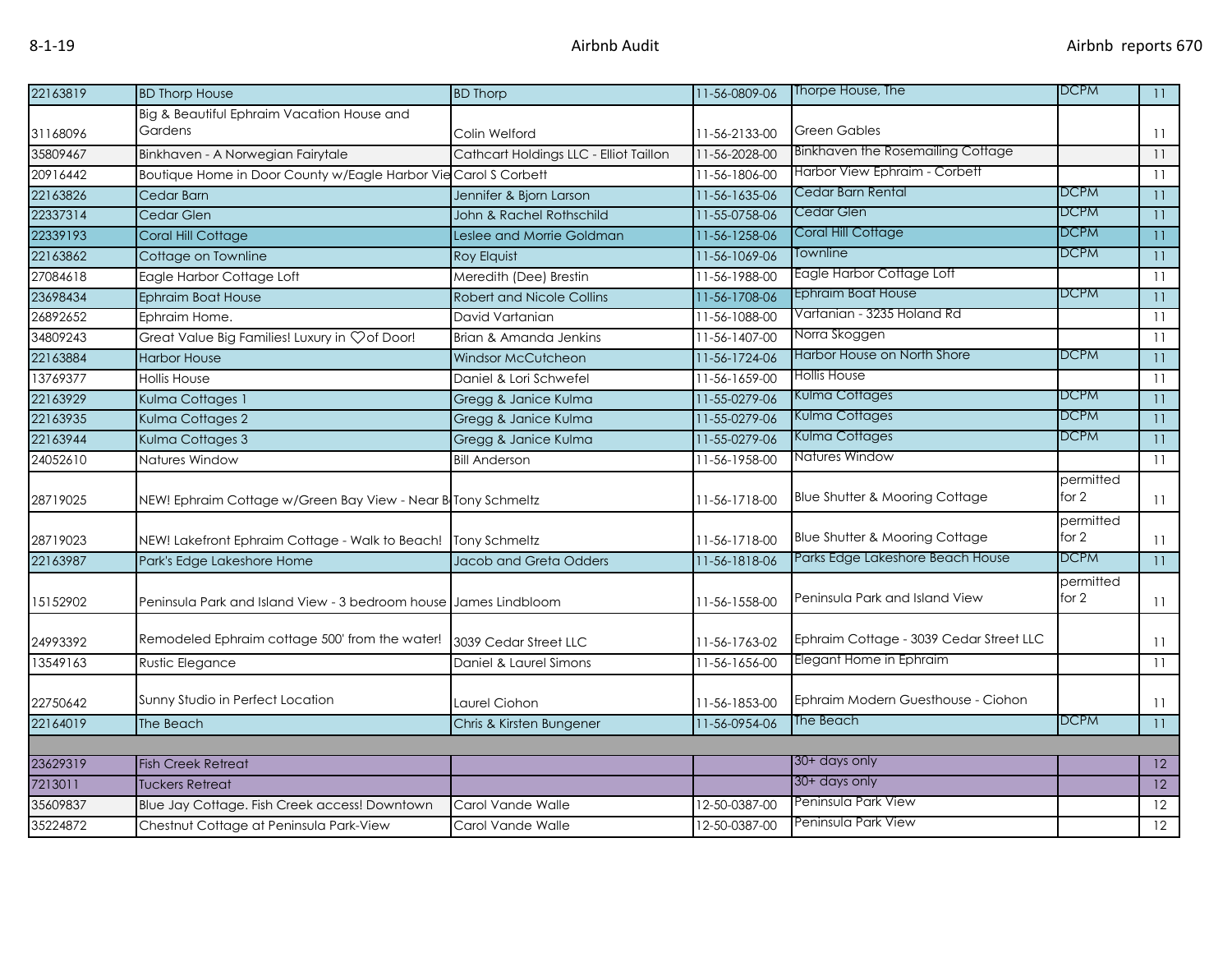| 30904112 | Countryside Cottage 5                                 | Sandra Solomon                   | 12-50-1042-00 | Julies Park Café & Motel - Countryside<br>Motel | permitted<br>for $40$ | 12              |
|----------|-------------------------------------------------------|----------------------------------|---------------|-------------------------------------------------|-----------------------|-----------------|
| 30904456 | Countryside Cottage 6                                 | Sandra Solomon                   | 12-50-1042-00 | Julies Park Café & Motel - Countryside<br>Motel | permitted<br>for $40$ | 12              |
| 30229308 | Countryside Cottage/Duplex Unit 7                     | Sandra Solomon                   | 12-50-1042-00 | Julies Park Café & Motel - Countryside<br>Motel | permitted<br>for $40$ | 12              |
| 29003329 | Countryside Cottage/Duplex- Unit 8                    | Sandra Solomon                   | 12-50-1042-00 | Julies Park Café & Motel - Countryside<br>Motel | permitted<br>for $40$ | 12              |
| 26007168 | Evergreen                                             | Carol Vande Walle                | 12-50-0387-00 | Peninsula Park View                             |                       | 12              |
| 22015884 | Julies Park Café Suite                                | Sandra Salomon                   | 12-50-1042-00 | Julies Park Café and Motel                      |                       | $\overline{12}$ |
| 35514974 | Peninsula Parkview Sunset Meadow Whirlpool<br>Cottage | Carol Vande Walle                | 12-50-0387-00 | Peninsula Park View                             |                       | 12              |
| 35515408 | <b>Starling Cottage</b>                               | Carol Vande Walle                | 12-50-0387-00 | Peninsula Park View                             |                       | 12              |
| 35515408 | Starling Cottage. Fish Creek access! downtown         | Carol Vande Walle                | 12-50-0387-00 | Peninsula Park View                             |                       | 12              |
| 23008138 | <b>Fish Creek Country Resort - I Bedroom Suites</b>   |                                  |               |                                                 | <b>Wholesaler</b>     | 12              |
| 23709001 | <b>Get Away at Fish Creek</b>                         |                                  |               |                                                 | <u>Wholesaler</u>     | 12              |
| 36825938 | Double room-Ensuite-Standard-Deluxe Room 7            | <b>William Tressler</b>          | 12-52-0174-00 | Whistling Swan                                  | permitted<br>for 7    | 12              |
| 36825808 | Double room-Ensuite-Standard-Room 1                   | <b>William Tressler</b>          | 12-52-0174-00 | Whistling Swan                                  | permitted<br>for 7    | 12              |
| 36825836 | Double room-Ensuite-Standard-Room 2                   | <b>William Tressler</b>          | 12-52-0174-00 | Whistling Swan                                  | permitted<br>for 7    | 12              |
| 36825887 | Double room-Ensuite-Standard-Room 4                   | William Tressler                 | 12-52-0174-00 | Whistling Swan                                  | permitted<br>for 7    | 12              |
| 36825919 | Double room-Ensuite-Standard-Room 6                   | William Tressler                 | 12-52-0174-00 | Whistling Swan                                  | permitted<br>for 7    | 12              |
| 36825858 | Double room-Ensuite-Standard-Suite 3                  | <b>William Tressler</b>          | 12-52-0174-00 | Whistling Swan                                  | permitted<br>for 7    | 12              |
| 36825902 | Double room-Ensuite-Standard-Suite 5                  | William Tressler                 | 12-52-0174-00 | Whistling Swan                                  | permitted<br>for 7    | 12              |
| 15634038 | Brookpoint Condo 2 BR, 2 BA                           | Karen Berndt                     | 12-53-1681-00 | Brook Point Condo #5- Berndt                    |                       | $\overline{12}$ |
| 29654419 | Condo in Fish Creek by Peninsula State Park (A7)      | Evergreen Hill Condo Owners Assn | 12-53-0357-00 | Evergreen Hill                                  | permitted<br>for $15$ | 12              |
| 22268447 | Downtown Fish Creek with a View                       | <b>Stacey Berndt</b>             | 12-53-1855-00 | Downtown Fish Creek with a View - Berndt        |                       | 12              |
| 24189891 | Elegant Creekside Cottage (on Fish Creek)             | Patricia Culliton                | 12-53-1890-00 | Creekside Cottage                               |                       | $\overline{12}$ |
| 29659682 | Evergreen A3                                          | Evergreen Hill Condo Owners Assn | 12-53-0357-00 | Evergreen Hill                                  | permitted<br>for $15$ | 12              |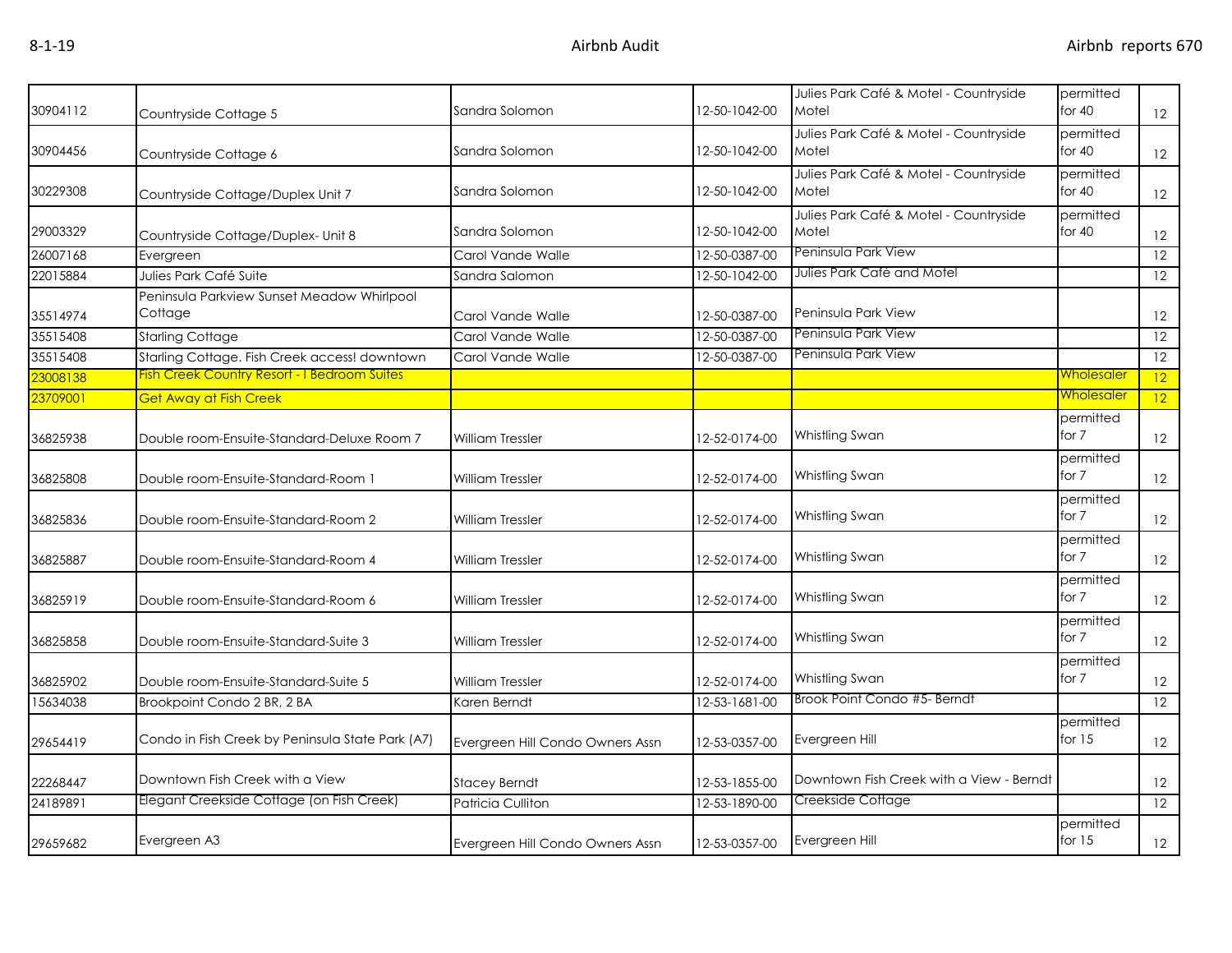| 29660011 | Evergreen A8                                                              | Evergreen Hill Condo Owners Assn   | 12-53-0357-00 | Evergreen Hill                                 | permitted<br>for $15$ | 12 |
|----------|---------------------------------------------------------------------------|------------------------------------|---------------|------------------------------------------------|-----------------------|----|
| 29660194 | Evergreen B!                                                              | Evergreen Hill Condo Owners Assn   | 12-53-0357-00 | Evergreen Hill                                 | permitted<br>for $15$ | 12 |
| 29659642 | Evergreen B3                                                              | Evergreen Hill Condo Owners Assn   | 12-53-0357-00 | Evergreen Hill                                 | permitted<br>for 15   | 12 |
| 29708652 | Evergreen B4                                                              | Evergreen Hill Condo Owners Assn   | 12-53-0357-00 | Evergreen Hill                                 | permitted<br>for $15$ | 12 |
| 29756847 | Evergreen B5                                                              | Evergreen Hill Condo Owners Assn   | 12-53-0357-00 | Evergreen Hill                                 | permitted<br>for $15$ | 12 |
| 29709704 | Evergreen B6                                                              | Evergreen Hill Condo Owners Assn   | 12-53-0357-00 | Evergreen Hill                                 | permitted<br>for $15$ | 12 |
| 29002621 | Evergreen Hill Condo - B2                                                 | Evergreen Hill Condo Owners Assn   | 12-53-0357-00 | Evergreen Hill                                 | permitted<br>for $15$ | 12 |
| 29001809 | Evergreen Hill Condo A1                                                   | Evergreen Hill Condo Owners Assn   | 12-53-0357-00 | Evergreen Hill                                 | permitted<br>for $15$ | 12 |
| 29513817 | Evergreen Hill Condo A2 - By Peninsula State Park                         | Evergreen Hill Condo Owners Assn   | 12-53-0357-00 | Evergreen Hill                                 | permitted<br>for $15$ | 12 |
| 29513197 | Evergreen Hill Condo A4 - by Peninsula State Park                         | Evergreen Hill Condo Owners Assn   | 12-53-0357-00 | Evergreen Hill                                 | permitted<br>for $15$ | 12 |
| 29654280 | Evergreen Hill Condo-A5                                                   | Evergreen Hill Condo Owners Assn   | 12-53-0357-00 | Evergreen Hill                                 | permitted<br>for $15$ | 12 |
| 29513544 | Evergreen Hill Condo B7 - By Peninsula State Park                         | Evergreen Hill Condo Owners Assn   | 12-53-0357-00 | Evergreen Hill                                 | permitted<br>for $15$ | 12 |
| 20308419 | Luxury tri-Level Condo Downtown Fish Creek                                | Jonathan Glapa                     | 12-53-1791-00 | Luxury Tri-Level Fish Creek - Glapa            |                       | 12 |
| 24376818 | NEW! 'Cliff Cottage' Door County Home-Walk to<br>Bav!                     | Cottage Row LLC - Jen Ciesar       | 12-53-1979-00 | Cliff Cottage                                  |                       | 12 |
| 21125448 | Peaceful getaway in Fish Creek                                            | Mary Gunderson                     | 12-53-1423-00 | Northhaven Gunderson                           |                       | 12 |
| 31457675 | Stay by Peninsula State Park, Condo A6                                    | Evergreen Hill Condo Owners Assn   | 12-53-0357-00 | Evergreen Hill                                 | permitted<br>for $15$ | 12 |
| 33471462 | Year round luxury getaway in Fish Creek                                   | Kristi Pennenberg                  | 12-53-2124-00 | Northhaven Pennenberg #31004                   |                       | 12 |
| 32493673 | #1 Finch Cottage - Breakfast Not Included - Thorp<br>House Inn & Cottages | Thorp House LLC - Matthew J Ranzau | 12-54-2047-00 | Thorp House Inn and Cottages LLC               | permitted<br>for $11$ | 12 |
| 32494315 | #2 Teal Cottage - Breakfast Not Included - Thorp<br>House Inn & Cottages  | Thorp House LLC - Matthew J Ranzau | 12-54-2047-00 | Thorp House Inn and Cottages LLC               | permitted<br>for $11$ | 12 |
| 32590423 | #3 Dove Cottage - Breakfast Not Included - Thorp<br>House Inn & Cottages  | Thorp House LLC - Matthew J Ranzau |               | 12-54-2047-00 Thorp House Inn and Cottages LLC | permitted<br>for $11$ | 12 |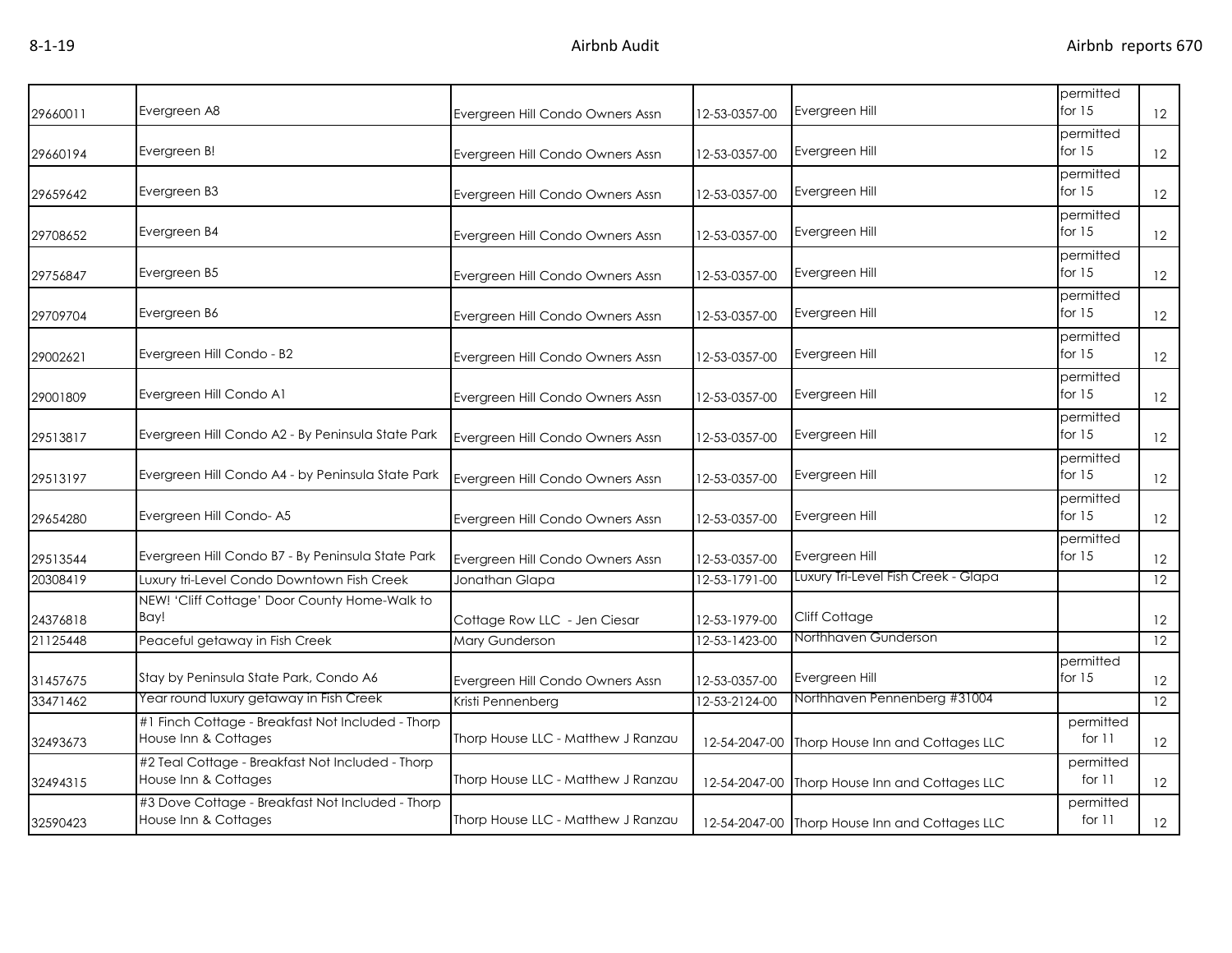| 32590795 | #4 Lark Cottage - Breakfast Not Included - Thorp<br>House Inn & Cottages  | Thorp House LLC - Matthew J Ranzau                    |               | 12-54-2047-00 Thorp House Inn and Cottages LLC | permitted<br>for $11$ | 12                |
|----------|---------------------------------------------------------------------------|-------------------------------------------------------|---------------|------------------------------------------------|-----------------------|-------------------|
| 32590983 | #5 Quail Cottage - Breakfast Not Included - Thorp<br>House Inn & Cottages | Thorp House LLC - Matthew J Ranzau                    |               | 12-54-2047-00 Thorp House Inn and Cottages LLC | permitted<br>for $11$ | 12                |
| 32591090 | #6 Wren Cottage - Breakfast Not Included - Thorp<br>House Inn & Cottages  | Thorp House LLC - Matthew J Ranzau                    |               | 12-54-2047-00 Thorp House Inn and Cottages LLC | permitted<br>for $11$ | 12                |
| 5278540  | Irish Hospitality in Fish Creek WI                                        | Megan O'Meara                                         | 12-54-0685-00 | O'Meara's Cottage Loft                         |                       | 12                |
| 23398401 | A Retreat Art Gallery Stay in Door County                                 | <b>Wendy Carpenter</b>                                | 12-56-1975-00 |                                                |                       | 12                |
| 22163840 | A Rileys Retreat                                                          | Bryan and Tracy Bigari                                | 12-56-1482-06 | A Rileys Retreat                               | <b>DCPM</b>           | 12                |
| 32206576 | Artist's Retreat Luxury Home in Charming setting                          | <b>Paul and Katherine Munck</b>                       | 12-56-1519-02 | <b>An Artists Retreat</b>                      | lundquist             | 12                |
| 6019754  | <b>Birch Bluff</b>                                                        | <b>Eleanor J Warntjes</b>                             | 12-56-1845-02 | <b>Birch Bluff</b>                             | lundquist             | $\overline{12}$   |
| 26149128 | <b>Button Marsh Farm</b>                                                  | <b>David Harris</b>                                   | 12-56-1919-06 | <b>Button Marsh Farm</b>                       | DCPM                  | 12                |
| 1894636  | Cedar Creek Lodge II                                                      | Michael Servais                                       | 12-56-1357-00 | Cedar Creek Lodge #2                           |                       | 12                |
| 13496429 | Cedarwood Vacation Home                                                   | Jay and Carla Marr                                    | 12-55-0778-00 | Cedarwood Marr                                 |                       | $\overline{12}$   |
|          | Cottage in the Creek- Centrally Located DoCo                              |                                                       |               |                                                |                       |                   |
| 35918147 | Oasis                                                                     | <b>Irish Stories LLC</b>                              | 12-56-2077-00 | Centrally Located Fish Creek Cottage           |                       | $12 \overline{ }$ |
| 22163831 | Cottage Row on the Rocks                                                  | Apfelbach Family Trust, LLC                           | 12-56-1494-06 | Cottage Row on the Rocks                       | <b>DCPM</b>           | $\overline{12}$   |
| 12588724 | Country Chalet of Fish Creek                                              | Dennis & Marla Sunstron                               | 12-55-0830-00 | Country Chalet                                 |                       | 12                |
| 16497330 | COZY DC HOME RETREAT IN FISH CREEK, WI                                    | Steven Pachonphai                                     | 12-56-1692-00 | DC HOME Pachonphai                             |                       | 12                |
| 35616070 | Cuckoo's Nest: Solitude & Nature Near Everything                          | Cuckoo's Nest LLC                                     | 12-56-2167-00 | Cuckoo's Nest                                  |                       | 12                |
| 26021111 | Daisy Patch Retreat                                                       | Tierney Home Rental LLC - Catharine Tie 12-56-1798-02 |               | Tierney Home                                   | lundquist             | 12                |
| 22163833 | Eagle Harbor View                                                         | Nancy Claypool                                        | 12-56-1570-06 | <b>Eagle Harbor View</b>                       | <b>DCPM</b>           | 12                |
| 18941540 | <b>Ellmann House</b>                                                      | <b>Steve Ellmann</b>                                  | 12-56-0369-00 | <b>Ellman House</b>                            |                       | 12                |
| 36517340 | <b>Field House</b>                                                        | Michael & Jaye Meyer                                  | 12-56-1282-02 | A Field House                                  | lundquist             | 12                |
| 36177607 | <b>Fish Creek Beach House</b>                                             | <b>Wickman LLC</b>                                    | 12-56-2142-06 | <b>Fish Creek Beach House</b>                  | <b>DCPM</b>           | 12                |
| 34174821 | Fish Creek Cottage                                                        | <b>Steven Rieck</b>                                   | 12-56-2129-00 | Fish Creek Cottage - Rieck                     |                       | $\overline{12}$   |
| 36178650 | <b>Fish Creek Road House</b>                                              | Wickman LLC                                           | 12-56-2141-06 | Road House, The - 4086 Main St                 | <b>DCPM</b>           | $\overline{12}$   |
| 12964179 | Fish Creek, WI: Sweet log cabin & meditation paths Robin Bienemann        |                                                       | 12-56-1665-00 | Sweet Log Cabin Bienneman                      |                       | $\overline{12}$   |
| 31948544 | Foxlea Guest House in Fish Creek                                          | <b>Rymar Properties LLC</b>                           | 12-56-2055-00 | Foxlea Farms                                   |                       | 12                |
| 28693376 | Garden House                                                              | Marise Redman                                         | 12-56-2065-00 | Garden House - 9130 STH 42- Redmann            |                       | 12                |
| 22163877 | <b>Gibraltar House</b>                                                    | Paul & Amy Devine                                     | 12-56-1439-06 | Gibraltar House                                | <b>DCPM</b>           | 12                |
| 26989763 | <b>Homestead Park House</b>                                               | <b>PDW Rentals LLC</b>                                | 12-56-1801-00 | <b>Park House</b>                              |                       | 12                |
| 35875588 | House on the Hill                                                         | <b>Brett Lecy</b>                                     | 12-56-2147-06 | Fish Creek Central Hom                         | DCPM                  | $\overline{12}$   |
| 34395537 | Kaye's Hideaway                                                           | Kaye's Hideaway                                       | 12-56-2054-00 | Paul Kaye                                      |                       | 12                |
| 10015145 | Lawler Guest House                                                        | Greg and Dan Lawler                                   | 12-56-1573-00 | Lawler Guest House                             |                       | 12                |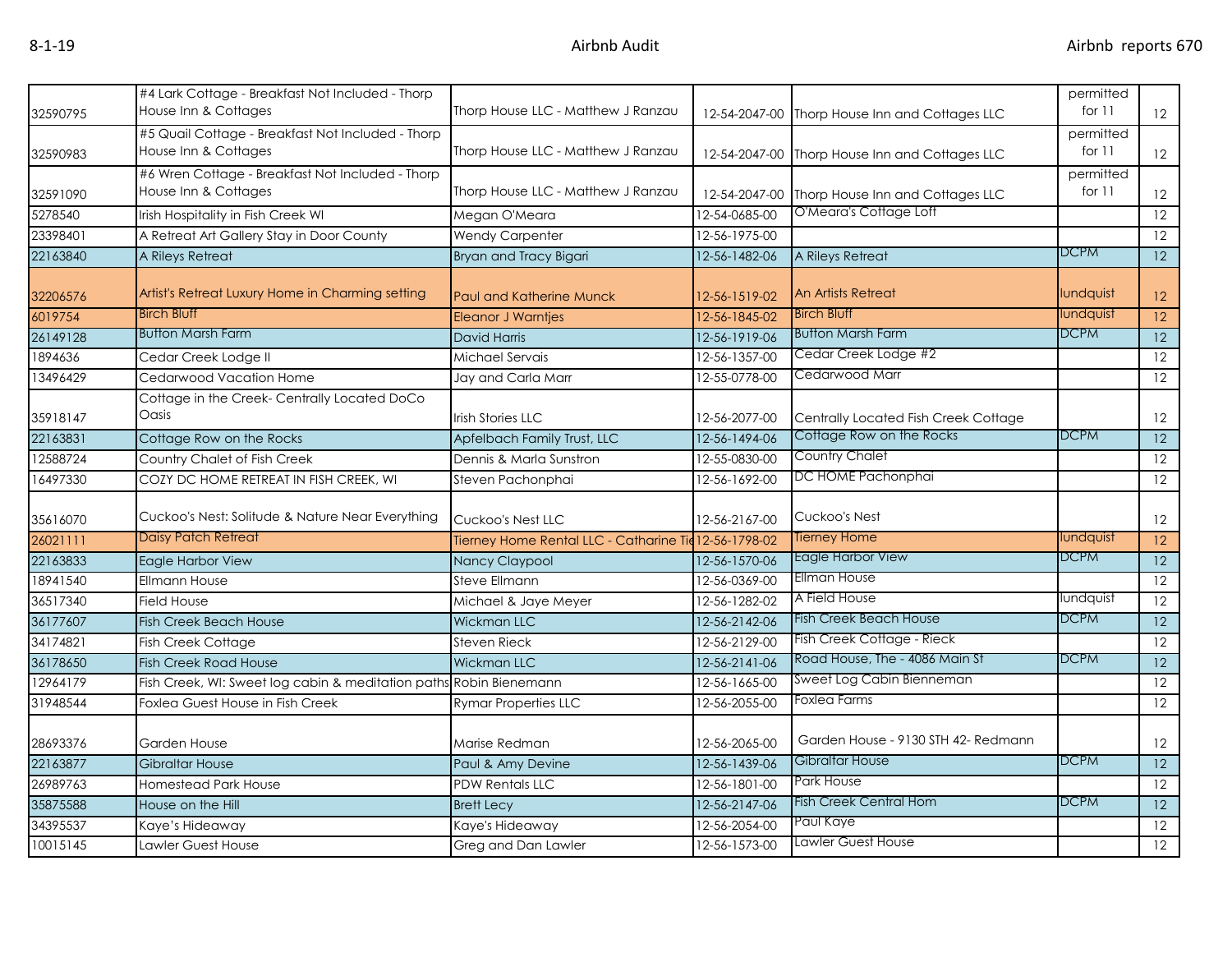| 22339034             | Log Retreat at Fish Creek                                                             | William Anderson                                           | 12-56-1225-06                  | Log Retreat at Fish Creek                                  | <b>DCPM</b>        | $\overline{12}$ |
|----------------------|---------------------------------------------------------------------------------------|------------------------------------------------------------|--------------------------------|------------------------------------------------------------|--------------------|-----------------|
| 28431338             | Maple Grove Cottage                                                                   | Maple Grove Cottage LLC                                    | 12-56-1330-00                  | Maple Grove Cottage                                        |                    | $\overline{12}$ |
| 28127081             | Maple Grove Landing (Brand New Rental)                                                | <b>Rick and Rachel Chomeau</b>                             | 12-56-2003-00                  | Maple Grove Landing Chomeau                                |                    | 12              |
| 26845405             | NEW Family-Friendly Fish Creek 'Cape House'<br>w/Yard                                 | Deborah, Carl & Joan Eckert                                | 12-56-0679-00                  | Eckert Vacation Home - Cape Cod House<br><b>Fish Creek</b> |                    | 12              |
| 32662963             | Newly renovated farmhouse in Fish Creek on 25<br>acre                                 | JJ JETS LLC                                                | 12-56-2078-00                  | Tirangle Farmhouse                                         |                    | 12              |
| 34178567             | Perfect for weekend getaways and family<br>reunions                                   | Ken Riche                                                  | 12-56-1241-00                  | Riche - 9419 Tree Top                                      |                    | 12              |
| 31150450             | Private Fish Creek cottage in the woods.                                              | Steven and Lana Amenda                                     | 12-56-2091-00                  | Private Fish Creek Cottage - Amenda                        |                    | $\overline{12}$ |
| 5123586              | Relax & Refocus at Hesed House                                                        | Rebecca and Richard Van Sistine                            | 12-56-2038-00                  | <b>Hesed House</b>                                         |                    | 12              |
| 23254660<br>23233934 | Rustic Custom Home - 3 Min from Fish Creek<br>Harbor!<br>The House on High Rock Creek | <b>Beth Ciesar</b><br>Karen L Wagner Trust & Andrew J Lang | 12-56-1858-00<br>12-56-1938-00 | <b>Bluff Barn</b><br>House on High Rock Creek              |                    | 12<br>12        |
|                      |                                                                                       |                                                            |                                |                                                            |                    |                 |
| 26231098             | Forest hideaway Home                                                                  | <b>Ransom Flanders</b>                                     | 14-56-1961-00                  | Forestville Hideaway Home                                  |                    | 14              |
|                      |                                                                                       |                                                            |                                |                                                            |                    |                 |
| 35733347             | Door County Sep 2-5                                                                   |                                                            |                                |                                                            |                    | 15              |
| 19709930             | Beach House Whispering Pines Door Co, lake view                                       | <b>Beth Ann Meyer</b>                                      | 15-56-1793-00                  | <b>Whispering Pines</b>                                    | permitted<br>for 2 | 15              |
| 19706345             | view                                                                                  | <b>Beth Ann Meyer</b>                                      | 15-56-1793-00                  | <b>Whispering Pines</b>                                    | for 2              | 15              |
| 33309008             | <b>Beautiful Farmhouse</b>                                                            | Margaret Quinlan                                           | 15-56-2119-00                  | Bagnall                                                    |                    | 15              |
| 27421061             | Beautiful Waterfront Cottage on Clark Lake                                            | Kari and Scott Hunt                                        | 15-56-1998-00                  | Beautiful Waterfront Cottage on Clark<br>Lake              |                    | 15              |
| 25625710             | Beechwood Lodge                                                                       | Jessica Porter                                             | 15-56-1956-00                  | <b>Beechwood Lodge Porter</b>                              |                    | 15              |
| 11659022             | Classic Farm House in Egg Harbor (upper unit)                                         | Tim Raduenz                                                | 15-56-1601-00                  | Raduenz 6551 CTH T                                         |                    | 15              |
| 14400793             | Door County Lakeside Retreat                                                          | Janet Slater                                               | 15-56-1085-00                  | Lakeside Paradise Slater                                   |                    | 15              |
| 36277174             | Door County, WI (USA). Beautiful Lakehouse.                                           |                                                            |                                |                                                            |                    | 15              |
| 25284585             | Jacksonport Home                                                                      | Robert Geitner                                             | 15-56-1944-00                  | Jacksonport Home Geitner                                   |                    | $\overline{15}$ |
| 22163921             | Kangaroo South Shore                                                                  | Michael K & Mary Lou H Serchen                             | 15-56-1157-06                  | Kangaroo South Shore                                       | <b>DCPM</b>        | $\overline{15}$ |
| 34023502             | Logan Creek Cottage                                                                   | <b>Robert Geitner</b>                                      | 15-56-2105-00                  | Logan Creek Cottage                                        |                    | 15              |
| 29701170             | NEW! Door County Lake Cabin on Private<br>Peninsula                                   | Jeremy and Caitlyn Jeffery                                 | 15-56-2060-00                  | The Point on Clark Lake                                    |                    | 15              |
| 25830166             | The Cottage At Cave Point w/ Heated Pool                                              | Michael and Amanda Warecki                                 | 15-56-1948-00                  | Cottage at Cave Point                                      |                    | $\overline{15}$ |
| 22164036             | Vans Log Home                                                                         | Robert & Marilyn Van Lieshout                              | 15-56-0308-06                  | Vans Log Home                                              | <b>DCPM</b>        | 15              |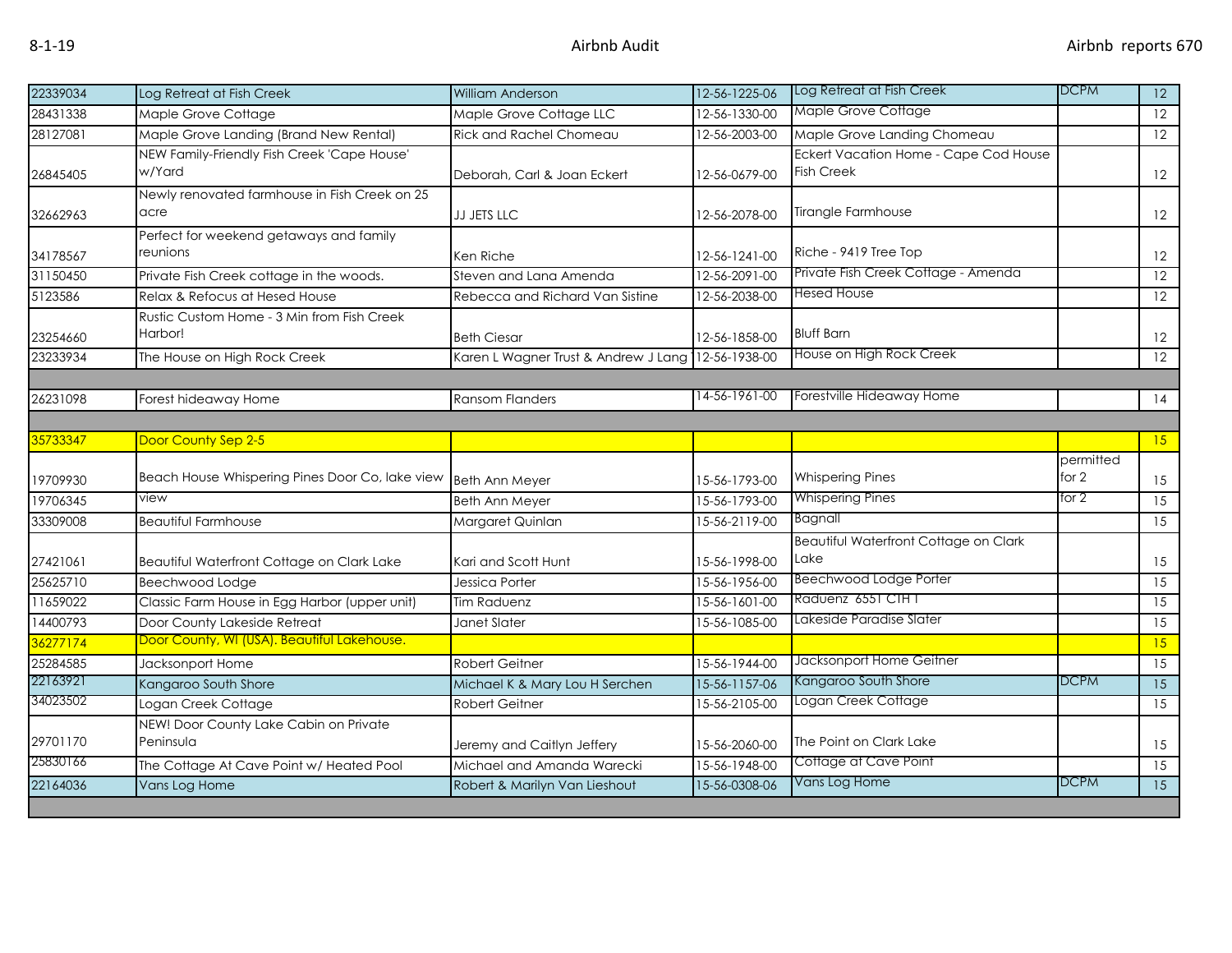| 28561474             | Beach Harbor Resort - C Upper                                               | Jon Hanson                          | 27-51-0807-00 | <b>Beach Harbor Resort</b>                 | 36 (35<br>beach<br>harbor $+1$<br>unit at 6404<br>CTH C) | 27              |
|----------------------|-----------------------------------------------------------------------------|-------------------------------------|---------------|--------------------------------------------|----------------------------------------------------------|-----------------|
| 33826439             | Studio Cottage                                                              | Jon Hanson                          | 27-51-0807-00 | <b>Beach Harbor Resort</b>                 | 36 (35<br>beach<br>harbor $+1$<br>unit at 6404<br>CTH C) | 27              |
| 33284391             | Waterfront Beach House Cottage                                              | Jon Hanson                          | 27-51-0807-00 | <b>Beach Harbor Resort</b>                 | 36 (35<br>beach<br>harbor $+1$<br>unit at 6404<br>CTH C) | 27              |
| 22163859             | Cabots point                                                                | <b>Cabot's Point Properties LLC</b> | 27-56-1729-06 | Cabots Point                               | <b>DCPM</b>                                              | 27              |
| 24010019             | Door County Cabin next to working lighthouse                                | Bay Area Property Management LLC    | 27-56-1900-00 | Door County Cabin next to Lighthouse       |                                                          | 27              |
| 9953250              | Door County Country Home                                                    | <b>Terry Kinney</b>                 | 27-55-0737-00 | Door County Country Home                   |                                                          | 27              |
| 185416               | Door County Waterfront Cottage                                              | Lane Kendig and Elaine Carmichael   | 27-56-1156-00 | Kendig Snake Island                        |                                                          | 27              |
| 26157331             | <b>English Bluebell Cottage</b>                                             | Reginald Peter Jackson              | 27-56-1955-00 | English Blubell Cottage                    |                                                          | 27              |
| 18022339             | Harbor Cottage Retreat                                                      | Ray Ambrosius                       | 27-56-1723-00 | Harbor Cottage Retreat                     |                                                          | 27              |
| 35999204             | Log Cabin House on the Water (Waterfront)                                   |                                     |               |                                            |                                                          | 27              |
| 23881936             | Meredith House                                                              | Steven C Sullivan                   | 27-55-0471-17 | Meredith House                             |                                                          | 27              |
| 25447356             | Nasewaupee Trail Log Home                                                   | Terry Kinney                        | 27-56-1841-00 | Nasewaupee Trail Log Home react<br>5/29/18 |                                                          | 27              |
| 25189877             | Quiet Country Shed Surrounded by Nature's Beauty Glen Vander Velden         |                                     | 27-56-1912-00 | Shed, The - Vander Velden                  |                                                          | 27              |
| 22983752             | Sunrise Cabin in Sturgeon Bay, Door County                                  | Claire Miller & Justin Berken       | 27-56-1861-00 | <b>Big Island</b>                          | owner                                                    | 27              |
| 22983092             | Sunset Cabin in Sturgeon Bay, Door County                                   | Claire Miller & Justin Berken       | 27-56-1861-00 | Big Island                                 | owner                                                    | 27              |
| 20512078             | Sunshine's Bayshore Vacation Cottage                                        | Lyle Handeland                      | 27-56-1796-00 | Sunshine's Bayshore Vacation Cottage       |                                                          | 27              |
| 33704069             | Sunshine's Wooded Retreat - Door County                                     | Nina Handeland                      | 27-56-2093-00 | Sunshine's Wooded Retreat                  |                                                          | 27              |
|                      |                                                                             |                                     | 27-56-2011-00 | Bungalow at Potawatomi Park-Isaacson       |                                                          | $\overline{27}$ |
| 28741299<br>14142417 | The Bungalow at Potawatomi State Park<br>Waterfront Cottage on Sturgeon Bay | Andy Isaacson                       |               | Waterfront Cottage - Knutter               |                                                          |                 |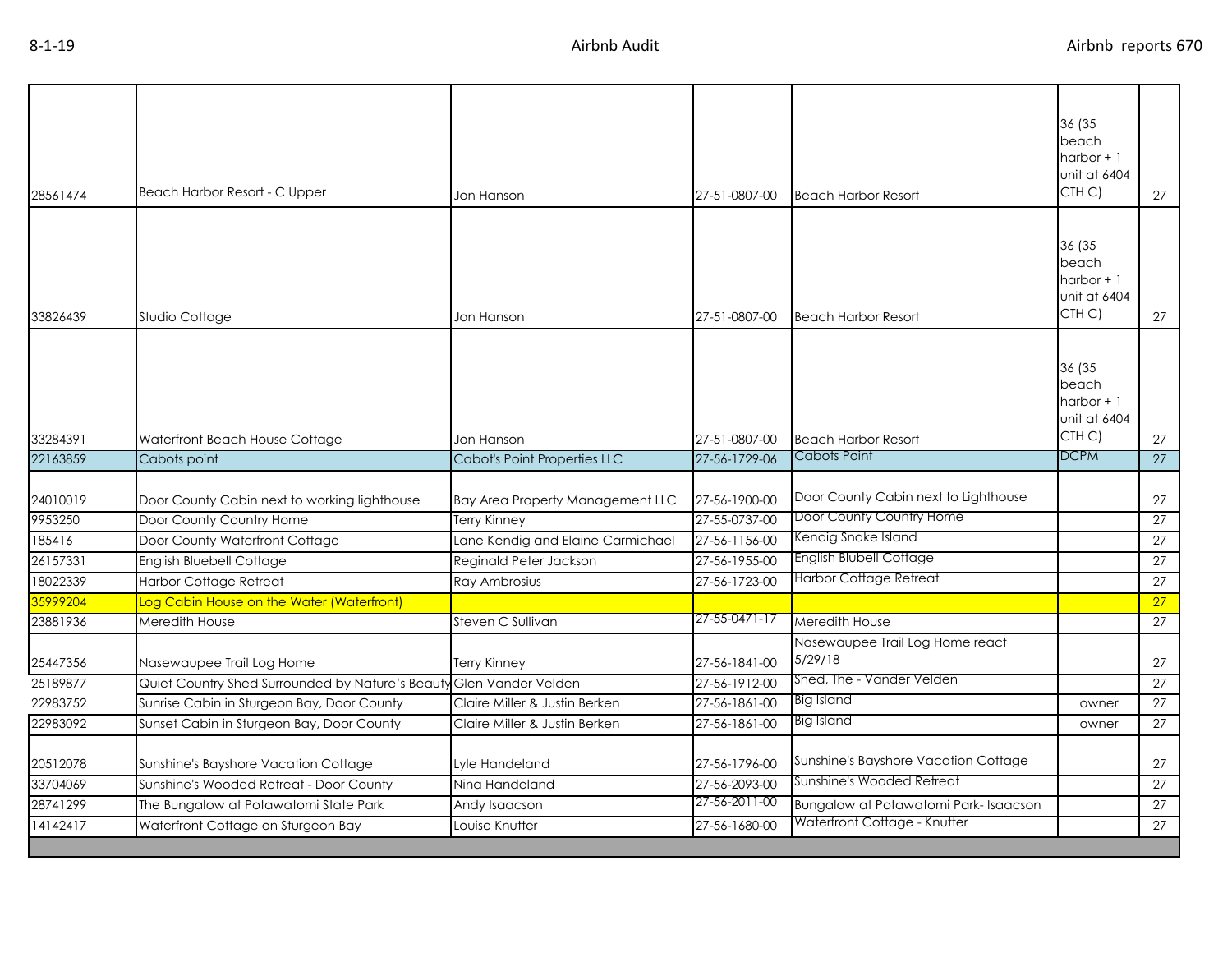| 22163909             | Hideaway                                              | <b>Gregory Herman</b>                                | 32-53-0955-06 | Hideaway, The Herman                           | <b>DCPM</b> | 32              |
|----------------------|-------------------------------------------------------|------------------------------------------------------|---------------|------------------------------------------------|-------------|-----------------|
| 13368133             | Delightful 2 Bdrm B&B                                 | Kathleen Schmidt                                     | 32-54-1638-00 | Hummingbird B&B                                |             | 32              |
| 22163817             | A Pearl                                               | Jeffrey & Alliscon Ockwood                           | 32-56-1409-06 | A Pearl                                        | <b>DCPM</b> | 32              |
| 23698547             | <b>Appleport Sunrise</b>                              | Kathleen and Edward Callahan                         | 32-56-1913-06 | <b>Appleport Sunrise</b>                       | <b>DCPM</b> | 32              |
| 22163843             | <b>Arnie's Sanctuary</b>                              | <b>James Arneson</b>                                 | 32-56-1352-06 | <b>Arnie's Sanctuary</b>                       | <b>DCPM</b> | 32              |
| 22163815             | <b>Aunt Sallys</b>                                    | <b>William Bell</b>                                  | 32-56-1238-06 | <b>Aunt Sallys</b>                             | <b>DCPM</b> | 32              |
| 22163849             | <b>Beechers Cabin</b>                                 | Susan Szabo & Mark Beecher                           | 32-56-1571-06 | <b>Beechers Cabin</b>                          | <b>DCPM</b> | 32              |
| 22163853             | <b>Bells' Cottage</b>                                 | Matt & Ryan Bell                                     | 32-56-1131-06 | <b>Bells Cottage</b>                           | <b>DCPM</b> | $\overline{32}$ |
| 35162816             | <b>Birch Isle</b>                                     | reBarn LLC - Douglas and Gretchen<br>Cunliffe-Owen   | 32-56-1922-02 | <b>Birch Isle</b>                              |             | 32              |
| 23005364             | <b>Blackberry Acres</b>                               | <b>Chad Ewald</b>                                    | 32-56-1847-00 | <b>Blackberry Acres</b>                        |             | 32              |
| 22163856             | <b>Brenner Tower</b>                                  | <b>Brenner Tower LLC</b>                             | 32-56-1227-06 | <b>Brenner Tower</b>                           | <b>DCPM</b> | 32              |
| 35262306             | <b>Bumpfy Hill</b>                                    | Donna & Kirk Scattergood                             | 32-56-2132-06 | <b>Bumpfy Hill</b>                             |             | 32              |
| 36554021             | Cabin at the tip of the Door                          | Scott Studebaker                                     | 32-56-1747-02 | Cabin at the Tip of the Door                   | Lundquist   | 32              |
| 26020396             | Camp Door                                             | <b>Jonathan Ocker</b>                                | 32-56-1844-02 | Camp Door                                      | Lundquist   | 32              |
| 22337471             | Cappy Cottage                                         | <b>Hakes Family Trust</b>                            | 32-56-1132-06 | Cappy Cottage                                  | <b>DCPM</b> | 32              |
| 22163823             | <b>Cedar Dell Chalet</b>                              | <b>Vicky Kalscheur</b>                               | 32-56-1203-06 | Cedar Dell Chalet                              | <b>DCPM</b> | 32              |
| 30926930             | <b>Cedar Tree Cottages</b>                            | <b>Glen and Laurie Moegenburg</b>                    | 32-56-1202-02 | Cedar Tree Cottages                            | Lundquist   | 32              |
| 9818691              | Charming 1880's Log Cabin                             | Terry & Kermit Bott                                  | 32-55-0770-00 | Doc's Hideaway                                 |             | 32              |
| 23255108             | Charming Bluff Cottage abuts Waterfront &<br>Orchards | Kathleen Van Gemert                                  | 32-56-1908-00 | <b>Bluffside Cottage Van Gemert</b>            |             | 32              |
| 25949863             | Colorful, Cozy Cottage in a Quiet Town                | Mathias Zehender                                     | 32-56-1992-00 | Zehnder - Colorful Cozy Cottage Windside<br>#3 |             | 32              |
| 21026430             | Cottage Hideaway                                      | Mary Jahnke                                          | 32-55-0710-00 | Cottage Hideaway                               |             | 32              |
| 36176625             | Country Lane Home                                     | Greg & Suzanne Sunstrom                              | 32-56-2144-06 | County Lane Home                               | <b>DCPM</b> | 32              |
| 27550326             | DOOR 42                                               | Shawn and Kim Marshall                               | 32-56-1976-00 | <b>DOOR 42</b>                                 |             | 32              |
| 28432154             | Door Bluff Road Lakeshore Getaway                     | John Schaumburg/Ann Krueger                          | 32-56-1513-06 | Tree Brook                                     |             | 32              |
| 634251               |                                                       |                                                      |               |                                                |             |                 |
| 24741359             | Door County Lakefront Cottage                         | <b>Diane Christell</b>                               | 32-56-1250-00 | Door County Lakefront Cottage                  |             | 32              |
|                      | Eagle Sands Beach Lodge                               | Matthew P Shumway                                    | 32-56-1870-06 | Vandelay Shore                                 | <b>DCPM</b> | 32              |
|                      | <b>East Haven</b>                                     | <b>Barnara Moline</b>                                | 32-56-1592-06 | East Haven                                     | <b>DCPM</b> | 32              |
| 1036370              | <b>Eclectic Style Cottage</b>                         | Tim Raduenz                                          | 32-56-0930-00 | <b>EBDC-Raduenz</b>                            |             | 32              |
| 1807644              | First Floor with Forest View                          | Loren & Helen Fandrei                                | 32-56-1341-00 | Granpa's House Rental Door Co WI               |             | 32              |
| 22163835<br>22163867 | <b>Garret Bay Bluff</b>                               | <b>William Berry</b>                                 | 32-56-1641-06 | Garret Bay Bluff                               | <b>DCPM</b> | 32              |
| 20802710             | <b>Garrett Bay Getaway</b>                            | Kenneth Hays & Sally Wheelock                        | 32-56-1802-00 | Garret Bay Getaway                             |             | 32              |
| 18686076             | Get Ready to hear Welcome Home                        | Charlene K Berg                                      | 32-56-1756-00 | Welcome Home- 12625 STH 42                     |             | 32              |
| 22163913             | Hoffman's Up North                                    | Hoffman's Up North LLC - Matthel Hoffm 32-56-1463-06 |               | Hoffman's Up North                             | <b>DCPM</b> | 32              |
| 22163924             | Krause Cottage                                        | Douglas & Ellen Krause                               | 32-56-1466-06 | Krause Cottage<br>Loon Lady Lodge              | <b>DCPM</b> | 32              |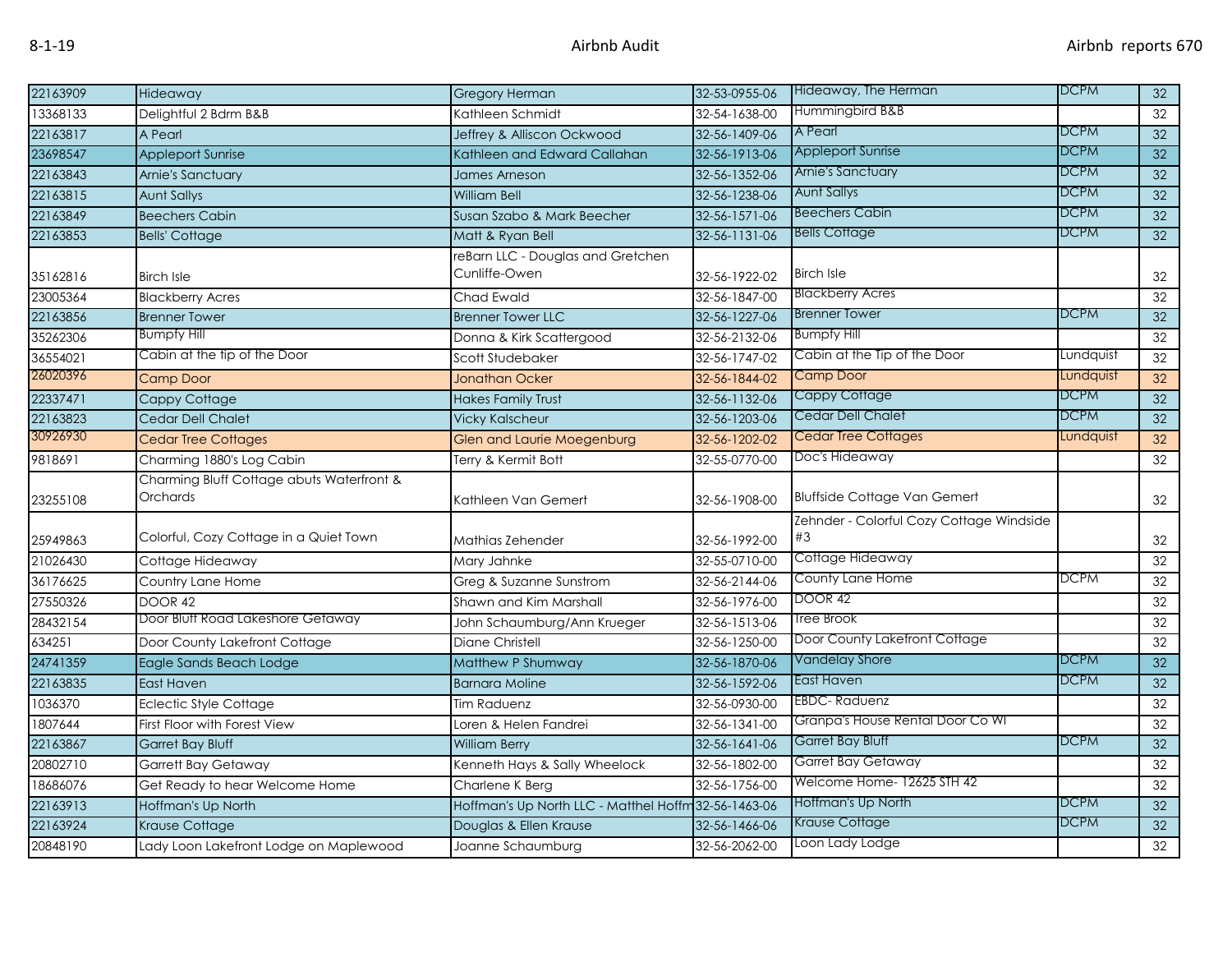| 23682161 | Lakeview Lodge                                        | Lee Hildebrand - Lakeview Lodge LLC                     | 32-56-1804-06 | Lakeview Lodge                              | <b>DCPM</b>                 | 32              |
|----------|-------------------------------------------------------|---------------------------------------------------------|---------------|---------------------------------------------|-----------------------------|-----------------|
| 22163958 | Le Jardin                                             | <b>Jeff Brozek</b>                                      | 32-56-2067-06 | Le Jardin                                   | DCPM                        | 32              |
| 26019632 | Lime Kiln Cottage                                     | Carol B Sills                                           | 32-56-1107-02 | Old Lime Kiln Cottage                       | Lundquist                   | 32              |
| 26960062 | Lovely Apt in Sister Bay                              | Stoyan Dimitrov                                         | 32-56-2006-00 | Lovely Apartment in Sister Bay-Dimitrov     |                             | 32              |
| 35222861 | Moose Manor                                           | David & Cory Erickson                                   | 32-56-2085-02 | Moose Manor                                 |                             | $\overline{32}$ |
| 27154178 | Never Want to Leave Cottage                           | Herman and Camille Unger                                | 32-56-1996-00 | Never Want to Leave Cottage                 |                             | 32              |
| 36416958 | NEW! Cottage in Roweleys Bay w/ Deck & Grill!         | Mary Cole                                               | 32-55-0014-00 | Rowleys Bay Cabins                          | evolve                      | 32              |
| 19476764 | North Woods Cottage                                   | Robert Grant                                            | 32-56-1749-00 | Northwoods Cottage                          |                             | 32              |
| 22163990 | <b>Porcupine Shores</b>                               | Brian Bartell - Kim Winburn                             | 32-56-1603-06 | Porcupine Shores                            | <b>DCPM</b>                 | $\overline{32}$ |
| 23052847 | Rothaus/Europe Lake                                   | Roman and Claudia Apuzzo                                | 32-56-1849-00 | Europe Lake Cottage-Apuzzo -501 Europe Lake |                             | 32              |
| 22163998 | <b>Rustic Cottage</b>                                 | Sandra Berg                                             | 32-56-1387-06 | <b>Rustic Cottage</b>                       | <b>DCPM</b>                 | 32              |
| 6795558  | Rustic Summer Sleeping House                          | Tim and Kathleen Kay                                    | 32-56-1523-00 | Three Sisters Farm                          | permnitted<br>for $3$       | 32              |
| 31885024 | Sand Bay Beach Cabin (Waterfront w/ private<br>beach) | Tom & Tanya Wismar - Sand Bay<br><b>Beach Cabin LLC</b> | 32-56-1880-00 | Sand Bay Beach Cabin LLC - Wismar           |                             | 32              |
| 17656861 | Schwandt Cottage                                      | Georgina Schwandt                                       | 32-55-0177-00 | Schwandt Cottage                            |                             | 32              |
| 31074495 | Serendipity Meadow 7-acre oasis in Door County W      | Cecilia and Dennis Lindell                              | 32-56-1963-00 | Serendipity Meadow                          |                             | 32              |
| 26095414 | Serenity Now                                          | Todd and Michelle Cox                                   | 32-56-1838-00 | Sister Bay Respite                          |                             | $\overline{32}$ |
| 22339050 | Shadow Lawn                                           | John Peterson                                           | 32-56-0190-06 | Shadown Lawn                                | <b>DCPM</b>                 | 32              |
| 24307299 | Sister Bay Log Home with a View                       | Van Moreau Properties LLC                               | 32-56-1932-00 | Sister Bay Log Home with a view             |                             | $\overline{32}$ |
| 896385   | Sunny Cottage in Ellson Bay                           | Deborah "Sophie" Taubert Gehan                          | 32-55-0124-00 | Terra Cottages                              | permitted<br>for five units | 32              |
| 7998854  | Sweet Door County Cabin                               | <b>Shelly Sprinkman</b>                                 | 32-56-1682-00 | Architecturally Designed Charmer            |                             | $\overline{32}$ |
| 2336212  | Terra Cottages #2                                     | Deborah "Sophie" Taubert Gehan                          | 32-55-0124-00 | Terra Cottages                              | permitted<br>for five units | 32              |
| 4648663  | Terra Cottages #4                                     | Deborah "Sophie" Taubert Gehan                          | 32-55-0124-00 | Terra Cottages                              | permitted<br>for five units | 32              |
| 896560   | Terra Cottages Gills Rock 3                           | Deborah "Sophie" Taubert Gehan                          | 32-55-0124-00 | Terra Cottages                              | permitted<br>for five units | 32              |
| 897991   | Terra Cottages Gills Rock, Door Co.                   | Deborah "Sophie" Taubert Gehan                          | 32-55-0124-00 | Terra Cottages                              | permitted<br>for five units | 32              |
| 6798124  | The Cabbage, a 1969 A frame                           | Kimberly Hazen                                          | 32-56-1496-00 | Hazen Cabbage                               |                             | 32              |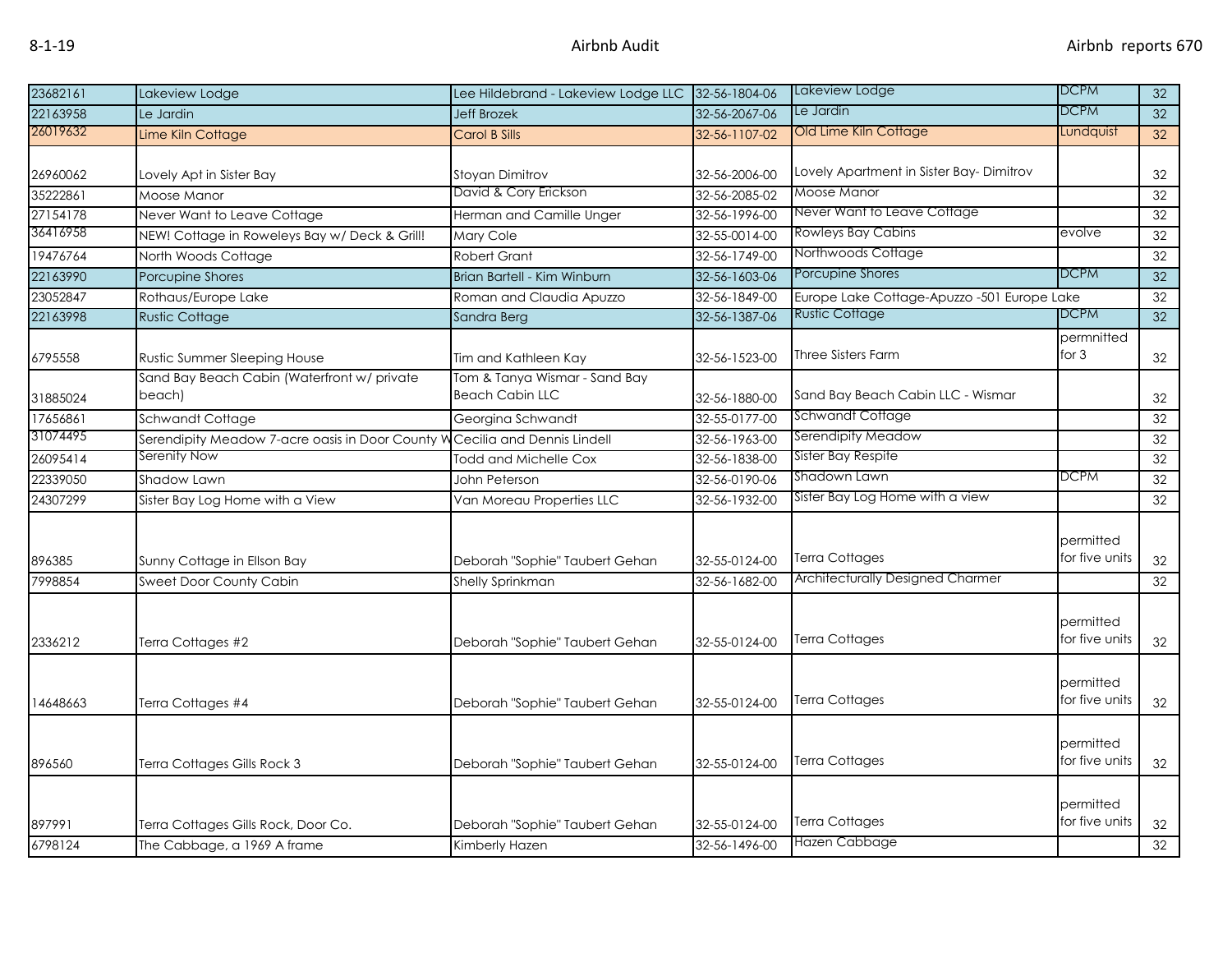| 22164029 | The Nest                                                        | Paul O'Keefe                  | 32-56-1514-06 | Nest, The                                                    | <b>DCPM</b>            | 32 |
|----------|-----------------------------------------------------------------|-------------------------------|---------------|--------------------------------------------------------------|------------------------|----|
|          |                                                                 |                               |               |                                                              | permitted<br>for three |    |
| 8346814  | Three Sister Meadow Private Room                                | Tim and Kathleen Kay          | 32-56-1523-00 | Three Sisters Farm                                           | units                  | 32 |
|          |                                                                 |                               |               |                                                              | permitted<br>for three |    |
| 8036265  | Three Sisters "Sweet" Retreat                                   | Tim and Kathleen Kay          | 32-56-1523-00 | Three Sisters Farm                                           | units                  | 32 |
| 31650868 | Tree Top Getaway                                                | Kayla Gensler                 | 32-56-2040-00 | Tree Top Getaway                                             |                        | 32 |
| 24230129 | Unique architect designed home on waterfront blu Kimberly Hazen |                               | 32-56-1971-00 | Vinkelhus-Vest                                               |                        | 32 |
| 34750391 | Windermere                                                      | <b>Barton Warner</b>          | 32-56-2103-06 | Windermere                                                   |                        | 32 |
| 22164049 | <b>Windmill Place</b>                                           | Michael & Vicki Bowers        | 32-56-1134-06 | Windmill - 10104 Town Line Dr                                | <b>DCPM</b>            | 32 |
| 33129311 | Your million dollar view of the Bay awaits you                  | Sandra Rice                   | 32-56-2137-00 | Rice - 11243 Bayview Road                                    |                        | 32 |
|          |                                                                 |                               |               |                                                              |                        |    |
| 26565068 | Chanticleer Guest House-Garden Room                             | Chanticleer Guest House, Inc. | 33-54-0006-00 | <b>Chanticleer Guest House</b>                               | permitted<br>for $12$  | 33 |
| 26537104 | Chanticleer Guest House-Granary Room                            | Chanticleer Guest House, Inc. | 33-54-0006-00 | Chanticleer Guest House                                      | permitted<br>for $12$  | 33 |
| 26564676 | Chanticleer Guest House-Loft Room                               | Chanticleer Guest House, Inc. | 33-54-0006-00 | <b>Chanticleer Guest House</b>                               | permitted<br>for $12$  | 33 |
| 26565824 | Chanticleer Guest House-Rose Room                               | Chanticleer Guest House, Inc. | 33-54-0006-00 | <b>Chanticleer Guest House</b>                               | permitted<br>for 12    | 33 |
| 26565527 | Chanticleer Guest House-Sunflower Room                          | Chanticleer Guest House, Inc. | 33-54-0006-00 | <b>Chanticleer Guest House</b>                               | permitted<br>for $12$  | 33 |
| 23582450 | Door County Beach Retreat                                       | <b>Bill Thorton</b>           | 33-55-0726-00 | Door County Beach Retreat                                    |                        | 33 |
| 28359743 | Beautiful home on the best sand beach in Door<br>Co.            | Gary and Marion Ciepluch      | 33-56-2009-00 | Beautiful Home on the Best Sand Beach in<br>Do Co - Ciepluch |                        | 33 |
| 23546503 | Birmingham's Barn by the Bay                                    | Birmingham's of Sturgeon Bay  | 33-55-0163-00 | <b>Birminghams Cottages</b>                                  |                        | 33 |
| 3047435  | Cottage on Lake in State Park                                   | Barb & Gil Hoffman            | 33-56-1429-00 | Cottage on Lake                                              |                        | 33 |
| 13328872 | Door County Dream House                                         | Fred Suchy                    | 33-56-0695-00 | Door County Dream Home                                       |                        | 33 |
| 15048452 | Door County Escape!                                             | Ann Johnson                   | 33-56-1660-00 | Clark Lake Cottage - Johnson                                 |                        | 33 |
| 36114538 | Door County Family Home perfect for your Group!                 | Birmingham's of Sturgeon Bay  | 33-55-0163-00 | <b>Birminghams Cottages</b>                                  |                        | 33 |
| 2293900  | Elegant Farmhouse Central Location                              | Jan Mills and Russell Burie   | 33-56-1851-00 | Elegant Farmhouse                                            |                        | 33 |
| 31488590 | Fantastic Family Cottage on Sand Beach                          | Kaftan Family LLP             | 33-55-0777-00 | Kaftan - 4830 Bark Road                                      |                        | 33 |
| 28484110 | Featured in Door County Magazine Luxury Homes                   | Travis & Jolyn Boland         | 33-56-0620-00 | Whitefish Bay - Boland 4967 Cave Point Dr                    |                        | 33 |
| 22164023 | <b>Green House</b>                                              | A&J Properties, LLC           | 33-56-1493-06 | Green House                                                  | <b>DCPM</b>            | 33 |
| 4860774  | Huge House on Glidden Drive                                     | Mary & Ray Spangler           | 33-56-0400-00 | Mary's Beach House                                           |                        | 33 |
|          |                                                                 |                               |               |                                                              |                        |    |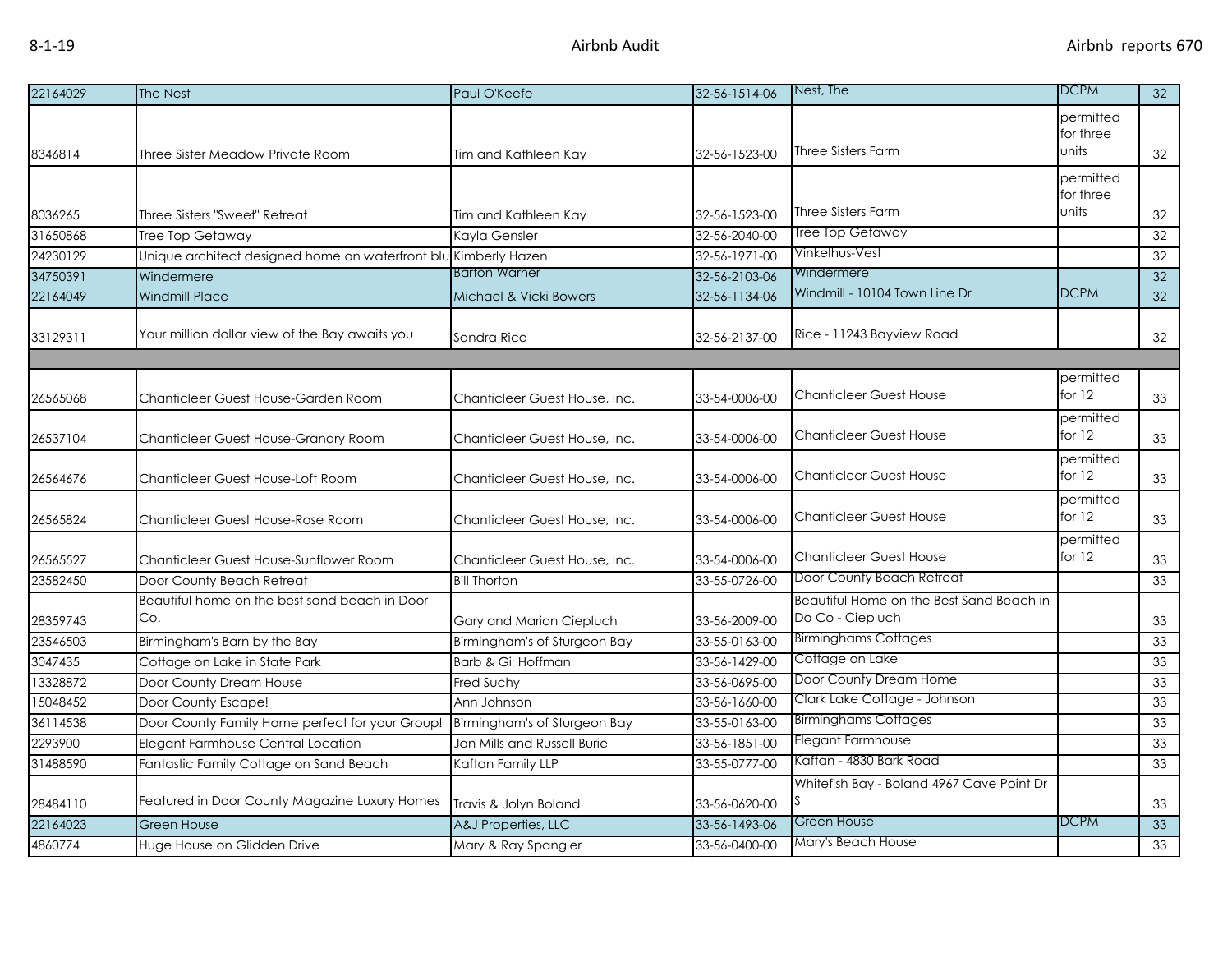| 22163954 | Lakeside Haven                                      | Kathy Richmond                                     | 33-56-1240-06  | Lakeside Haven                                            | <b>DCPM</b>          | 33              |
|----------|-----------------------------------------------------|----------------------------------------------------|----------------|-----------------------------------------------------------|----------------------|-----------------|
| 25742101 | Lodge on Laurie Lane                                | Shirley Becker Trust - Polly Kerkman               | 33-56-1492-17  | Lodge on Laurie Lane                                      |                      | 33              |
| 28407162 | Log Cabin on the nicest sand beach in Door Count    | Log Cabin Rentals LLC                              | 33-56-1447-00  | Log Cabin on the Water                                    |                      | 33              |
| 18834422 | Midship at Three's Company                          | Jon Hanson                                         | 33-56-906-00   | Little Harbor Cottages                                    | permitted<br>for $3$ | 33              |
| 33554883 | NEW LISTING - Rustic Charm just steps from the Bay  | John & Julie Thenell- Thenell Rentals LL           | d33-55-0063-07 | <b>Thenells Cottage</b>                                   |                      | 33              |
| 35428738 | NEW Listing! Entire private home! Guaranteed fun!   | Pete Hurth                                         | 33-56-2151-00  | Hurth - Bluff Court Trail                                 |                      | 33              |
| 25551184 | NEW listing! Sand Beach Cottage on Lake<br>Michigan | Greg, Mary, Nick and Jennelle<br>Anderson          | 33-56-1942-00  | Sand Beach Cottage - Anderson                             |                      | 33              |
| 36451928 | Secluded Forest Retreat in Door County              | John F Quella                                      | 33-56-2169-00  | Quella -4324 Whitefish Bay Rd-Secluded<br>pine tree retre |                      | 33              |
| 22164006 | Serenity in the Woods                               | Jeffrey and Lana Pray                              | 33-56-1691-06  | Serenity in the Woods                                     | <b>DCPM</b>          | $\overline{33}$ |
| 18834309 | Starboard Cottage at Three's Company                | Jon Hanson                                         | 33-56-0906-00  | Little Harbor Cottages                                    | permitted<br>for $3$ | 33              |
| 19767552 | <b>Stunning Door County Sunsets</b>                 | Beth Ann Resch                                     | 33-56-1792-00  | <b>Stunning Door County Sunsets - Resch</b>               |                      | 33              |
| 12323917 | Woodsy Retreat on Lake Michigan                     | Joan Shiels                                        | 33-56-1627-00  | Woodsy Retreat on Lake Michigan                           |                      | 33              |
|          |                                                     |                                                    |                |                                                           |                      |                 |
| 26339590 | <b>Bedroom Suite</b>                                | Nora Zacek                                         | 34-50-0077-00  | Open Hearth Lodge                                         |                      | 34              |
| 26339607 | Evergreen Suite                                     | Nora Zacek                                         | 34-50-0077-00  | Open Hearth Lodge                                         |                      | $\overline{34}$ |
| 35615823 | 101: Downtown Sister Bay Door County, Wisconsin     | Mary Erickson                                      | 34-53-2150-00  | Marina View Condominium #101 - The 101                    |                      | 34              |
| 34598765 | Marina View #104                                    | Max Mc Cormick                                     | 34-56-2023-06  | Marina View Condominiums #104                             |                      | $\overline{34}$ |
| 34599988 | Marina View #201                                    | McCormick Family Enterprises LLP-Kris<br>McCormick | 34-53-2024-06  | Marina View Condominiums #201                             |                      | 34              |
| 34538998 | Mill Road Place #1                                  | <b>Patrick Quinn</b>                               | 34-53-2072-06  | Mill Road Place #1                                        |                      | $\overline{34}$ |
| 34539755 | Mill Road Place #2                                  | Kevin and Vicki Quinn                              | 34-53-2120-06  | Mill Road Place #2                                        |                      | 34              |
| 34540316 | Mill Road Place #3                                  | Ken Larsen - Mill Road Place LLC                   | 34-53-2112-06  | Mill Road Place #3                                        |                      | 34              |
| 34540627 | Mill Road Place #4                                  | Ken Larsen - Mill Road Place LLC                   | 34-53-2113-06  | Mill Road Place #4                                        |                      | 34              |
| 23698884 | Another Thyme                                       | David Peterson                                     | 34-56-1805-06  | Anpther Thyme                                             | <b>DCPM</b>          | 34              |
| 12672427 | Beach view waterfront park access!                  | Dawn and Walter Nawrot                             | 34-56-1620-00  | Parkview Drive - Nawrot                                   |                      | 34              |
| 22163827 | Copper Moon                                         | <b>Donald Denny</b>                                | 34-55-0761-06  | Copper Moon Cottage                                       | DCPM                 | 34              |
| 24200272 | Cotter Cottage                                      | <b>Brandon Cotter</b>                              | 34-56-1885-00  | Cotter Cottage                                            |                      | 34              |
| 19227870 | Cute and Cozy Steps from Downtown                   | Audrey and Craig Schmidt                           | 34-56-1769-00  | Cute and Cozy Sister Bay - Schmidt                        |                      | 34              |
| 25692012 | Door in the woods                                   | Tom Ahlbeck - Daisy Ahlbeck Trust                  | 34-56-1892-06  | Door in the Woods                                         |                      | 34              |
| 33579557 | Farmhouse on Northwoods                             | Hillside Cove LLC                                  | 34-56-2080-00  | Farmhouse on Northwoods                                   |                      | 34              |
| 22163906 | <b>Hidden Gem</b>                                   | Julie & Nathan Slovin                              | 34-56-0495-06  | Hidden Gem on Trillium                                    | <b>DCPM</b>          | 34              |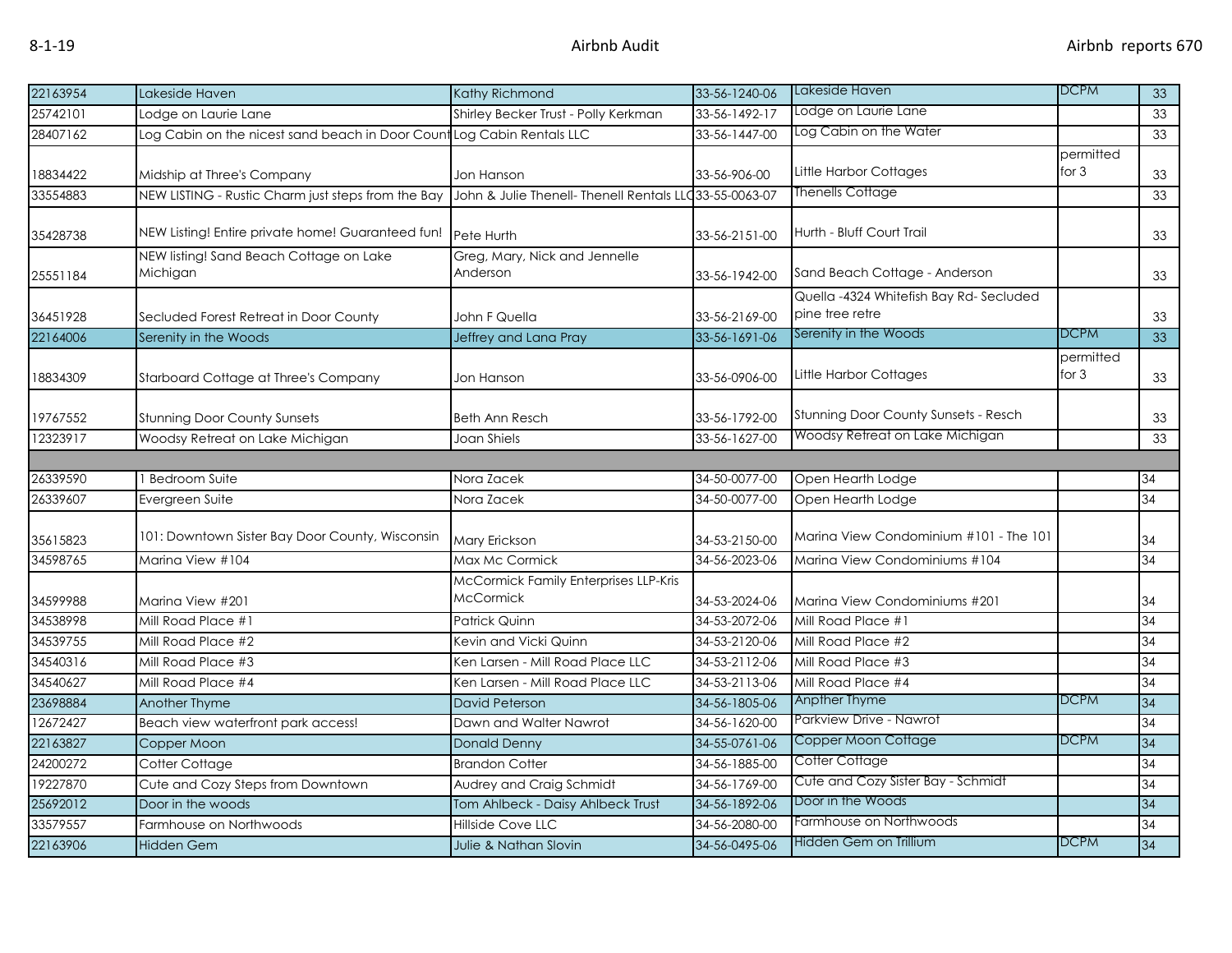| High Garden<br>22164027<br><b>High Garden</b><br>Jeff & Alisha Wiswell - Wiswell Property (34-56-1888-06<br>Hillside Haven<br>30368118<br><b>Hillside Haven</b><br>Pamela Schmitz/ CPS Holdings LLC<br>34-56-2051-00<br>Kings Landing<br>22339043<br><b>Wiswell Property Group</b><br>34-56-1602-06<br>King's Landing<br>Maple Manor - Polipnick<br>30958438<br>34-56-2050-00<br>Maple Manor<br><b>Gary Polipnick</b><br>Heart of Sister Bay Bexell<br>33591420<br>Newly Renovated Home in Heart of Sister Bay<br>Fred Bexell<br>34-56-2138-00<br>Port New<br>22163993<br>Port New<br>34-56-0075-06<br><b>Andrew Bookmeier</b> | <b>DCPM</b><br><b>DCPM</b><br><b>DCPM</b><br><b>DCPM</b> | 34<br>34<br>34<br>34<br>34<br>34<br>34 |
|--------------------------------------------------------------------------------------------------------------------------------------------------------------------------------------------------------------------------------------------------------------------------------------------------------------------------------------------------------------------------------------------------------------------------------------------------------------------------------------------------------------------------------------------------------------------------------------------------------------------------------|----------------------------------------------------------|----------------------------------------|
|                                                                                                                                                                                                                                                                                                                                                                                                                                                                                                                                                                                                                                |                                                          |                                        |
|                                                                                                                                                                                                                                                                                                                                                                                                                                                                                                                                                                                                                                |                                                          |                                        |
|                                                                                                                                                                                                                                                                                                                                                                                                                                                                                                                                                                                                                                |                                                          |                                        |
|                                                                                                                                                                                                                                                                                                                                                                                                                                                                                                                                                                                                                                |                                                          |                                        |
|                                                                                                                                                                                                                                                                                                                                                                                                                                                                                                                                                                                                                                |                                                          |                                        |
|                                                                                                                                                                                                                                                                                                                                                                                                                                                                                                                                                                                                                                |                                                          |                                        |
| Salinskys Domicile Cottage<br>25692031<br>Salinskys Domicile Cottage<br>34-56-1757-06<br>Jim Salinsky                                                                                                                                                                                                                                                                                                                                                                                                                                                                                                                          |                                                          |                                        |
| Sister Bay Cottage<br>20981273<br>Sister Bay Cottage<br>Karen Berndt<br>34-56-1788-00                                                                                                                                                                                                                                                                                                                                                                                                                                                                                                                                          |                                                          | 34                                     |
| $\mathsf{S} \mathsf{B} \mathsf{D} \mathsf{C}$<br>23352551<br>Sister Bay Eclectic Cottage<br>34-56-1859-00<br>Tim Raduenz                                                                                                                                                                                                                                                                                                                                                                                                                                                                                                       |                                                          | 34                                     |
| Sister Bay View<br>25692218<br><b>Sister Bay View</b><br>34-56-1422-06<br>James Johnson                                                                                                                                                                                                                                                                                                                                                                                                                                                                                                                                        | DCPM                                                     | 34                                     |
| <b>HRISTO BLAGOEV ET AL</b><br>36055085<br><b>Spacious Sister Bay Home</b>                                                                                                                                                                                                                                                                                                                                                                                                                                                                                                                                                     |                                                          | 34                                     |
| Yoga Pad, The<br>26327643<br>The Yoga Pad - Open & Eclectic Includes Free Yog Brad Massey<br>34-56-1982-00                                                                                                                                                                                                                                                                                                                                                                                                                                                                                                                     |                                                          | 34                                     |
| Treetops in Sister Bay<br>Dan and Laurel Simons<br>36354617<br>Treetops within walking distance of Sister Bay DT!<br>34-56-2173-00                                                                                                                                                                                                                                                                                                                                                                                                                                                                                             |                                                          | 34                                     |
| 22164033<br><b>Trillium Retreat</b><br><b>Trillium Lane</b><br>Dennis & Maribeth Dorn<br>34-56-1702-06                                                                                                                                                                                                                                                                                                                                                                                                                                                                                                                         | <b>DCPM</b>                                              | 34                                     |
| Wall to Wall Retreat<br>22164040<br>34-56-1335-016<br>Wall to Wall Retreat<br>Jack and Teresa Wall                                                                                                                                                                                                                                                                                                                                                                                                                                                                                                                             | <b>DCPM</b>                                              | 34                                     |
|                                                                                                                                                                                                                                                                                                                                                                                                                                                                                                                                                                                                                                |                                                          |                                        |
|                                                                                                                                                                                                                                                                                                                                                                                                                                                                                                                                                                                                                                |                                                          |                                        |
|                                                                                                                                                                                                                                                                                                                                                                                                                                                                                                                                                                                                                                | 17 (15 rooms)                                            |                                        |
| 33ft Yacht!<br>Snug Harbor Inn<br>27656165<br>Jon Hanson<br>35-50-0907-00                                                                                                                                                                                                                                                                                                                                                                                                                                                                                                                                                      | + 2 boats)                                               | 35                                     |
|                                                                                                                                                                                                                                                                                                                                                                                                                                                                                                                                                                                                                                |                                                          |                                        |
|                                                                                                                                                                                                                                                                                                                                                                                                                                                                                                                                                                                                                                | 17 (15 rooms)                                            |                                        |
| Carver Cabin<br>Snug Harbor Inn<br>35-50-0907-00<br>20869118<br>Jon Hanson                                                                                                                                                                                                                                                                                                                                                                                                                                                                                                                                                     | + 2 boats)                                               | 35                                     |
|                                                                                                                                                                                                                                                                                                                                                                                                                                                                                                                                                                                                                                | permitted                                                |                                        |
| Holiday Music Hotel<br>Deluxe Room, 1 King Bed, Second Floor<br>Holiday Motel Management LLC<br>31929058<br>35-50-0964-00                                                                                                                                                                                                                                                                                                                                                                                                                                                                                                      | for 18                                                   | 35                                     |
|                                                                                                                                                                                                                                                                                                                                                                                                                                                                                                                                                                                                                                | permitted                                                |                                        |
| Holiday Music Hotel<br>31927648<br>Deluxe Room, 1 Queen Bed, Second Floor<br>Holiday Motel Management LLC<br>35-50-0964-00                                                                                                                                                                                                                                                                                                                                                                                                                                                                                                     | for 18                                                   | 35                                     |
|                                                                                                                                                                                                                                                                                                                                                                                                                                                                                                                                                                                                                                |                                                          |                                        |
|                                                                                                                                                                                                                                                                                                                                                                                                                                                                                                                                                                                                                                | 17 (15 rooms                                             |                                        |
| Luxury Cottage 1<br>Snug Harbor Inn<br>24113755<br>Jon Hanson<br>35-50-0907-00                                                                                                                                                                                                                                                                                                                                                                                                                                                                                                                                                 | + 2 boats)                                               | 35                                     |
|                                                                                                                                                                                                                                                                                                                                                                                                                                                                                                                                                                                                                                |                                                          |                                        |
|                                                                                                                                                                                                                                                                                                                                                                                                                                                                                                                                                                                                                                | 17 (15 rooms)                                            |                                        |
| Luxury Suite<br>Snug Harbor Inn<br>33549110<br>35-50-0907-00<br>Jon Hanson                                                                                                                                                                                                                                                                                                                                                                                                                                                                                                                                                     | + 2 boats)                                               | 35                                     |
|                                                                                                                                                                                                                                                                                                                                                                                                                                                                                                                                                                                                                                | permitted                                                |                                        |
| Holiday Music Hotel<br>31928802<br>Room, 1 King Bed, Second Floor<br>Holiday Motel Management LLC<br>35-50-0964-00                                                                                                                                                                                                                                                                                                                                                                                                                                                                                                             | for 18                                                   | 35                                     |
|                                                                                                                                                                                                                                                                                                                                                                                                                                                                                                                                                                                                                                | permitted                                                |                                        |
| Room, 1 Queen Bed and 1 Full Bed, Ground Floor<br>Holiday Music Hotel<br>24498867<br>Holiday Motel Management LLC<br>35-50-0964-00                                                                                                                                                                                                                                                                                                                                                                                                                                                                                             | for 18                                                   | 35                                     |
|                                                                                                                                                                                                                                                                                                                                                                                                                                                                                                                                                                                                                                | permitted                                                |                                        |
| Holiday Music Hotel<br>31928561<br>Room, 1 Queen Bed and 1 Full Bed, Second Floor<br>Holiday Motel Management LLC<br>35-50-0964-00                                                                                                                                                                                                                                                                                                                                                                                                                                                                                             | for $18$                                                 | 35                                     |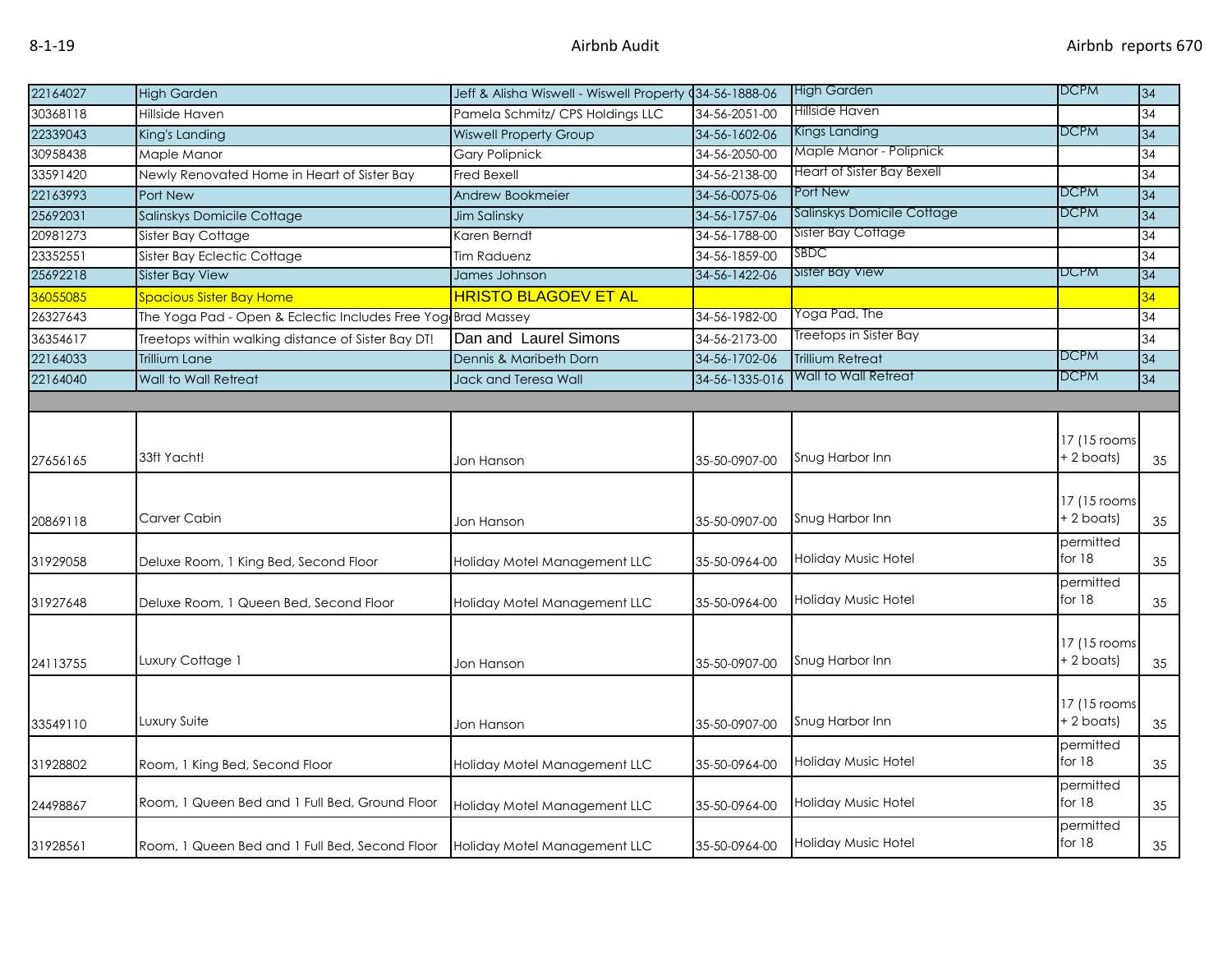| 24476710 | Room, 1 Queen Bed, Ground Floor       | Holiday Motel Management LLC | 35-50-0964-00 | Holiday Music Hotel | permitted<br>for $18$<br>35        |
|----------|---------------------------------------|------------------------------|---------------|---------------------|------------------------------------|
| 31927631 | Room, 1 Queen Bed, Second Floor       | Holiday Motel Management LLC | 35-50-0964-00 | Holiday Music Hotel | permitted<br>for $18$<br>35        |
| 31926806 | Room, 2 Double beds, Ground Floor     | Holiday Motel Management LLC | 35-50-0964-00 | Holiday Music Hotel | permitted<br>for $18$<br>35        |
| 31928285 | Room, 2 Double Beds, Second Floor     | Holiday Motel Management LLC | 35-50-0964-00 | Holiday Music Hotel | permitted<br>for $18$<br>35        |
| 33826447 | Snug Harbor Inn - 2 Bedroom Cottage   | Jon Hanson                   | 35-50-0907-00 | Snug Harbor Inn     | 17 (15 rooms<br>$+ 2$ boats)<br>35 |
| 3382645  | Snug Harbor Inn - Basic-Water         | Jon Hanson                   | 35-50-0907-00 | Snug Harbor Inn     | 17 (15 rooms<br>$+ 2$ boats)<br>35 |
| 33826446 | Snug Harbor Inn - Cottage 1A          | Jon Hanson                   | 35-50-0907-00 | Snug Harbor Inn     | 17 (15 rooms<br>$+ 2$ boats)<br>35 |
| 33826458 | Snug Harbor Inn - Deluxe              | Jon Hanson                   | 35-50-0907-00 | Snug Harbor Inn     | 17 (15 rooms<br>$+ 2$ boats)<br>35 |
| 24114293 | Snug Harbor Inn - Luxury Cottage 4    | Jon Hanson                   | 35-50-0907-00 | Snug Harbor Inn     | 17 (15 rooms<br>$+ 2$ boats)<br>35 |
| 18834495 | Snug Harbor Inn - Port Cottage        | Jon Hanson                   | 35-50-0907-00 | Snug Harbor Inn     | 17 (15 rooms<br>+ 2 boats)<br>35   |
| 24114480 | Studio Suite                          | Jon Hanson                   | 35-50-0907-00 | Snug Harbor Inn     | 17 (15 rooms<br>+ 2 boats)<br>35   |
| 10731586 | Private BR/BA, FP & WHO, Historic B&B | Dennis Statz                 | 35-52-0856-00 | White Lace Inn      | permitted<br>for $19$<br>35        |
| 10730935 | Private BR/BA, FP & WHP, Historic B&B | <b>Dennis Statz</b>          | 35-52-0856-00 | White Lace Inn      | permitted<br>for $19$<br>35        |
| 28738298 | Private BR/BA, FP&WHP, Historic B&B   | Dennis Statz                 | 35-52-0856-00 | White Lace Inn      | permitted<br>for 19<br>35          |
| 28737263 | Private BR/BA, FP&WHP, Historic B&B   | Dennis Statz                 | 35-52-0856-00 | White Lace Inn      | permitted<br>for 19<br>35          |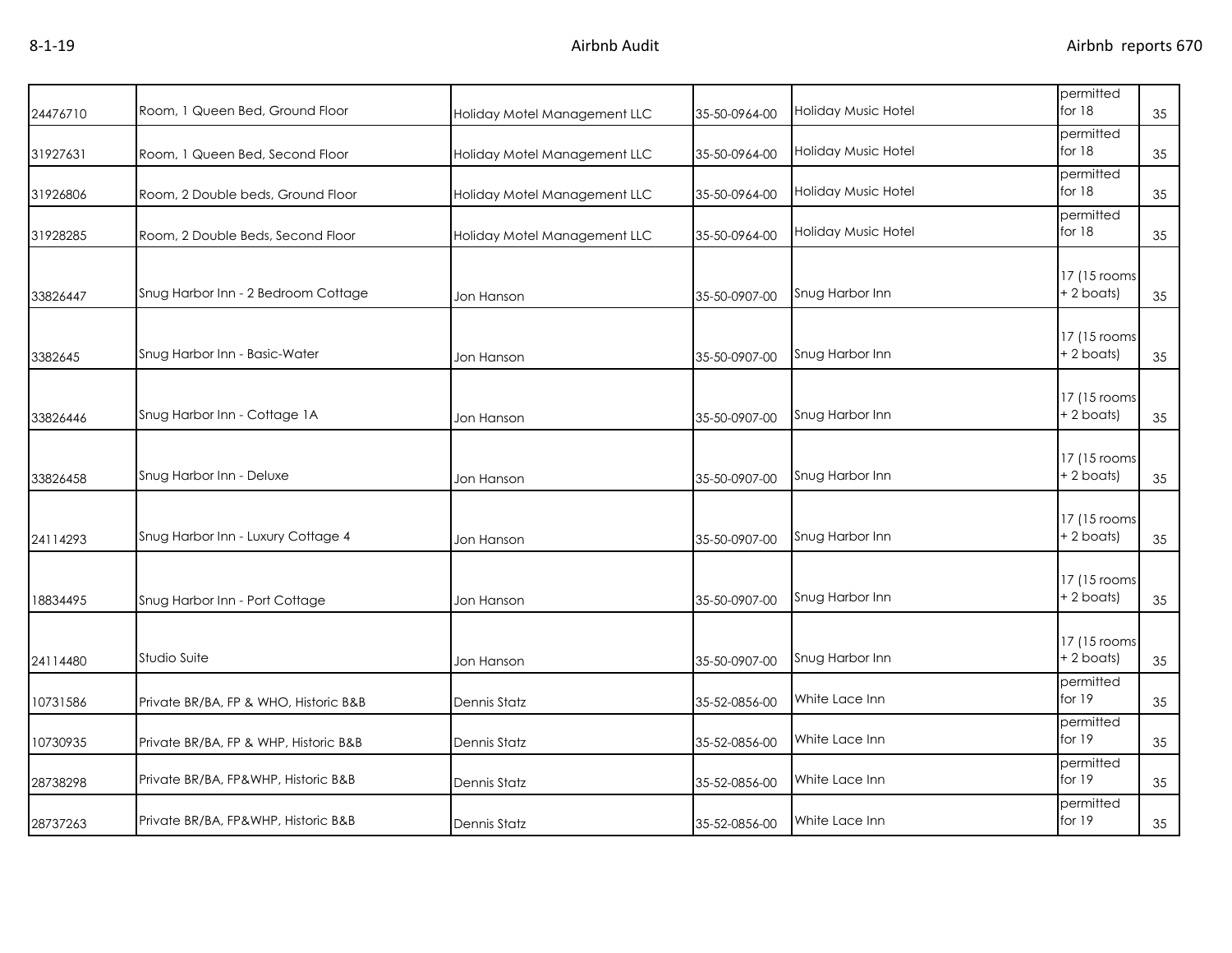| Private BR/BA, FP&WHP, Historic B&B                          | Dennis Statz        | 35-52-0856-00 | White Lace Inn | permitted<br>for $19$ | 35 |
|--------------------------------------------------------------|---------------------|---------------|----------------|-----------------------|----|
| Private BR/BA, FP&WHP, Historic B&B                          | Dennis Statz        | 35-52-0856-00 | White Lace Inn | permitted<br>for $19$ | 35 |
| Private BR/BA, FP&WHP, Historic B&B                          | Dennis Statz        | 35-52-0856-00 | White Lace Inn | permitted<br>for $19$ | 35 |
| Private BR/BA, FP&WHP, Historic B&B                          | Dennis Statz        | 35-52-0856-00 | White Lace Inn | permitted<br>for $19$ | 35 |
| Private BR/BA, FP&WHP, Historic B&B                          | Dennis Statz        | 35-52-0856-00 | White Lace Inn | permitted<br>for $19$ | 35 |
| Private BR/BA, FrpIce, Historic B&B                          | Dennis Statz        | 35-52-0856-00 | White Lace Inn | permitted<br>for 19   | 35 |
| Private BR/BA, FRPLCE, Historic B&B                          | Dennis Statz        | 35-52-0856-00 | White Lace Inn | permitted<br>for $19$ | 35 |
| Private BR/BA, Whrlpl, Historic B&B                          | Dennis Statz        | 35-52-0856-00 | White Lace Inn | permitted<br>for $19$ | 35 |
| Private BR/BA, Whrlpl, Historic B&B                          | Dennis Statz        | 35-52-0856-00 | White Lace Inn | permitted<br>for $19$ | 35 |
| Room 1: Door County Orchard (Main House) -<br>White Lace Inn | Dennis Statz        | 35-52-0856-00 | White Lace Inn | permitted<br>for 19   | 35 |
| Room 10: Secret Garden (Garden House) - White<br>Lace Inn    | Dennis Statz        | 35-52-0856-00 | White Lace Inn | permitted<br>for $19$ | 35 |
| Room 11: The Hideaway (Garden House) - White<br>Lace Inn     | Dennis Statz        | 35-52-0856-00 | White Lace Inn | permitted<br>for 19   | 35 |
| Room 2: Old Garden Roses (Main House) - White<br>Lace Inn    | Dennis Statz        | 35-52-0856-00 | White Lace Inn | permitted<br>for 19   | 35 |
| Room 3: English Lavender (Main House) - White<br>Lace Inn    | <b>Dennis Statz</b> | 35-52-0856-00 | White Lace Inn | permitted<br>for $19$ | 35 |
| Room 4: Romantic Retreat (Main House) - White<br>Lace Inn    | Dennis Statz        | 35-52-0856-00 | White Lace Inn | permitted<br>for $19$ | 35 |
| Room 6: Vintage Rose (Garden house) - White<br>Lace Inn      | <b>Dennis Statz</b> | 35-52-0856-00 | White Lace Inn | permitted<br>for $19$ | 35 |
| Room 7: Garden View (Garden House) - White<br>Lace Inn       | <b>Dennis Statz</b> | 35-52-0856-00 | White Lace Inn | permitted<br>for $19$ | 35 |
| Room 8: English Country (Garden House) - White<br>Lace Inn   | Dennis Statz        | 35-52-0856-00 | White Lace Inn | permitted<br>for $19$ | 35 |
| Room 9: Casual Victorian (Garden House) - White<br>Lace Inn  | <b>Dennis Statz</b> | 35-52-0856-00 | White Lace Inn | permitted<br>for $19$ | 35 |
|                                                              |                     |               |                |                       |    |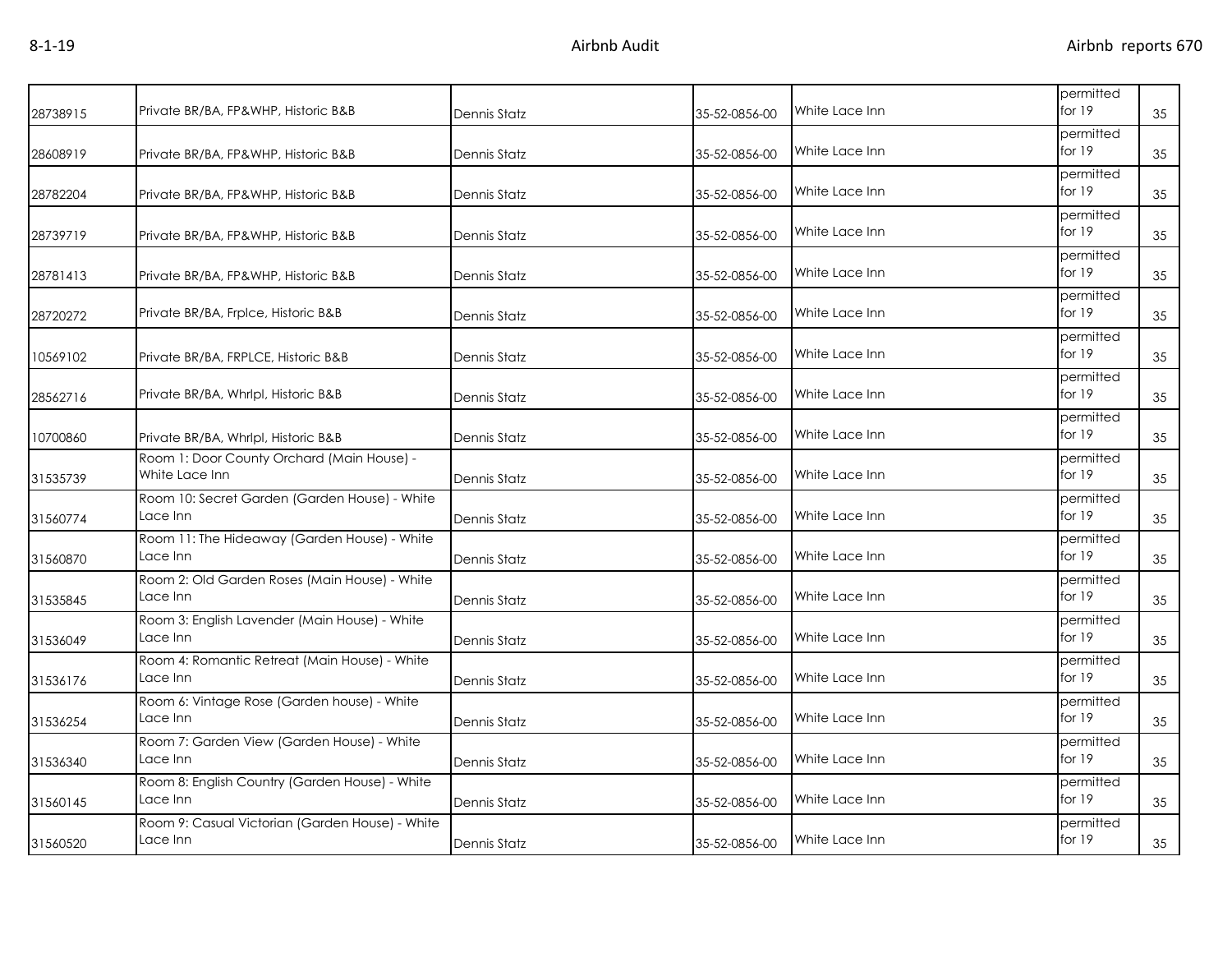|          | Room A: Royal Chamber (Washburn House) -            |                                |               |                                   | permitted     |    |
|----------|-----------------------------------------------------|--------------------------------|---------------|-----------------------------------|---------------|----|
| 31561008 | White Lace Inn                                      | Dennis Statz                   | 35-52-0856-00 | White Lace Inn                    | for 19        | 35 |
|          | Room C: Wild Roses (Washburn House) - White         |                                |               |                                   | permitted     |    |
| 31566668 | Lace Inn                                            | Dennis Statz                   | 35-52-0856-00 | White Lace Inn                    | for $19$      | 35 |
|          | Room D: Country Cottage (Washburn House) -          |                                |               |                                   | permitted     |    |
| 31566760 | White Lace Inn                                      | Dennis Statz                   | 35-52-0856-00 | White Lace Inn                    | for $19$      | 35 |
|          |                                                     |                                |               |                                   | permitted     |    |
| 31877729 | Steeple View Cottage                                | <b>Dennis Statz</b>            | 35-52-0856-00 | White Lace Inn                    | for $19$      | 35 |
|          | Suite 16: Winter Warmth (Hadley House) - White      |                                |               |                                   | permitted     |    |
| 31586882 | Lace Inn                                            | <b>Dennis Statz</b>            | 35-52-0856-00 | White Lace Inn                    | for 19        | 35 |
|          | Suite 17: Country Summer (Hadley House) - White     |                                |               |                                   | permitted     |    |
| 31587028 | Lace Inn                                            | Dennis Statz                   | 35-52-0856-00 | White Lace Inn                    | for $19$      | 35 |
|          | Suite 18: Fall Festival (Hadley House) - White Lace |                                |               |                                   | permitted     |    |
| 31587189 | Inn                                                 | Dennis Statz                   | 35-52-0856-00 | White Lace Inn                    | for $19$      | 35 |
|          | Suite 19: Spring Floral (Hadley House) - White Lace |                                |               |                                   | permitted     |    |
| 31587433 | Inn                                                 | Dennis Statz                   | 35-52-0856-00 | White Lace Inn                    | for $19$      | 35 |
|          | Suite B: Victorian Suite (Washburn House) - White   |                                |               |                                   | permitted     |    |
| 31561096 | Lace Inn                                            | Dennis Statz                   | 35-52-0856-00 | White Lace Inn                    | for 19        | 35 |
|          |                                                     |                                |               |                                   |               |    |
|          |                                                     |                                |               |                                   | Permitted     |    |
| 3190446  | Downtown Sturgeon Bay - Postcard                    | RME Holdings - Robert Esposito | 35-53-1452-00 | Arbor and Postcard - RME Holdings | for two units | 35 |
|          |                                                     |                                |               |                                   | permitted     |    |
| 12792862 | Downtown Sturgeon Bay CornerSuite                   | Robert & Teresa Esposito       | 35-53-1628-00 | Villa and Corner Suite            | for $3$       | 35 |
|          |                                                     |                                |               |                                   | permitted     |    |
| 12793691 | Downtown Sturgeon Bay Villa Suite                   | Robert & Teresa Esposito       | 35-53-1628-00 | Villa and Corner Suite            | for $3$       | 35 |
|          |                                                     |                                |               |                                   |               |    |
|          |                                                     |                                |               |                                   | Permitted     |    |
| 3324489  | Downtown Sturgeon Bay, Arbor                        | RME Holdings - Robert Esposito | 35-53-1452-00 | Arbor and Postcard - RME Holdings | for two units | 35 |
|          |                                                     |                                |               |                                   | permitted     |    |
| 19180482 | The Coach House                                     | Robert & Teresa Esposito       | 35-53-1628-00 | Villa and Corner Suite            | for $3$       | 35 |
| 4692800  | the Magnolia Suite                                  | Diane Allen & Mike Perski      | 35-53-1096-00 | The Magnolia                      |               | 35 |
| 22027336 | Dancing Dragonfly Airbnb                            | David Hayes                    | 35-54-1427-00 |                                   |               | 35 |
|          |                                                     |                                |               |                                   | permitted     |    |
| 9506189  | Diplomat Bed and Breakfast/Treaty Suite             | Tami Dal Santo                 | 35-54-1544-00 | Diplomat Bed and Breakfast        | for six units | 35 |
|          | Garden Gate Bed & Breakfast: English Lavender       |                                |               |                                   | permitted     |    |
| 27085342 | Room                                                | Robin Vallow                   | 35-54-0858-00 | Garden Gate                       | for $4$       | 35 |
|          | Garden Gate Bed and Breakfast: Cottage Rose         |                                |               |                                   | permitted     |    |
| 27085059 | Room                                                | Robin Vallow                   | 35-54-0858-00 | Garden Gate                       | for $4$       | 35 |
|          |                                                     |                                |               |                                   |               |    |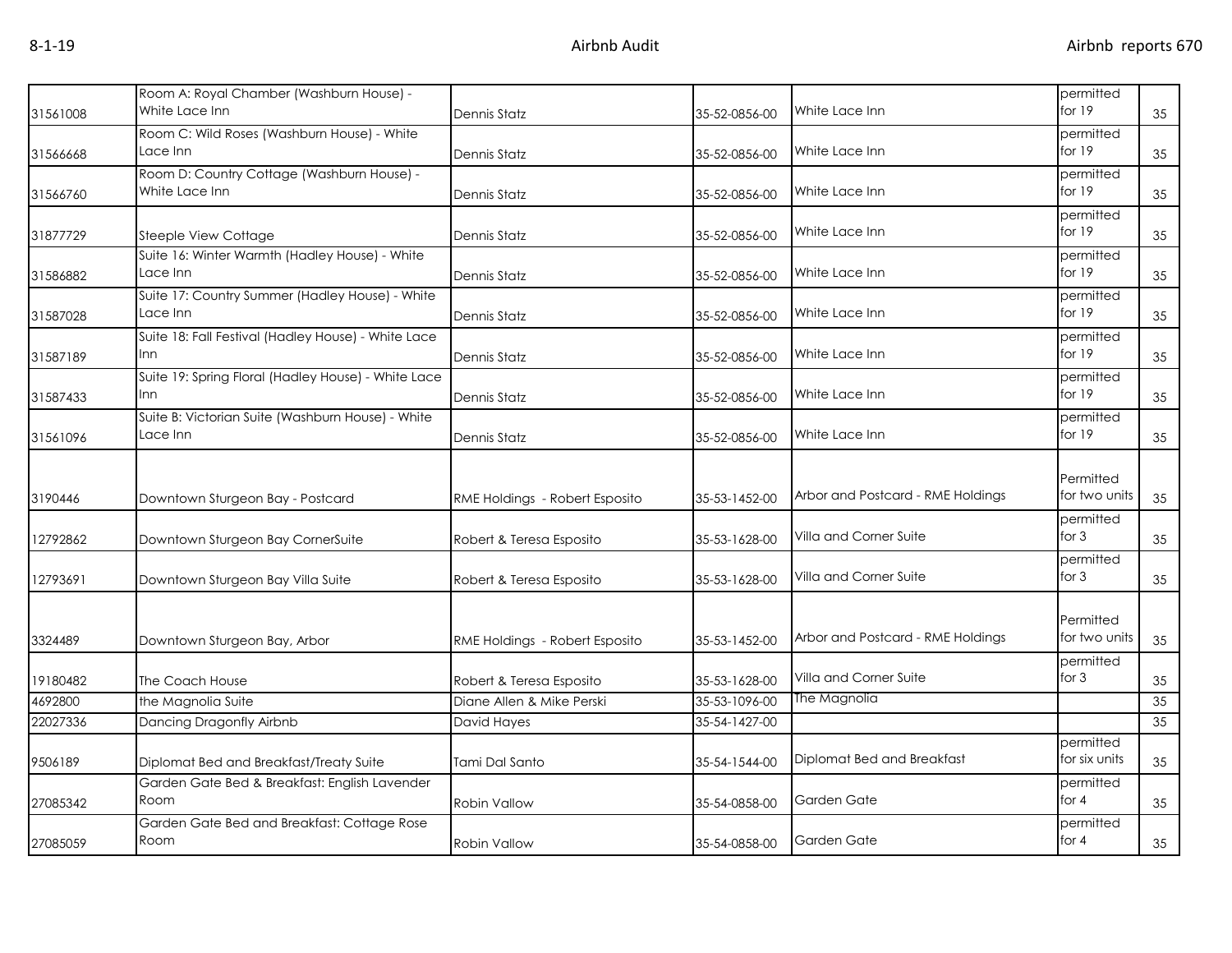| 27084207 | Garden Gate Bed and Breakfast: Garden Suite                                          | <b>Robin Vallow</b>                | 35-54-0858-00 | Garden Gate                                 | permitted<br>for $4$            | 35              |
|----------|--------------------------------------------------------------------------------------|------------------------------------|---------------|---------------------------------------------|---------------------------------|-----------------|
| 26745725 | Garden Gate Bed and Breakfast: Vintage Rose<br>Room                                  | <b>Robin Vallow</b>                | 35-54-0858-00 | Garden Gate                                 | permitted<br>for $4$            | 35              |
|          |                                                                                      |                                    |               |                                             | permitted                       |                 |
| 35225889 | Suite Sweets #2 Cherries Jubilee                                                     | Terry Ullman                       | 35-54-1967-00 | Door County Candy B&B                       | for $3$                         | 35              |
| 28540445 | Sweet Suites                                                                         | <b>Terry Ullman</b>                | 35-54-1967-00 | Door County Candy B&B                       | permitted<br>for $3$            | 35              |
| 17586605 | The Diplomat Bed and Breakfast/Chancery suite                                        | Tami Dal Santo                     | 35-54-1544-00 | Diplomat Bed and Breakfast                  | permitted<br>for six units      | 35              |
| 28459138 | Almost Like Home" Country Suite                                                      | Jerome Jobishop                    | 35-56-2012-00 | Almost Like Home                            |                                 | 35              |
| 34143254 | "Almost Like Home" Parkside, Sturgeon Bay, WI                                        | Jerome Jobishop                    | 35-56-2068-00 | Almost Like Home Parkside                   |                                 | 35              |
| 24911248 | 3BR Newly Renovated House in Sturgeon Bay                                            | Phlip Lyons and Judith Dwyer Lyons | 35-56-1994-00 | Three Bedroom House - Lyons                 |                                 | 35              |
| 1095333  | A City Cottage in the Heart of Town                                                  | Kelly Avenson & Elliot Goettelman  | 35-56-1651-00 | City Cottage, The                           | permitted<br>for 2              | 35              |
| 26203239 | Air Mikey B                                                                          | Michael Bleck                      | 35-56-1911-00 | Bleck-316 N Joliet                          |                                 | 35              |
| 36374600 | Almost Like Home Americana                                                           | Jerome Jobishop                    | 35-56-2127-00 | Almost Like Home Americana                  |                                 | 35              |
| 18359397 | <b>Barbara's Guest House</b>                                                         | Stephen Day                        | 35-56-1727-00 | <b>Barbara's Guest House</b>                |                                 | 35              |
| 35255687 | Between Two Bridges                                                                  | Charolette Baierl                  | 35-56-2143-00 | Between two bridges                         |                                 | 35              |
| 23698225 | Boat House on the Bay                                                                | <b>William Anderson</b>            | 35-56-1629-06 | <b>Boat House</b>                           | dcpm                            | $\overline{35}$ |
| 24733645 | Castaway Cottage                                                                     | Jonathan & Kathy Salit             | 35-56-1936-00 | Castaway Cottage                            |                                 | 35              |
| 19824536 | Chalet by the Bay                                                                    | Jonathan Salit                     | 35-56-1807-00 | Chalet by the Bay - Salit                   |                                 | 35              |
| 9271311  | Chalet on the Shore                                                                  | Jennifer Jorns & Brian Frisque     | 35-56-1663-00 | Chalet by the Shore                         |                                 | 35              |
| 28415584 | City Apartment   In the heart of historic downtown Kelly Avenson & Elliot Goettelman |                                    | 35-56-1651-00 | City Cottage, The                           | permitted<br>for 2              | 35              |
| 34182259 | Compass Cove   Downtown Home with Modern<br>updates                                  | Matthew and Desiree Wood           | 35-56-2048-00 | <b>Compass Cove</b>                         |                                 | 35              |
| 8146241  | Cute Yellow House                                                                    | Joan Schiels/Jan Mills             | 35-56-1559-00 | Little Yellow House                         |                                 | 35              |
| 19762075 | Delaware Dream                                                                       | Carter Holdings LLC                | 35-56-1746-00 | Perfectly Downtown and Delaware Dream for 2 | permitted                       | 35              |
| 24261293 | Dock on the Bay Coach Home                                                           | Fear Investments                   | 35-56-1889-00 | Dock on the Bay                             |                                 | 35              |
| 19179293 | Door County Bayview                                                                  | Diane Rockwell                     | 35-56-1772-00 | Door County Bayview                         |                                 | 35              |
| 13257277 | Door County Easy Living                                                              | <b>Rich Miller</b>                 | 35-56-1654-00 | Door County Easy Living - Miller            |                                 | 35              |
| 28511065 | Door County Home Away From Home                                                      | Alison and Phil Weckler            | 35-56-2001-00 | Door County Home Away from Home             |                                 | 35              |
| 3280736  | Door County Waterfront Cottage                                                       | CenterPointe Yacht Services        | 35-56-0911-00 | CenterPointe Marina                         | permitted<br>for three<br>units | 35              |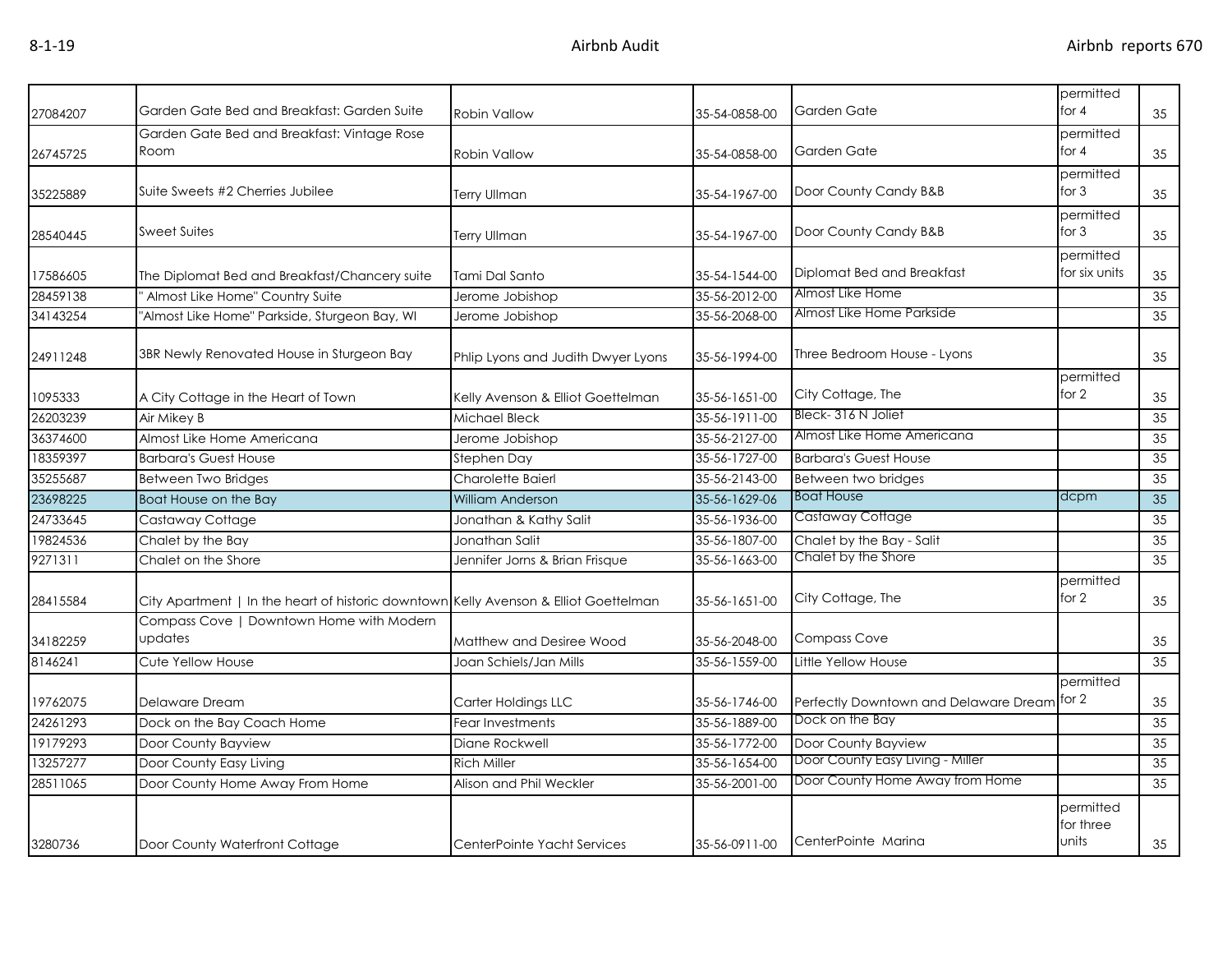|          |                                                                          |                                  |               |                                                       | permitted<br>for three |    |
|----------|--------------------------------------------------------------------------|----------------------------------|---------------|-------------------------------------------------------|------------------------|----|
| 13749828 | Door County Waterfront Cottage                                           | CenterPointe Yacht Services      | 35-56-0911-00 | CenterPointe Marina                                   | units                  | 35 |
| 3518762  | Downtown Sturgeon Bay, Door County                                       | Hans Reumschuessel               | 35-56-1437-00 | Downtown Sturgeon Bay                                 |                        | 35 |
| 28284749 | Eagle's Nest, Waterfront Apartment                                       | Alisa Landman                    | 35-56-1808-00 | <b>Lily Pad Cottage</b>                               |                        | 35 |
|          |                                                                          |                                  |               |                                                       |                        |    |
| 33846594 | Home Sweet Home   Sturgeon Bay-Door County                               | <b>Mary Olsen</b>                | 35-56-2087-17 | Home Sweet Home                                       |                        | 35 |
| 16392503 | Lily Pad Cottage                                                         | Alisa Landman                    | 35-56-1808-00 | Lily Pad Cottage                                      |                        | 35 |
| 18346670 | Manor on Main                                                            | Paul Larson                      | 35-56-1777-00 | Main Manor - Larson                                   |                        | 35 |
| 27877637 | Myrtles Place                                                            | <b>Bonny Schinkten</b>           | 35-56-1947-00 | <b>Myrtles Place</b>                                  |                        | 35 |
| 26270652 | NEW! 'Collectic Farmhouse Suite!' in Sturgeon Bay!                       | Aaron Hilpipre                   | 35-56-1939-00 | Hilpipre-228 N 7th Ave - Collectic<br>Farmhouse Suite |                        | 35 |
| 31924303 | NEW! Downtown Sturgeon Bay Home - Walk to BridgODK PROPERTIES Ben Keleny |                                  | 35-56-2017-00 | Sunset House - Keleny-Door Belle                      | permitted<br>for 2     | 35 |
| 25578596 | NEW! Sturgeon Bay Home Near Potawatomi State PTom and Christine Dehnert  |                                  | 35-56-1927-00 | Port View Cottage                                     |                        | 35 |
|          | NEW!Waterfront Sturgeon Bay Home w/Deck & Fire                           |                                  |               |                                                       |                        |    |
| 24629975 | Pit                                                                      | Cheryl Link                      | 35-56-1875-00 | On Bay Thyme                                          |                        | 35 |
| 29946818 | Oak Street Loft   Westside Water View                                    | <b>Jeff Tebon</b>                | 35-56-2029-17 | Oak Street Loft - Tebon                               |                        | 35 |
| 21642288 | Overlooking Third Ave                                                    | Joe Baw and Rob Paul             | 35-53-1816-00 | Overlooking Third Ave                                 |                        | 35 |
| 34744184 | Patti's Place                                                            | Richard and Pat Wickman          | 35-56-2111-00 | Patti's Place                                         |                        | 35 |
| 25614073 | Pelican Suite, Door County: Waterfront Suite                             | John Hermanson                   | 35-56-1819-00 | Suite on the Water                                    | Peritted for           | 35 |
| 18683132 | Perfectly Downtown                                                       | Carter Holdings LLC              | 35-56-1746-00 | Perfectly Downtown and Delaware Dream                 | permitted<br>for 2     | 35 |
| 18655796 | Petite Maison Bleu                                                       | <b>Terry Cummings</b>            | 35-56-1755-00 | Petite Maison Bleu                                    |                        | 35 |
| 25319787 | <b>R&amp;H Bayshore Estate</b>                                           | Helen & Robin Urban              | 35-56-1957-00 | R & H Bayshore Estate                                 |                        | 35 |
| 17380652 | Sawyer View Villa                                                        | Ken Glasheen                     | 35-56-1726-00 | Sawyer View Village                                   |                        | 35 |
| 27834966 | Sive's Door                                                              | Sive's Door LLC - Rebecca Bodmer | 35-56-1972-00 | Sive's Door                                           |                        | 35 |
| 33165932 | Small new home designed for energy efficiency                            | Thomas Strang                    | 35-56-2125-00 | Strang - Energy Efficient Home                        |                        | 35 |
| 26452662 | Sturgeon Bay Countryside Studio                                          | Aaron Carmody                    | 35-56-1928-00 | Sturgeon Bay Countryside Studio                       |                        | 35 |
| 8129738  | Sturgeon Bay Doll House                                                  | Patrice Sebastian                | 35-56-1565-00 | <b>Sturgeon Bay Doll House</b>                        |                        | 35 |
| 25487105 | Sturgeon Bay Waterfront Cottage                                          | Justin & Lindsey Bohrer          | 33-56-1954-00 | Bayside Cottage -- Bohrer - 3815 Bayshore             |                        | 35 |
| 21982114 | Sturgeon Bay Waterfront Cottage                                          | Eric Minten                      | 35-56-1767-00 | Door County Waterfront Cottage Minten                 |                        | 35 |
| 36309092 | <b>Sturgeon Bay, Door County residence!</b>                              |                                  |               |                                                       |                        | 35 |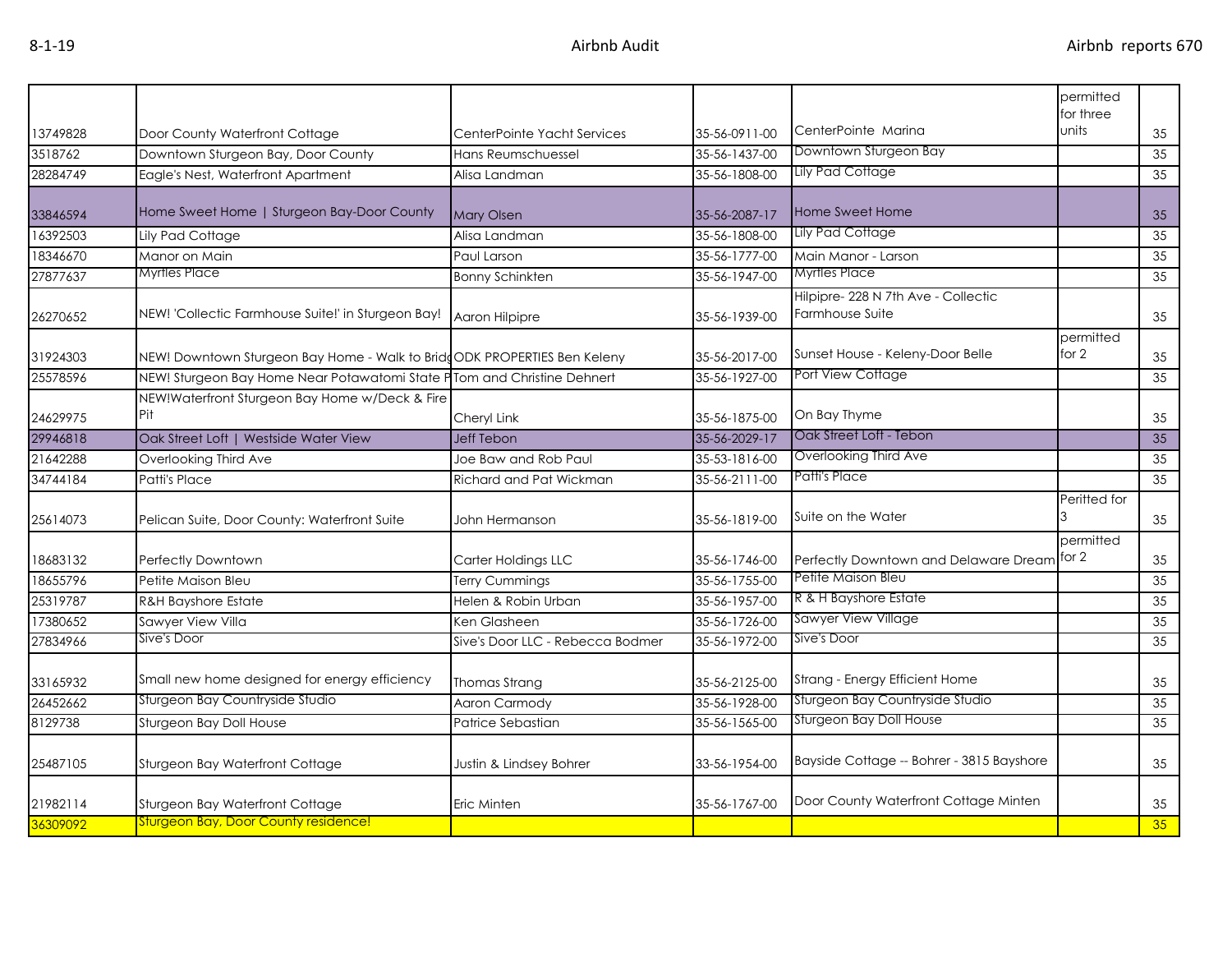|          |                                                                  |                                      |               |                                          | permitted    |    |
|----------|------------------------------------------------------------------|--------------------------------------|---------------|------------------------------------------|--------------|----|
| 28844540 | Sunset house                                                     | <b>ODK PROPERTIES Ben Keleny</b>     | 35-56-2017-00 | Sunset House - Keleny-Door Belle         | for 2        | 35 |
| 28538540 | The Ballard House Door County                                    | Restassure                           | 35-56-2044-17 | <b>Ballard House</b>                     |              | 35 |
|          | The Blue Cottage Cozy city cottage near                          |                                      |               |                                          |              |    |
| 27503937 | downtown.                                                        | Tom Haight                           | 35-56-1991-00 | Blue Cottage, The -Haight                |              | 35 |
|          |                                                                  |                                      |               |                                          |              |    |
| 34258306 | The Corner Ranch   A Stylish Modern Retreat                      | <b>Robert Starr</b>                  | 35-56-2081-00 | The Corner Ranch                         |              | 35 |
|          |                                                                  |                                      |               |                                          | Peritted for |    |
| 25621059 | The Nest, Door County: Room in Waterfront Home                   | John Hermanson                       | 35-56-1819-00 | Suite on the Water                       |              | 35 |
|          |                                                                  |                                      |               |                                          | Peritted for |    |
| 25623966 | Turtle Suite, Door County: Waterfront Suite                      | John Hermanson                       | 35-56-1819-00 | Suite on the Water                       |              | 35 |
| 23343621 | Veronica Joyce                                                   | Lola DeVillers and Stuart Champeau   | 35-56-1877-00 | Veronica Joice                           |              | 35 |
| 24607218 | West Side Gem                                                    | Susan I Guthrie                      | 35-56-1918-00 | West Side Gem - 223 S Lansing            |              | 35 |
| 15678659 | <b>Yellow Cottage</b>                                            | Megan and Shane Wheeler              | 35-56-1946-00 | Yellow Cottage, Wheeler                  |              | 35 |
|          |                                                                  | The Yacht Harbor, LLC & Sturgeon Bay |               |                                          | permitted    |    |
| 24076184 | Bay Breeze - the Floating Cottage                                | Marinas.com                          | 35-59-1676-02 | Door County Houseboat Rentals, LLC       | for $4$      | 35 |
| 34364786 | Be a Pirate in Door County, Wisconsin!                           |                                      |               |                                          |              | 35 |
| 23915694 | <b>Boat Bungalow</b>                                             | Sam Parent                           | 35-59-1907-00 | Gypsy Soul - Boat bungalow               |              | 35 |
|          |                                                                  | The Yacht Harbor, LLC & Sturgeon Bay |               |                                          | permitted    |    |
| 18913824 | Desiree the houseboat                                            | Marinas.com                          | 35-59-1676-00 | Door County Houseboat Rentals, LLC       | for $4$      | 35 |
|          |                                                                  | The Yacht Harbor, LLC & Sturgeon Bay |               |                                          | permitted    |    |
| 24077834 | Pier Relaxn' - the Floating Cottage                              | Marinas.com                          | 35-59-1676-00 | Door County Houseboat Rentals, LLC       | for $4$      | 35 |
|          |                                                                  | The Yacht Harbor, LLC & Sturgeon Bay |               |                                          | permitted    |    |
| 18035205 | The Mary I                                                       | Marinas.com                          | 35-59-1676-00 | Door County Houseboat Rentals, LLC       | for $4$      | 35 |
|          |                                                                  |                                      |               |                                          |              |    |
| 30532976 | Abode on the beach                                               | LLC Great Wulf Partners/Cap Wulf     | 36-56-0811-00 | Abode on the Beach                       |              | 36 |
|          |                                                                  |                                      |               | A Spirit of Adventure-Wadkins -2986 Lake |              |    |
| 28333052 | Beach House right on Lake Michigan!                              | <b>Mercedes Wadkins</b>              | 36-56-1814-01 | <b>Forest Park Road</b>                  |              | 36 |
| 18073736 | Claybanks   A Woodsy Retreat near Lake Michigar David Goettelman |                                      | 36-56-1731-17 | Clay Banks Woodsy Retreat                |              | 36 |
| 10283729 | Historic Family Farm                                             | Tom Mickelson                        | 36-56-1579-00 | <b>Historic Family Farm</b>              |              | 36 |
|          |                                                                  |                                      |               |                                          | permitted    |    |
| 11699220 | Lake Lane Cottage #2                                             | Rob Vogel                            | 36-56-0869-00 | Lake Lane Cottages                       | for $3$      | 36 |
|          |                                                                  |                                      |               |                                          | permitted    |    |
| 11700582 | Lake Lane Cottages Camper                                        | Rob Vogel                            | 36-56-0869-00 | Lake Lane Cottages                       | for $3$      | 36 |
|          |                                                                  |                                      |               |                                          | permitted    |    |
| 6253565  | Lake Lane Cottages in Door County #1                             | Rob Vogel                            | 36-56-0869-00 | Lake Lane Cottages                       | for $3$      | 36 |
|          |                                                                  |                                      |               |                                          |              |    |
| 5585456  | On the shore of Lake Michigan                                    | Ann Emmerich                         | 36-56-1487-00 | Emmerich - On the Shore of Lake Michigan |              | 36 |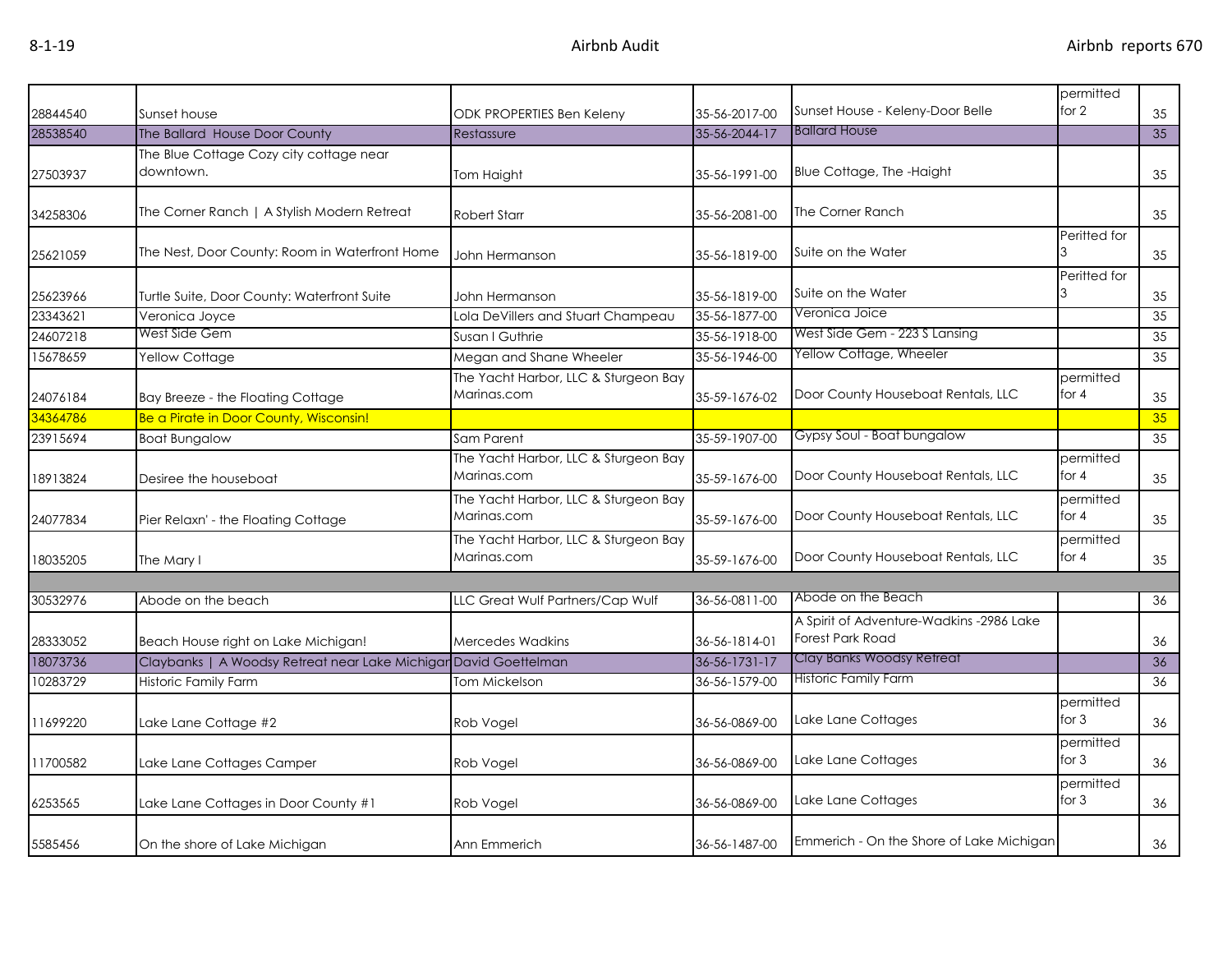| 28214581 | Peace of Beach                                                         | Chris Jeanguart            | 36-56-1969-00 | Jeanquart - 3140 Lake Forest Park Road |                       | 36              |
|----------|------------------------------------------------------------------------|----------------------------|---------------|----------------------------------------|-----------------------|-----------------|
| 32846114 | The Chickadee Cottage                                                  | <b>Tyler Lenz</b>          | 36-56-2073-00 | Chickadee Cottage                      |                       | 36              |
| 20123299 | The Clerestory on Lake Michigan                                        | Christopher Mohar          | 36-56-1789-00 | The Clerestory on Lake Michigan        |                       | 36              |
| 19548982 | <b>Tolan's Cottage</b>                                                 | Sally Tolan                | 36-56-0816-13 | Tolans Cottage                         |                       | 36              |
|          |                                                                        |                            |               |                                        |                       |                 |
| 34811175 | 2 bedroom Kitchenette With a Private Bathroom                          | Liz Merner                 | 39-50-1736-00 | Countryside Motel & RV Sites           |                       | 39              |
| 35971879 | Fully Furnished Kitchenette 1 Queen Bed                                | Liz Merner                 | 39-50-1736-00 | Countryside Motel & RV Sites           |                       | 39              |
| 35971676 | Fully Furnished Kitchenette with 2 Queen Beds                          | Liz Merner                 | 39-50-1736-00 | Countryside Motel & RV Sites           |                       | 39              |
| 36638262 | Gracie Room - 1 Queen bed and 1 Twin bed                               | Liz Merner                 | 39-50-1736-00 | Countryside Motel & RV Sites           |                       | 39              |
| 36637954 | Sally May Room, 2 Queen Beds and Private<br><b>Bathroom</b>            | Liz Merner                 | 39-50-1736-00 | Countryside Motel & RV Sites           |                       | 39              |
| 36602655 | Sophie Room - Space For 2 Adults with 2 Queen<br><b>Beds</b>           | Liz Merner                 | 39-50-1736-00 | Countryside Motel & RV Sites           |                       | 39              |
| 36762157 | The Kitters Room - 2 full beds and 1 bathroom                          | Liz Merner                 | 39-50-1736-00 | Countryside Motel & RV Sites           |                       | 39              |
| 19285613 | <b>Beautiful Waterfront Cabin Door County</b>                          | Donn Rozz, Robert Paul     | 39-53-1374-00 | Rozz Little Cemetery                   |                       | 39              |
| 27457684 | Door County Waterfront Cabin New Construction 2 Donn Rozz, Robert Paul |                            | 39-53-1374-00 | Rozz Little Cemetery                   | permite for           | 39              |
| 34381636 | 'Almost Like Home" Bayside                                             | Jerome Kobishop            | 39-56-2121-00 | Almost like home bayside               |                       | 39              |
| 1327057  | 3 Bedroom Cottage with a Water View                                    | Mark and Jill Schwarzbauer | 39-56-1320-00 | La Bella Casa Di Mattoni               |                       | 39              |
| 15057147 | Door County Shore Front 2 Bdrm Cabin on 1.2 Acres Pat O'Donnell        |                            | 39-56-1398-00 | Cabin Sun Over Beach                   |                       | 39              |
| 17300921 | Family Friendly Cabin On The Bay!                                      | Goffard                    | 39-56-1709-00 | Cabin on the Bay - Goffard             |                       | 39              |
| 18833980 | Sunset Cliff Cottage                                                   | Jon Hansen                 | 39-56-0860-00 | Sunset Cliff Cottage                   |                       | 39              |
| 37080488 |                                                                        | Donn Rozz, Robert Paul     |               |                                        |                       | 39 <sup>°</sup> |
|          |                                                                        |                            |               |                                        |                       |                 |
| 35934019 | Bay Front - Stunning new construction in S Door Co 315 Breezy Acres    |                            | 42-56-2115-07 | 315 Breezy Acres-Maison Rouge          |                       | 42              |
| 19594834 | Waterfront Door County Cottage                                         | Lisa Soukup                | 42-56-1774-00 | Waterftont Cottage - Soukup            |                       | 42              |
|          |                                                                        |                            |               |                                        |                       |                 |
| 11389754 | Charming Near Town Motel Room                                          | <b>Andrew Valentincic</b>  | 46-50-1596-00 | Viking Village                         | permitted<br>for $13$ | 46              |
| 14825088 | Charming one bedroom flat at Viking Village                            | <b>Andrew Valentincic</b>  | 46-50-1596-00 | Viking Village                         | permitted<br>for $13$ | 46              |
| 15351847 | Cozy and charming studio with kitchen.                                 | Andrew Valentincic         | 46-50-1596-00 | <b>Viking Village</b>                  | permitted<br>for $13$ | 46              |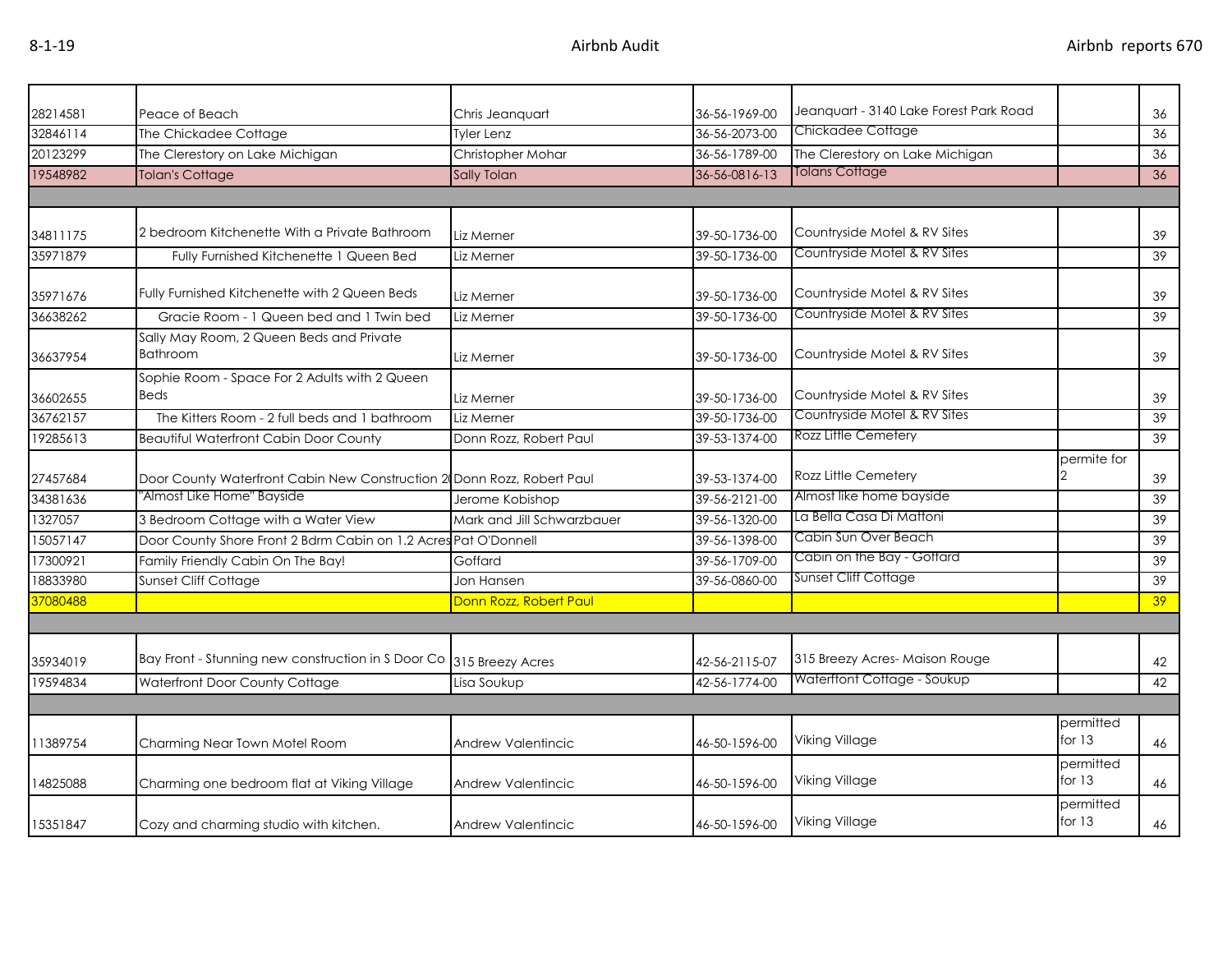| 33796800 | Remodeled 2 bedroom apartment unit.                                                             | Andrew Valentincic                             | 46-50-1596-00 | Viking Village                               | permitted<br>for $13$ | 46 |
|----------|-------------------------------------------------------------------------------------------------|------------------------------------------------|---------------|----------------------------------------------|-----------------------|----|
| 10907613 | Sunrise A Frame on the lake                                                                     | Andrew Valentincic                             | 46-50-1596-00 | Viking Village                               | permitted<br>for $13$ | 46 |
| 8898775  | Viking Village 2 Bedroom Flat                                                                   | Andrew Valentincic                             | 46-50-1596-00 | Viking Village                               | permitted<br>for $13$ | 46 |
| 13156138 | Cute Affordable Cabin on Island - Kayaker Cabin                                                 | Dawn Chier                                     | 46-55-0731-00 | Coffee Creek Cabin                           | permitted<br>for $2$  | 46 |
| 31445707 | Aunt Ethel's Cozy Island Cottage - close to town!                                               | Evelyn and Chad Beneda                         | 46-56-2066-00 | Aunty Ethyl's                                |                       | 46 |
| 14443055 | <b>Bay Farm Lake Cottage</b>                                                                    | Kathleen Young                                 | 46-56-1650-00 | <b>Bay Farm LLC</b>                          |                       | 46 |
| 25811058 | <b>Breezy Beach</b>                                                                             | Richard Tobey                                  | 46-56-1940-00 | <b>Breezy Beach</b>                          |                       | 46 |
| 27853119 | <b>Buckwild Estate</b>                                                                          | Dan Jorgenson                                  | 46-56-1332-00 | <b>Buckwild Farm</b>                         |                       | 46 |
| 6541476  | <b>Charming Waterfront Cottage</b>                                                              | Alex Trueblood                                 | 46-56-1411-00 | <b>Trueblood Cottage</b>                     |                       | 46 |
| 13378765 | Coffee Creek Cabins "Biker Cabin" on Wash. Island Dawn Chier                                    |                                                | 46-55-0731-00 | Coffee Creek Cabin                           | permitted<br>for 2    | 46 |
| 25622011 | Folk Tree Farm on Washington Island                                                             | Casey Dahl & Shawn Murray                      | 46-56-1933-00 | Folk Tree Farm                               |                       | 46 |
| 35580755 | Gull Cottage Waterfront Home on Washington<br>Island                                            | <b>Vern Rubenic</b>                            | 46-56-1354-11 | <b>Blue Heaven Rendezvous</b>                |                       | 46 |
| 25616352 | Island View Cottage on Washington Island                                                        | Edward & Peri Ann Wasie                        | 46-56-1909-00 | <b>Island View Cottage - Wasie</b>           |                       | 46 |
| 22717916 | Old Orchard Farm                                                                                | Deb Sheridan                                   | 46-56-1867-00 | Old Orchard Farm                             |                       | 46 |
| 29857856 | Quiet Island Waterfront Retreat                                                                 | Daniel Wiersum                                 | 46-56-2036-00 | Quiet Island Waterfront Retreat              |                       | 46 |
| 34836681 | The Birches - Private Home on Washington Island                                                 | Christine Klann                                | 46-56-2131-00 | Klann - 2129 Mc Donald Road                  |                       | 46 |
| 25488651 | Washington Island Home in the Woods                                                             | Jeff and Corinn Sevcik                         | 46-56-1891-00 | West Harbor - Sevcik                         |                       | 46 |
| 24117398 | Washington Island home With history and warmth                                                  | Carol Lemon                                    | 46-56-1917-00 | Washington Island Historical Home -<br>Lemon |                       | 46 |
| 31407998 | Washington Island, remodeled single family home.                                                | Andrew Valentincic                             | 46-50-1596-00 | Viking Village                               |                       | 46 |
| 26269262 | Watermark Inn-Washington Island (Suite B)                                                       | Larry Kilduff                                  | 46-56-0584-00 | Watermark Inn                                |                       | 46 |
| 23713057 | Watermark Inn-Washington Island (Suite G)                                                       | Larry Kilduff                                  | 46-56-0584-00 | Watermark Inn                                |                       | 46 |
| 35673335 | Hope Floats                                                                                     | Ashley Cote Hogan                              | 46-59-2162-00 | <b>Hope Floats</b>                           |                       | 46 |
|          | <b>NOT LOCATED IN DOOR COUNTY</b>                                                               |                                                |               |                                              |                       |    |
| 21549001 | <b>Cozy Lakefront Home</b>                                                                      | Not Door County Comes up in Door County Search |               |                                              | Outside DC            |    |
| 32736987 | Warm, Inviting 2 bedroom house in Marinette, WI                                                 | Not Door County Comes up in Door County Search |               |                                              | Outside DC            |    |
| 31441773 | 1 bed apartment, lake view next to Lake Michigan Not Door County Comes up in Door County Search |                                                |               |                                              | Outside DC            |    |
| 31401357 | Double Queen Beds - Independence Stay of Marin Not Door County Comes up in Door County Search   |                                                |               |                                              | Outside DC            |    |
| 1075853  | Modern, Sunny Getaway Door County!                                                              | Not Door County Comes up in Door County Search |               |                                              | <b>Outside DC</b>     |    |
| 32284600 | Private Room with 10' Ceilings & Kitchen                                                        | Not Door County Comes up in Door County Search |               |                                              | Outside DC            |    |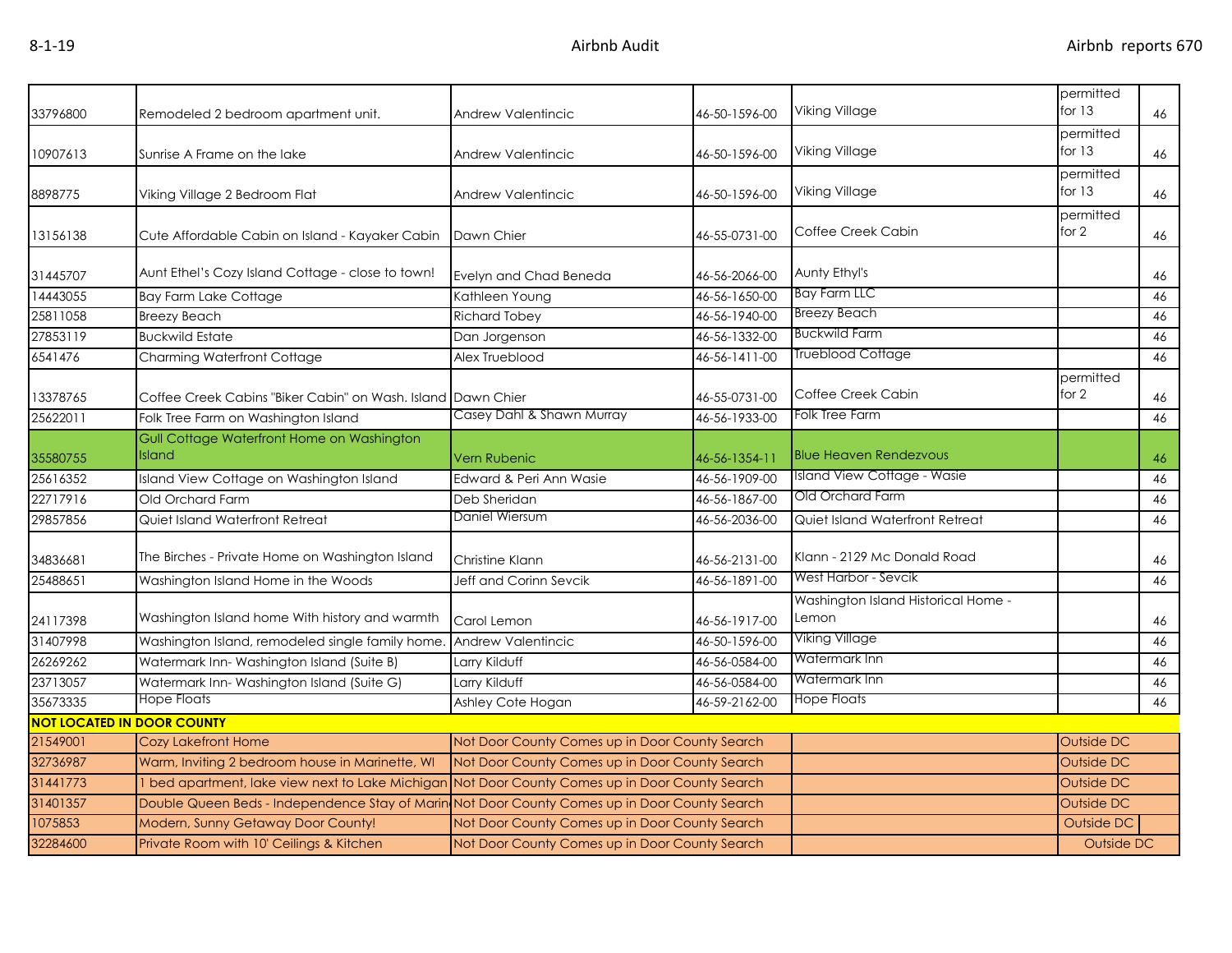| 32317062 | Big Private Room with 10' Ceiling & Pool Table                                                  | Not Door County Comes up in Door County Search                                                | Outside DC        |
|----------|-------------------------------------------------------------------------------------------------|-----------------------------------------------------------------------------------------------|-------------------|
| 30106811 | Nice Studio with 2 Full Beds and Full Kitchen                                                   | Not Door County Comes up in Door County Search                                                | Outside DC        |
| 14266783 | Cottage on Cedar                                                                                | Not Door County Comes up in Door County Search                                                | Outside DC        |
| 19012043 | Home Away From Home Northern Wisconsin                                                          | Not Door County Comes up in Door County Search                                                | Outside DC        |
| 19176512 | <b>Book Your Summer Getaway Now</b>                                                             | Not Door County Comes up in Door County Search                                                | Outside DC        |
| 20991844 | <b>Menominee River Vacation Home</b>                                                            | Not Door County Comes up in Door County Search                                                | Outside DC        |
| 21816932 | Hogans Place 2                                                                                  | Not Door County Comes up in Door County Search                                                | Outside DC        |
| 21816968 | <b>Hogans Place</b>                                                                             | Not Door County Comes up in Door County Search                                                | Outside DC        |
| 27232787 | Cute 2 Bedroom Bungalow                                                                         | Not Door County Comes up in Door County Search                                                | Outside DC        |
| 31402597 | King Executive Suite - Independence Stay<br>Marinette #202                                      | Not Door County Comes up in Door County Search                                                | Outside DC        |
| 443694   | Lundgren Tree Farm                                                                              | Not Door County Comes up in Door County Search                                                | Outside DC        |
| 33710736 | Winding River Cottages-Pine Cone Cottage                                                        | Not Door County Comes up in Door County Search                                                | Outside DC        |
| 33045130 | Winding River Cottages-Evergreen Cottage                                                        | Not Door County Comes up in Door County Search                                                | Outside DC        |
| 33155244 | Quiet & Cozy upstairs apartment 1 bedroom                                                       | Not Door County Comes up in Door County Search                                                | Outside DC        |
| 28734368 | Luxury on the Lake                                                                              | Not Door County Comes up in Door County Search                                                | Outside DC        |
| 29841495 | Hogan's Place 3                                                                                 | Not Door County Comes up in Door County Search                                                | <b>Outside DC</b> |
| 31402252 | King Suite Room - Independence Stay of Marinette<br>#205                                        | Not Door County Comes up in Door County Search                                                | Outside DC        |
| 27703908 | 2 bedroom duplex in quiet neighborhood                                                          | Not Door County Comes up in Door County Search                                                | Outside DC        |
| 30403078 | <b>Bentley's Place</b>                                                                          | Not Door County Comes up in Door County Search                                                | Outside DC        |
| 32744370 | Cottage on the Bay                                                                              | Not Door County Comes up in Door County Search                                                | Outside DC        |
| 29843132 | Hogans Place 4                                                                                  | Not Door County Comes up in Door County Search                                                | Outside DC        |
| 35508656 |                                                                                                 | CEDAR CABIN on the BAY (Lake Michigan--Green B Not Door County Comes up in Door County Search | Outside DC        |
| 31440292 | Stunning Waterfront! Fully Equipped 1 BR Condo                                                  | Not Door County Comes up in Door County Search                                                | Outside DC        |
| 23147359 | Lakefront beauty Algoma condo                                                                   | Not Door County Comes up in Door County Search                                                | Outside DC        |
| 17416421 | Gorgeous beach & 5 mi's 2 Door Cty.                                                             | Not Door County Comes up in Door County Search                                                | Outside DC        |
| 32941122 | Buck's Harbor LLC in Algoma, WI                                                                 | Not Door County Comes up in Door County Search                                                | Outside DC        |
| 36077426 | Country Farmhouse living                                                                        | Not Door County Comes up in Door County Search                                                | Outside DC        |
| 15203485 | <b>Minutes from Door County</b>                                                                 | Not Door County Comes up in Door County Search                                                | Outside DC        |
| 11893626 | Lake Michigan Sunrise view, close to Door County                                                | Not Door County Comes up in Door County Search                                                | Outside DC        |
| 29252930 | Lake Michagan Living                                                                            | Not Door County Comes up in Door County Search                                                | Outside DC        |
| 29779882 | 3 bed apartment next to Lake Michigan loading doNot Door County Comes up in Door County Search  |                                                                                               | Outside DC        |
| 29780152 | 2 bed apartment, lake view next to Lake Michigan Not Door County Comes up in Door County Search |                                                                                               | Outside DC        |
| 31402434 | BR Suite - Independence Stay of Marinete                                                        | Not Door County Comes up in Door County Search                                                | Outside DC        |
| 26424111 | Waterfront Inn Sail & Stay                                                                      | Not Door County Comes up in Door County Search                                                | Outside DC        |
| 3010681  | Nice Studio with 2 Full Beds and Full Kitchen                                                   | Not Door County Comes up in Door County Search                                                | Outside DC        |
| 20411213 | <b>Paradise View</b>                                                                            | Not Door County Comes up in Door County Search                                                | Outside DC        |